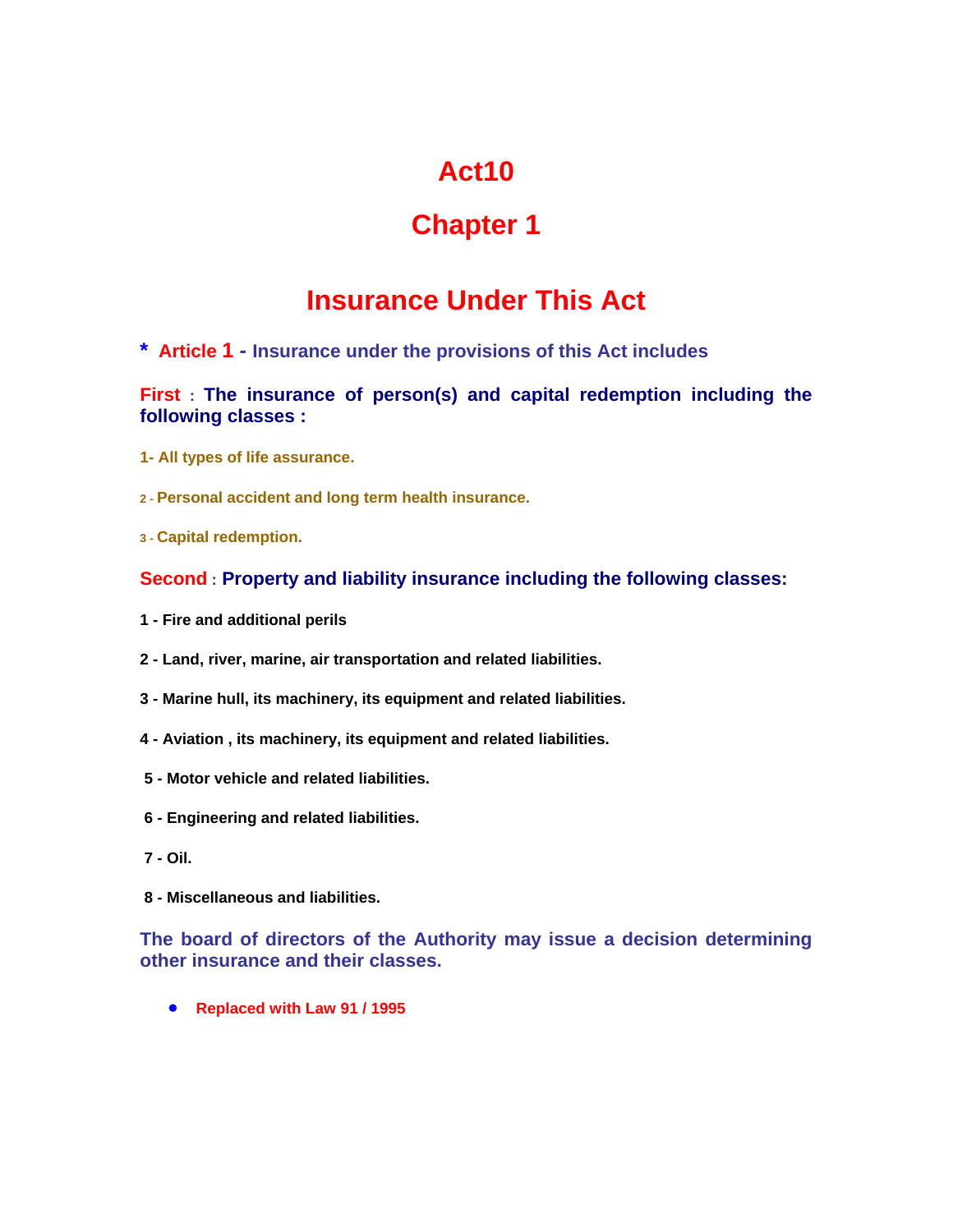### **The Insurance Sector**

### **Article 2 - The insurance sector consists of :**

- **1** The Supreme Council of Insurance.
- **2** The Egyptian Insurance Supervisory Authority

**3** - Establishments which transact insurance and reinsurance . These are as follows :

- **a)** Insurance and Reinsurance Companies.
- **b)** Co-operative Insurance Societies.
- **c)** Private Insurance Funds.
- **d )** Governmental Insurance Funds.
- **e )** Insurance Pools.

**4** - Federations and auxiliary organs set up in accordance with the provisions of this Act.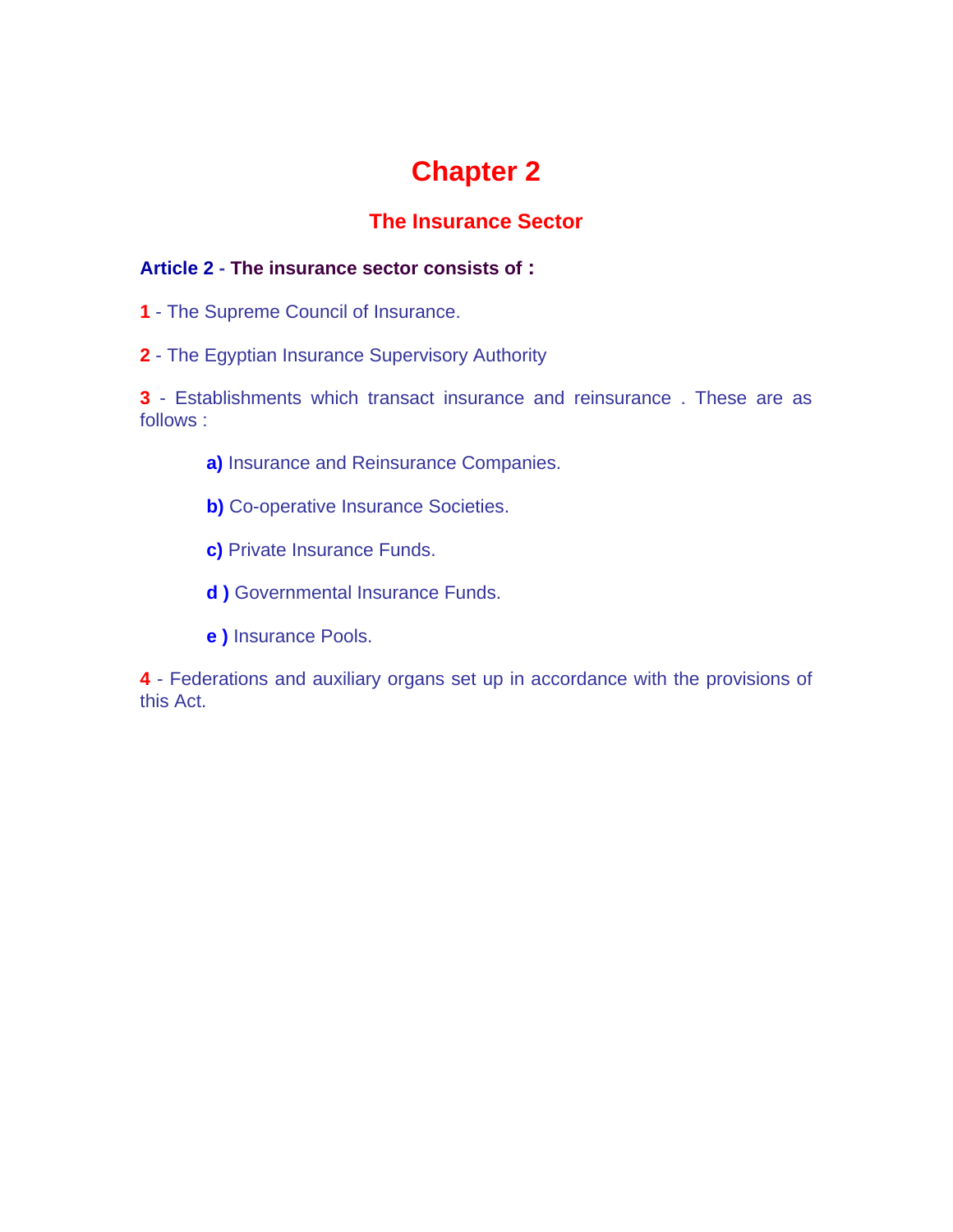### **The Supreme Council of insurance**

### **Article 3 - The Supreme Council shall be formed under the chairmanship of the competent minister and the membership**

**-**The chairman of the Egyptian Insurance Supervisory Authority and his deputy.

- The Chairmen of the boards of insurance and reinsurance companies registered under this Act.

- A representative of the insurance funds approved by the competent minister through the nomination of the Egyptian Insurance Supervisory Authority .

- Two insurance Professors. from The Egyptian Universities who are experts in insurance approved by the competent minister by the agreement with the competent authorities.

- A Chancellor from the Council of State chosen by the president of the council.

- A representative of the Public Sector Information Center.

- Under-Secretary of the Ministry of Planning nominated by the Minister of Planning.

- Under-Secretary of the Ministry of Finance nominated by the Minister of Finance.

- A representative of the trade unions organization of the insurance Sector staff approved by the Competent minister.

- A representative of each of the auxiliary organs set up under this Act.

The chairman of the council shall have the right to invite whoever, if necessary, to offer his expertise.

**Article 4 -** The Supreme Council of Insurance has the competence to decide the general objectives of the insurance activity and to approve the policies needed for the achievement of these objectives.

This Council shall replace the Supreme Council of Commercial Insurance set up by the presidential decree No.516, of 1976.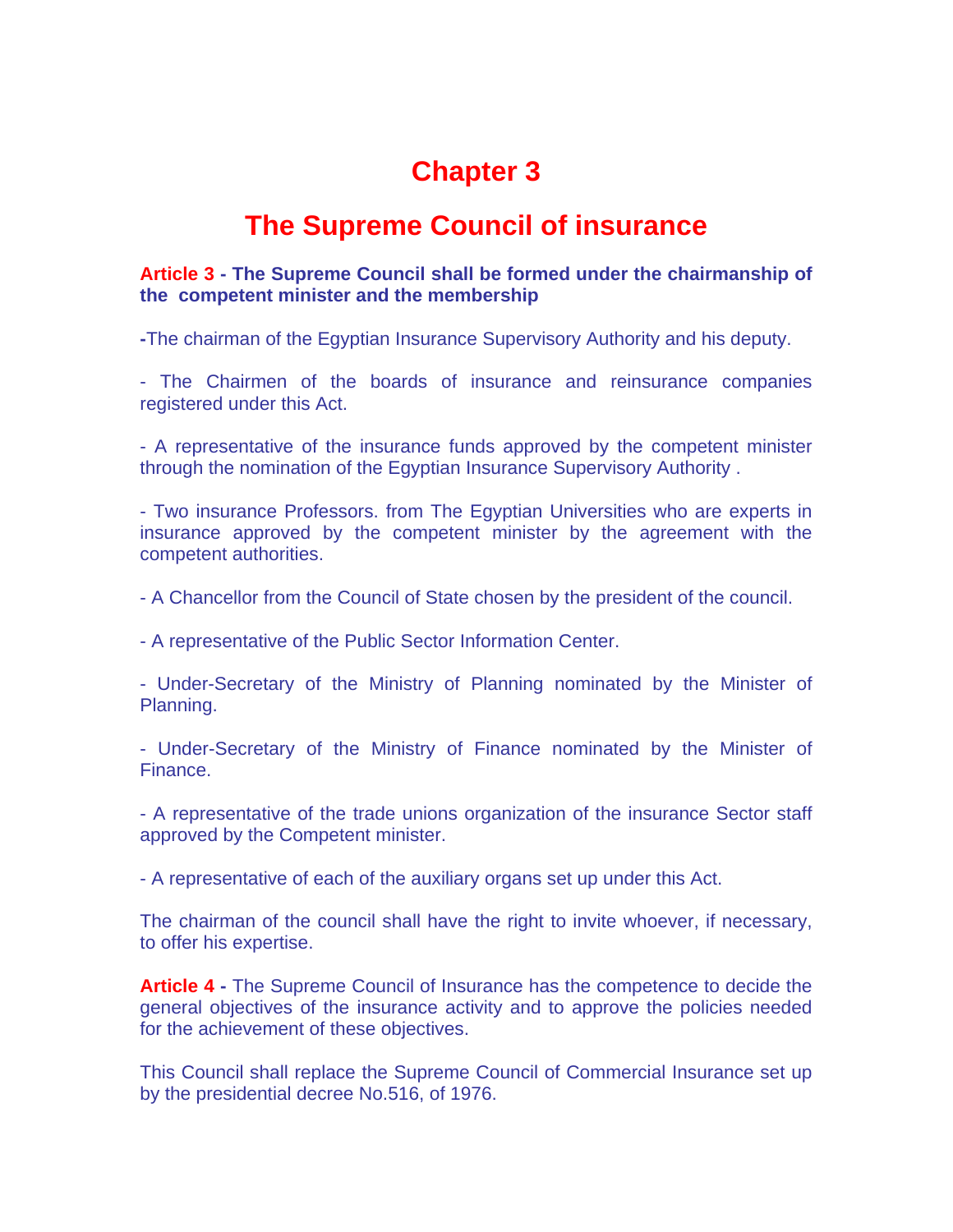**\* Article 5 -** The Supreme Council of Insurance shall have a technical secretariat formed by a decision of the chairman of the Council from the employees of the insurance sector whose function is to receive the topics to be put to the Council, to prepare its agenda to communicate its decisions and follow them up**,** as well as it is concerned with the preparation and studying of the topics related to the Insurance sector which are presented to the competent minister who decides the financial affairs of the secretariat.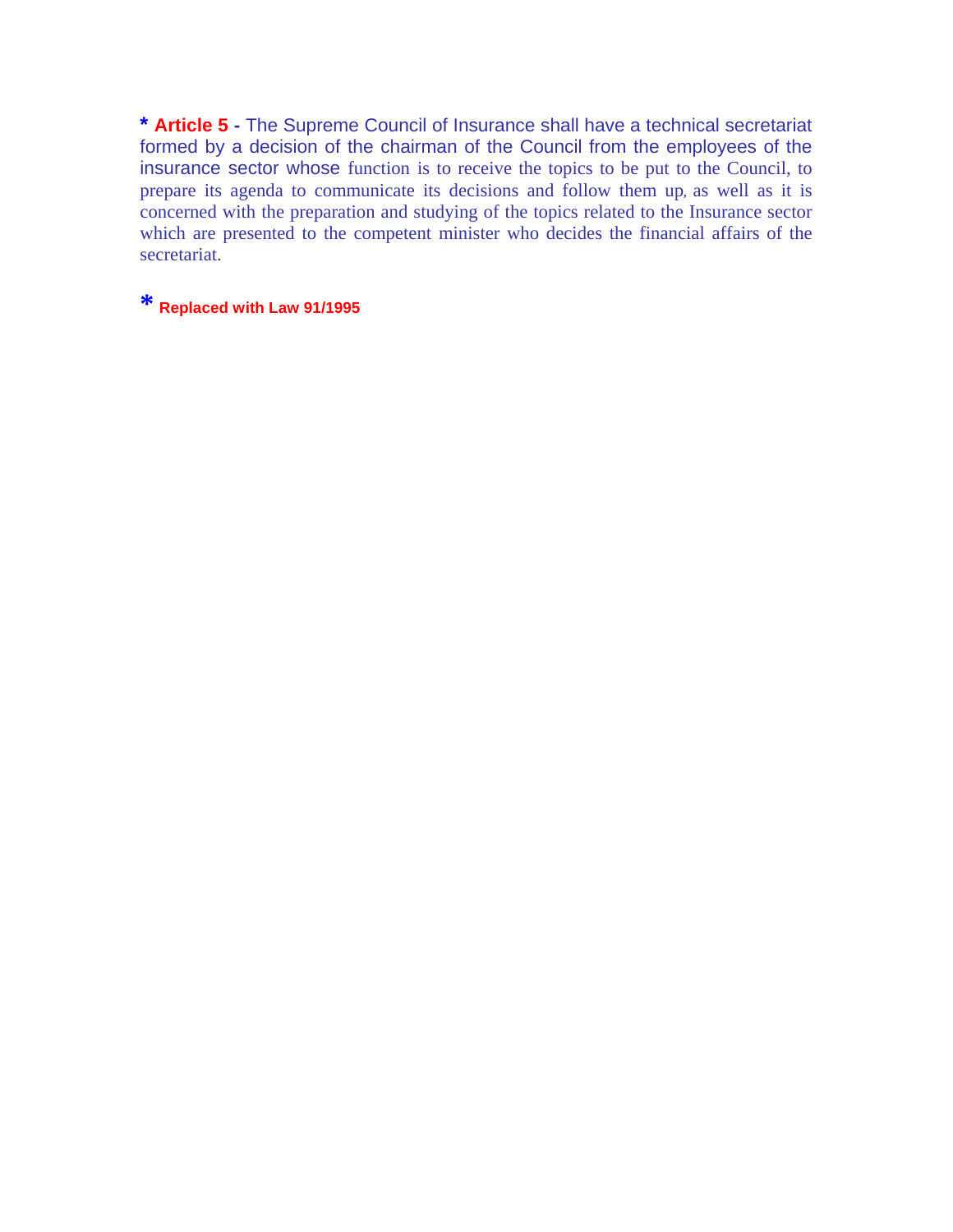### **The Egyptian Insurance Supervisory Authority**

**Article 6 -** A public Authority called the Egyptian Insurance Supervisory Authority is to be set up as an independent body corporate subordinate to the competent minister with its head quarters in Cairo. This Authority shall have the competence to supervise and control the insurance activity in Egypt whether at the establishment, during transaction or at the termination of the business. The Authority in particular aims at the implementation of the following objectives

**1-** to protect the rights of insurance policyholders, the beneficiaries and third parties.

**2 -** to secure the achievement of the economic and social objectives of insurance activity and preserving the national savings and the foreign currency resources from flowing abroad.

**3 -** to secure the soundness of the financial positions of the Insurance market units, coordinating among them and preventing any conflict between them.

**4 -** to participate in developing insurance awareness in the country

**5 -** to support the insurance market and develop it.

**6 -** to strengthen the ties of co-operation and integration with the other control and supervisory authorities at the Arab, African, and world level.

**7 -** to promote the insurance professions and to contribute effectively to the availability of the expertise.

All this shall be within the framework of the Act as well as the objectives and policies decided by the Supreme Council of Insurance.

**\* Article 7** - The Authority is concerned with the implementation of the provisions of this Act in particular :

**First** : First : The Supervision and control of individuals and bodies Corporate subject to the provisions of this Act

**Second:** The supervision and control of the Private Insurance Funds within their Act.

**Third :** Studying the legislation related to the insurance activity and expressing its view in any proposed decision or pursuit of the relevant draft laws to this activity.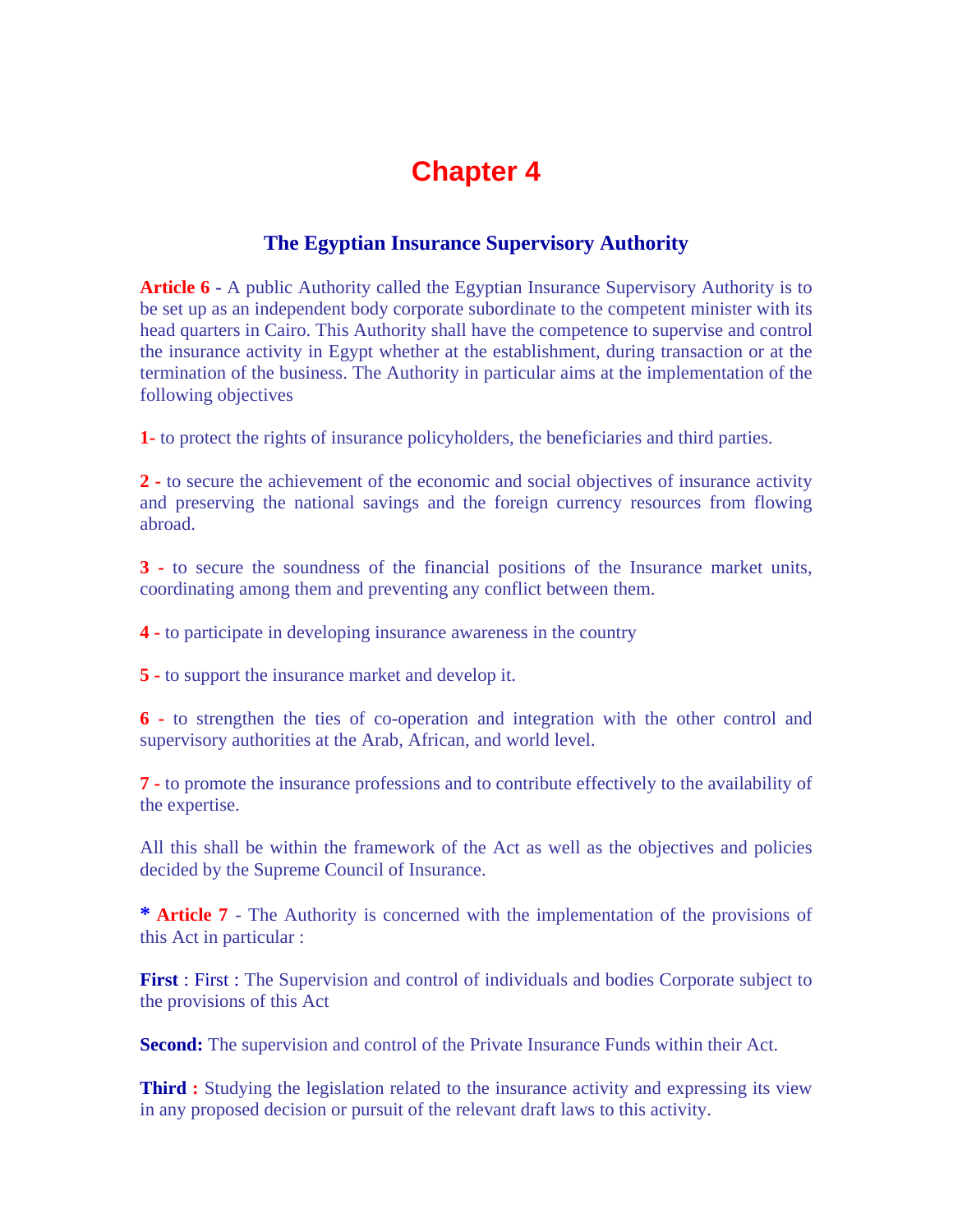**Fourth :** Representing the State at the international insurance and reinsurance bodies and companies in which the government decides to participate.

**Fifth :** Supporting the insurance studies and participating in their finance to serve the insurance market.

**Sixth :** Preparing and publishing the statistical data, reports and studies pertaining to the activities of the Egyptian insurance market and its units.

**Seventh:**Taking all the required measures to follow-up the implementation of the provisions of this Act and its regulations

**\* Article 8** - The Authority shall have a board of directors formed as Follows:

- The Chairman of the Authority. ( **Chairman )**

- The Deputy Chairman of the Authority. **( Deputy Chairman )**

- One of the actuaries registered in the Authority's registers nominated by the competent minister. **( Member )**

- One of the deputies of chairman of the Council of State nominated by the Council. **( Member )** -

- Seven members experienced in the field of insurance and reinsurance and related activities nominated by a decree issued by the Prime Minister based on the proposal of the competent minister, including among them one of the insurance professors in the Egyptian Universities. **( Members )**

**Article 9 -** The board of directors of the Authority is the competent power to run its affairs and has the right to take whatever decisions to achieve its objectives in particular The board of directors of the Authority is the competent power to run its affairs and has the right to take whatever decisions to achieve its objectives in particular

**1 -** considering the topics required by this Act or any other act to be submitted to the board, beside considering the topics Stipulated by the Private Insurance Funds Act No.54 of 1975 to be submitted to the board.

**2 -** approving the organizational structure of the Authority.

**3 -** issuing the systems and regulations concerning its staff, their salaries, wages, remuneration, benefits, special allowances, fixing their per diem rates for local and overseas missions, so as to keep them on an equal footing with what is decided for the staff of the public insurance companies.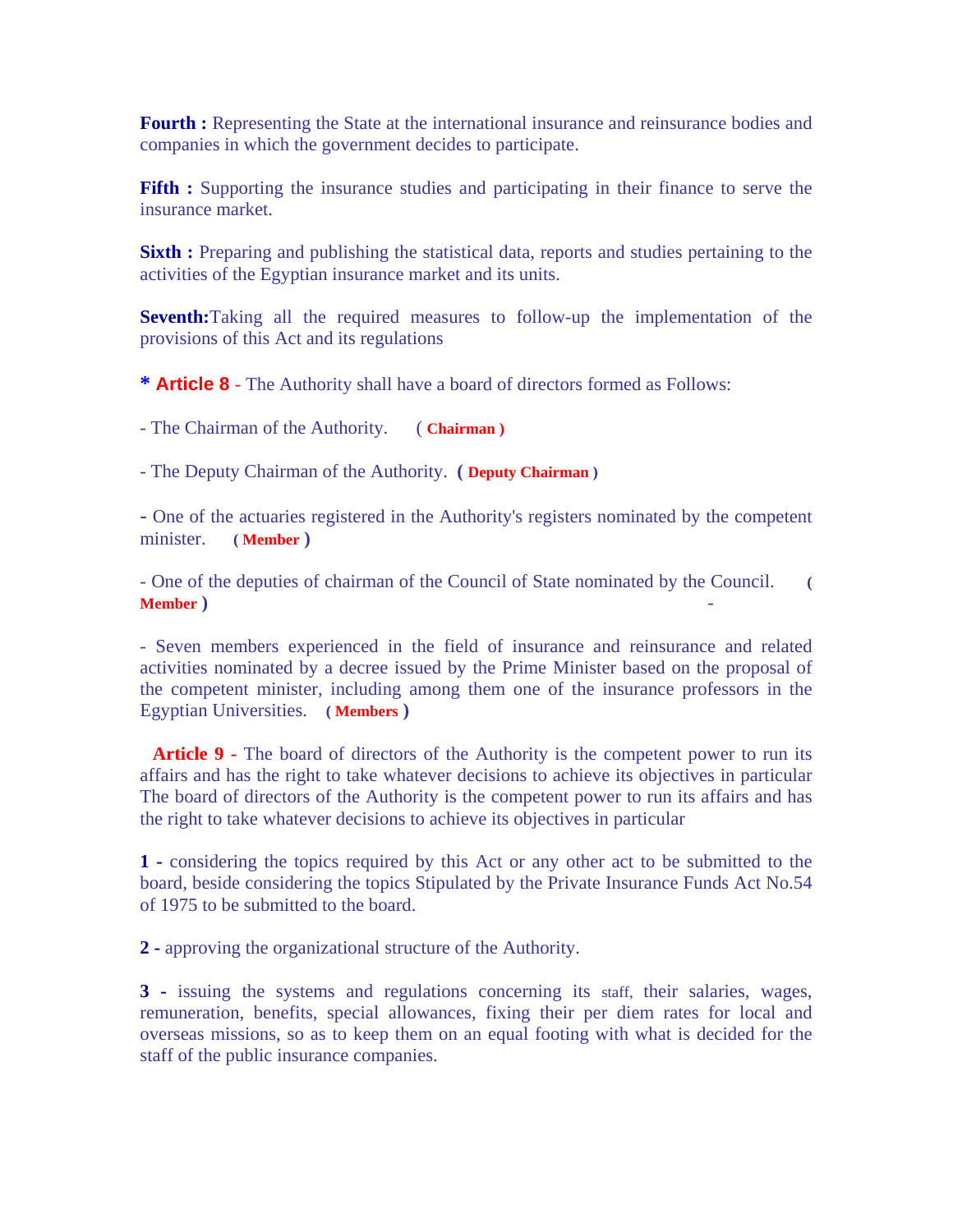**4 -** issuing the financial administrative and technical regulations of the Authority and other organizing decisions without being bound by the regulations and rules specified in the Act and regulations applied to the government and the public sector.

**5** - approving the budget, the balance sheet and the annual accounts of the Authority.

**6 -** considering any matters to be presented through the proposal of the competent minister or the chairman of the hoard in compliance with the Authority's powers.

The board is entitled to delegate some of its functions to a committee comprising of its members, or to the chairman of the board or his deputy, it may also delegate one of his members to do a specific assignment .

**\* Article 10-** The decisions of the board of directors of the Authority shall be valid without being approved by a higher authority with the exception of the following decisions which have to be approved by the competent minister.

**1-** The decisions related to the general policy or the insurance legislation's.

**2 -** The decisions of determining other classes of insurance.

**3 -** The decisions concerning the quotas by which the companies are obliged to cede from their transactions to the Egyptian Reinsurance Companies and the rates of commissions paid by the companies of these cessions.

**4 -** The decision of the dissolution of the board of directors of a company according to article. 59 (i) of this Act.

The Chairman shall notify the competent minister of the decisions that need his endorsement within two weeks from the date of issue, and they shall be valid by his sanction and he shall have the power to amend them.

The minister shall notify the Authority of the decision within 30 days from the date of receiving the documents otherwise these resolutions will be deemed final and valid.

Article 11 - The chairman of the board shall assume the management of the Authority's affairs, implement the board's decisions and shall represent the Authority in its relations with others and in courts.

#### **Article 12** - **The resources of the Authority are :**

I - The fees of supervision, control, registration and inspection stipulated in this Act.

2 - Subsidies allocated to the Authority by the state and the loans it acquires.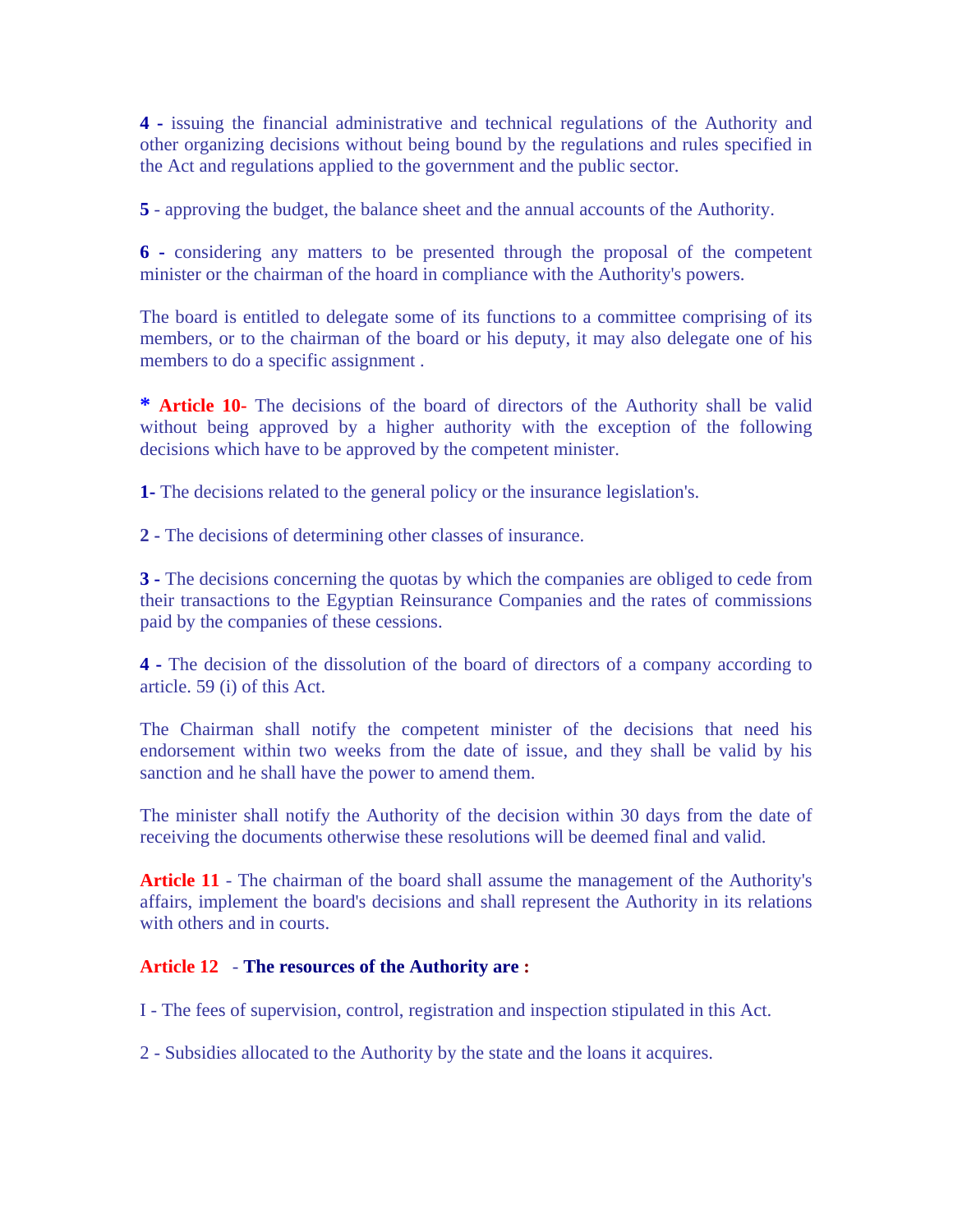3 - Any other amounts of money as a result of the Authority's activities or for the transactions and services rendered by it. Any surplus of the Authority's resources shall be transferred to the state treasury.

**Article 13** - The Authority shall have an independent budget prepared according to the rules applied to the companies. The relation between this budget and the budget of the state is confined to the surplus that will be transferred to the treasury and any loans and contributions decided for this budget.

**Article 14 -** The annual auditing of the Authority's accounts shall be assigned to the General Department of Auditing Insurance Sector's Accounts at the Central Organization of Accounting. The Authority shall put all the necessary records, documents and data at the disposal of the auditors.

**Article 15** - The Authority shall prepare within four months after the end of the financial year the statement of the financial position, revenues and expenditures accounts of the Authority according to the rules applied to the companies, in addition to a report on the financial position of the Authority and its activity during that year to be submitted to the board of directors.

**Article 16 -** The Authority shall prepare an annual book to be published on the insurance activity in the Arab Republic of Egypt, the application of the Act and the status of the establishments subjected to it.

**\* Replaced by Law91/ 1995**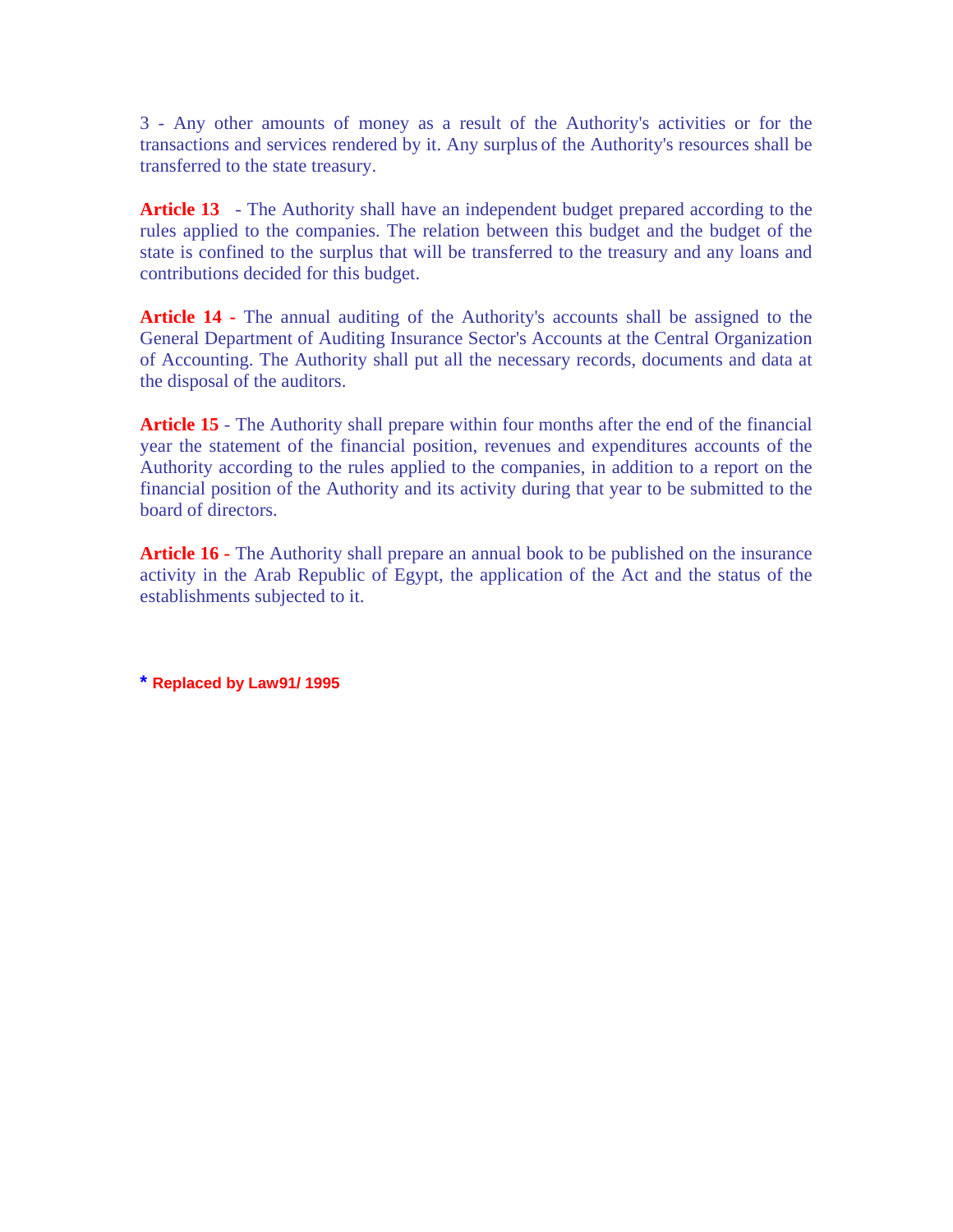### **The Establishments of Insurance and Reinsurance Business :**

### **A) Insurance and Reinsurance Companies.**

**(1) Article 17 -** Under the provisions of this Act the term insurance and reinsurance companies means the joint stock companies authorized to transact insurance and reinsurance business whatever its instrument of establishment and shall be referred to in this Act as the " company ". .

**(2) Article** - Insurance and Reinsurance companies of wich the private sector participates in their capital, are subject to joint stock , partnership and limited liability Act No.159/1981 and stock exchange market Act no. 95/1992 . It is related to the provisions not stipulated in this Act.

Article 19 - Each company shall have a board of directors formed according to the Act applied to it and the chairman is to represent the company in Courts and in its relation with other parties.

 **Article 20 -**The board of directors of a company controls and runs its affairs. It shall set up the company's insurance and Investment plan and supervise its implementation. It is entitled to issue the decisions it sees fit to guarantee the achievement 0f the company's objectives within the framework of this Act. The board has in particular the power to :

**1 -** Carry on insurance and reinsurance business in accordance with the decision of the company's establishment and authorization issued by the Authority.

**2-** Contribute to the development of savings and financial investment.

**3 -** Participate in the establishment of enterprises and companies in the different Spheres of economic activity within the framework of the state's national plan.

**4 -** Approve the draft of the general plan, the annual accounts and the balance sheet in preparation for submitting them to the general meeting for sanction

**5 -** Approve the organizational structure.

**6 -** Issue the financial technical and administrative systems and regulations including those related to the company's staff, their salaries, wages, remuneration,, benefits, special allowances, at home and abroad per diems and incentive systems.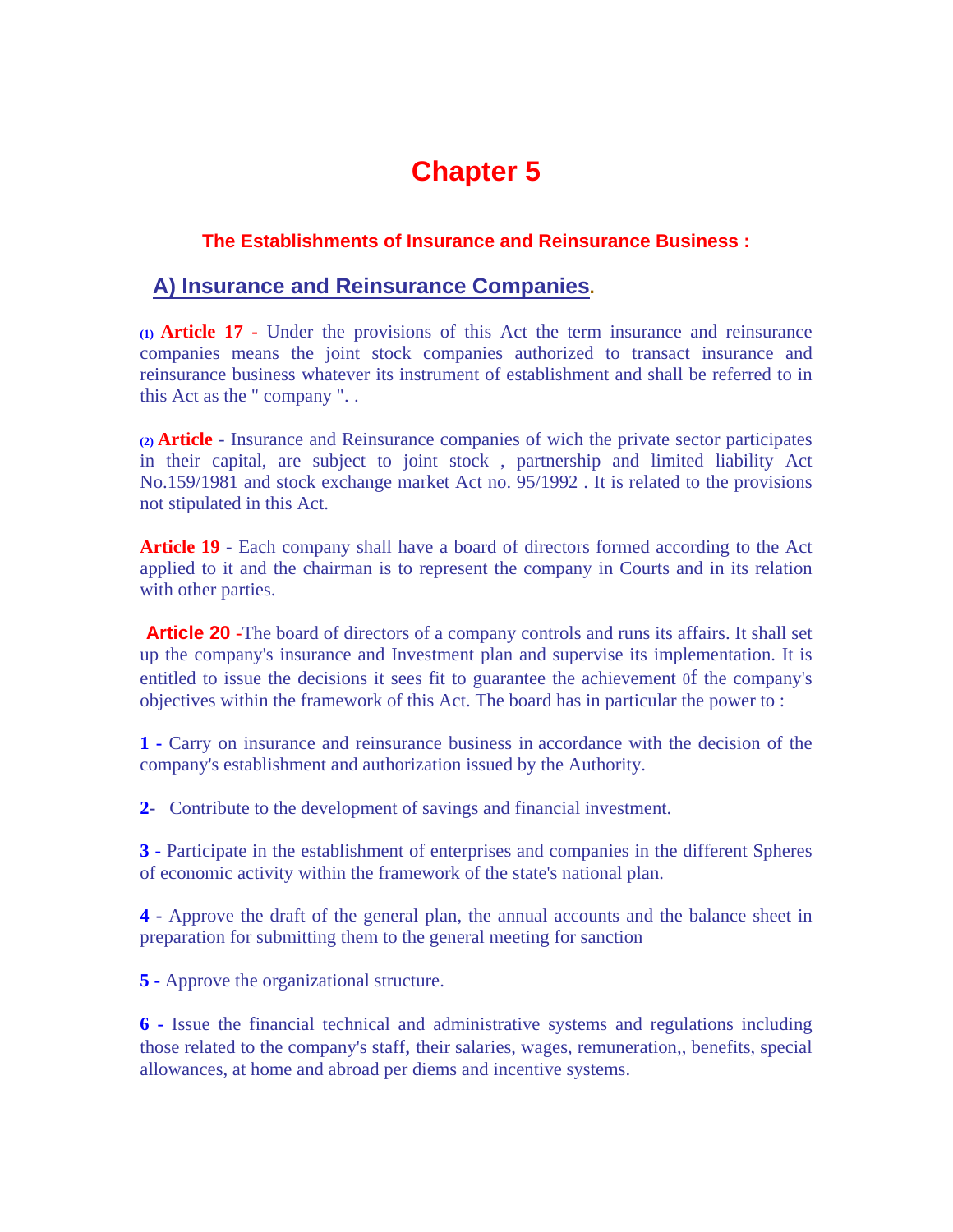The board of directors of public companies shall not be bound in issuing its directives in accordance with item  $(5 \& 6)$  to the rules and regulations specified in Act No.60 of 1971 of public sector organizations and affiliated companies and Act. No 48 of 1978 of the system of public sector personnel provided that the principles shown below shall be applied:

**First :** Linking the wages with performance.

**Second:** The rules of the social insurance system according to Act No.79 of 1975.

**Third:** No contravention to the staff unions participation as stipulated in the Acts.

**(3) Article 20 (bis)** - The general meeting of each insurance and reinsurance company subordinate to the public sector is formed under the chairmanship of the competent minister or his representative and with the membership of each of:

**a)** The chairman of the board of directors of the Insurance Supervisory Authority.

**b)** A representative of each of the Ministry of Finance, Ministry of Planning and Ministry of Economic and Foreign Trade.

**c)** The chairmen of the other public insurance and reinsurance companies.

**d)** Four employees of the company, other than the board members, chosen by its trade union.

**e)** Members who have experience in the company's business not exceeding four nominated by the competent minister.

The chairman of the company, the board members and the auditors from the Central Organization of Accounting attend the general meeting without having voting counted.

The resolutions of the general meeting are passed by a majority of the members present and voting except cases which require obtaining a special majority under the provisions of the Act and the memorandum of association of a company.

**Article 21** - The net profits of the public companies shall be transferred to the treasury after deducting the estimated reserves, provisions and the staff share of the profits.

The general state budget shall not include the resources and current and capital expenditures of these companies.

 **(1) Replaced with Law 91/1995**

**(2) Replaced with Law 156/1998**

**(3) Added by Law 30/1989**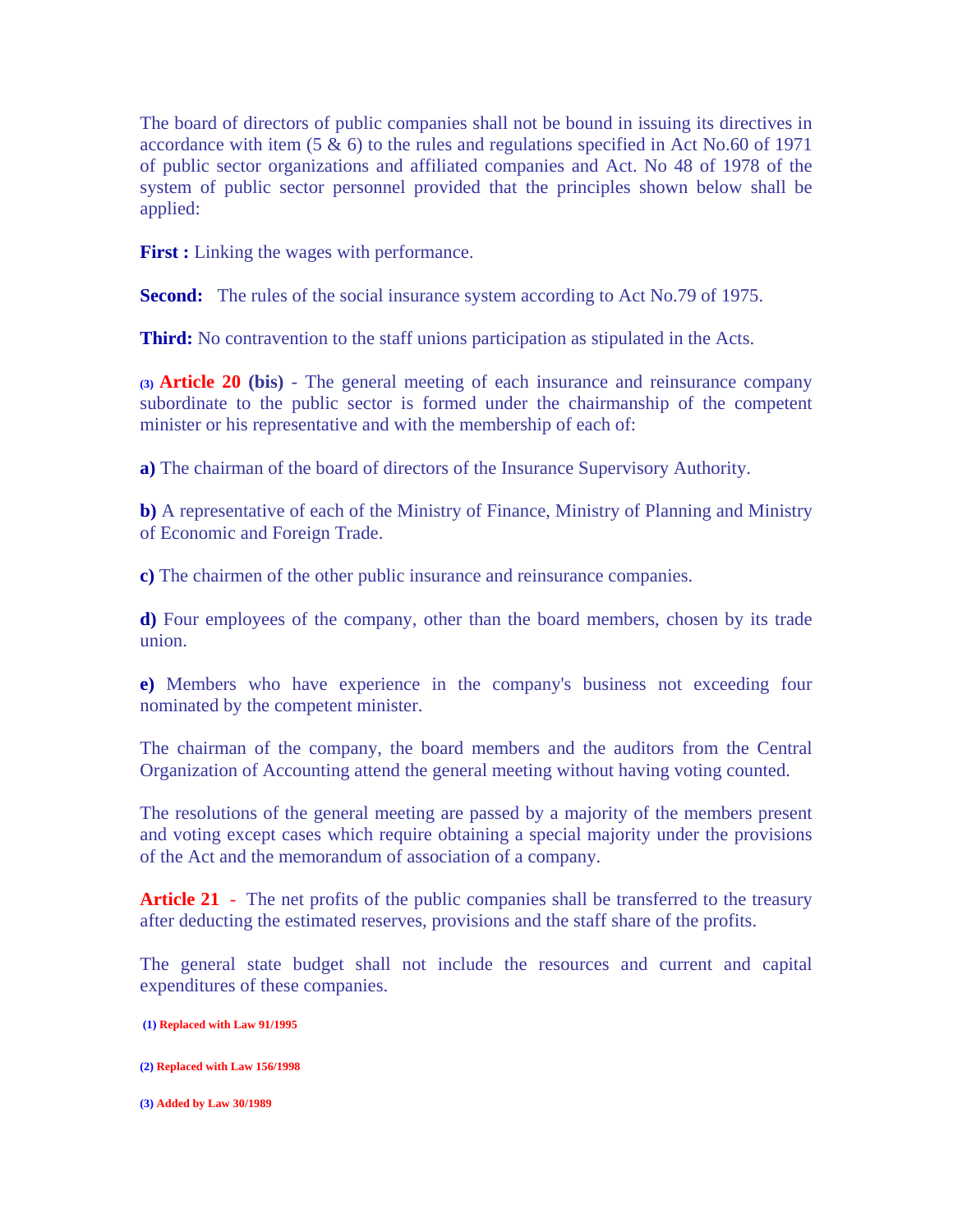### **B) Cooperative Insurance Societies.**

**\*Article 22 -** A co-operative insurance society is one which is formed within the framework of the general rules of co-operation and provided that the value of shares or its capital portions at the establishment and the paid up capital are not less than the amount specified in the executive regulation of this Act.

The Authority shall register and authorize these organizations to carry on their activities under its supervision and control.

The mutual organization acquires the legal entity when it is registered in the prescribed register at the Authority.

The executive regulation shall define the necessary rules and conditions for the establishment, registration and the technical bases of these societies.

### **\* Replaced with Law 91/1995**

### **C) Private Insurance Funds.**

**Article 23** - under the provisions of this Act, a private insurance fund means every system in a body corporate, trade union or a society composed of members of one profession or the same work or having any other social relation. This system is formed without a capital, financed by subscriptions or other means with the view of granting its members, or beneficiaries, certain insurance rights in the form of compensations or periodical pensions or specified financial benefits.

These Funds are subject to the provisions of the Private Insurance Funds Act No.54 of 1975.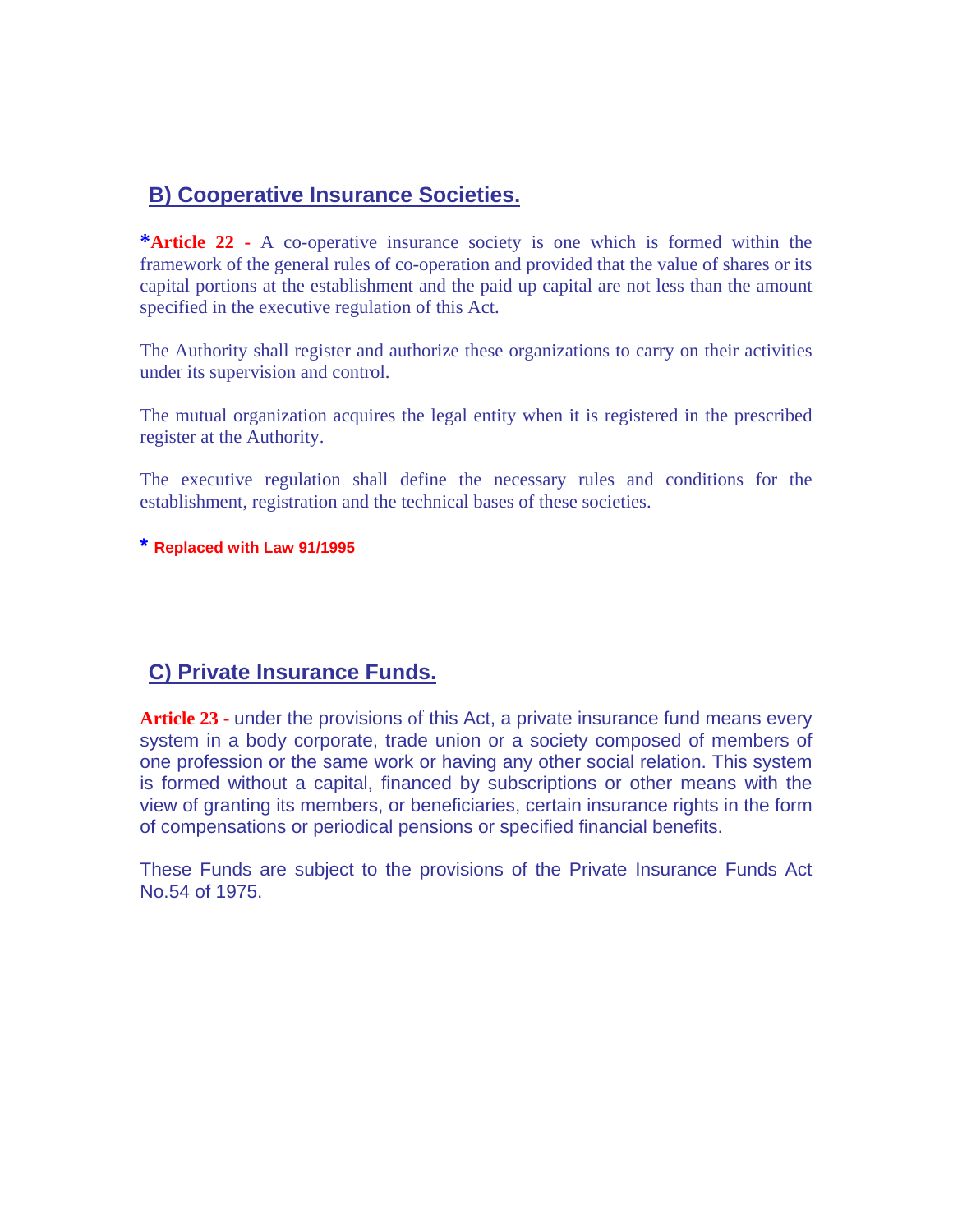### **D) Governmental Insurance Fund.**

**\* Article 24** - This term means the Funds that transact the insurance of risks not normally acceptable by insurance companies or those which the government decides to undertake by itself.

The governmental Insurance Fund shall be set up by the Prime Minister's decree. Rates and conditions of the Insurance transactions mentioned above shall be fixed by the competent ministers decree through the proposal of the board of the Authority.

The executive regulation of this Act includes the provisions regulating the Authority's supervision and control aspects of these Funds.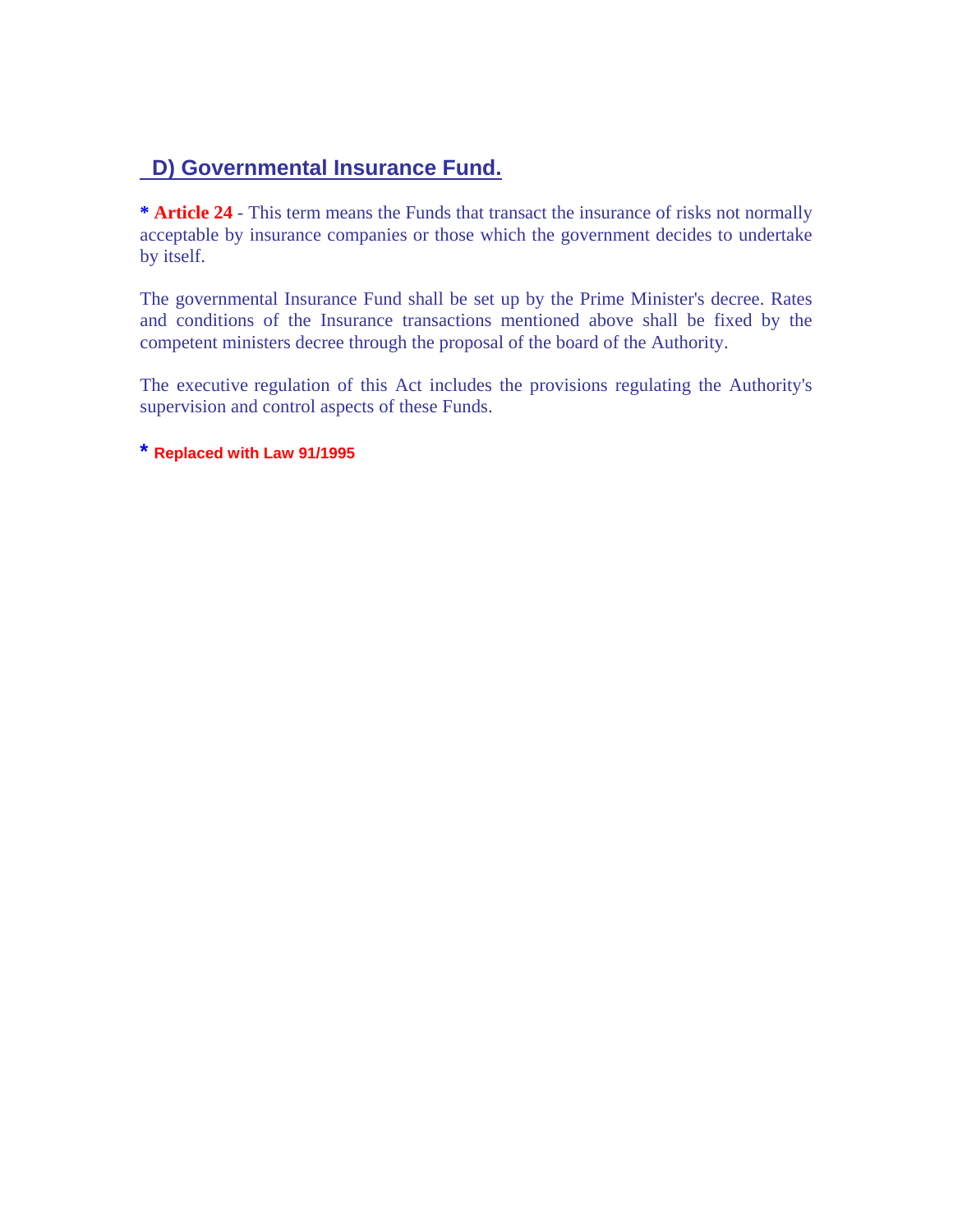### *Federations and Auxiliary Organs*

**\* Article 25** - insurance and reinsurance companies under this Act may set up among themselves a federation, an auxiliary organ or more aiming at building up analyzing and publishing information, or carrying out business for loss prevention and reduction or strengthening the ties with insurance associations abroad or any other matters that are of interest to the members.

Not more than one federation may be set up for each purpose or a class of insurance.

The Constitution of the federation or the organ shall include the provisions of the nature of the relationship between its members, their obligations and penalties of breaching its rules. The competent minister shall issue a decree of ratifying the establishment of the federation or the organ and its constitution**.** The federation or the organ shall be registered in the prescribed register at the Authority after paying fees amounted to L.E. 5000.

The decree of establishment and the constitution shall be published in Al Waka' a Al Masriyah at the expense of the federation or the organ and each of them will be a body corporate from the date of publication.

The Authority shall have a representative at the federation or the organ who shall attend the meetings of its committees without having voting counted.

**Article 26 -** Subject to the above article, auxiliary organs include

 **1 -** Cargo Supervision and Surveying Office in A.R.E and the relationship between governmental organs and others related to their activity are organized by the Prime Minister's decree.

**2** - The Egyptian Insurance Computer Center.

**3 -**The insurance institutes jointly set up by the companies.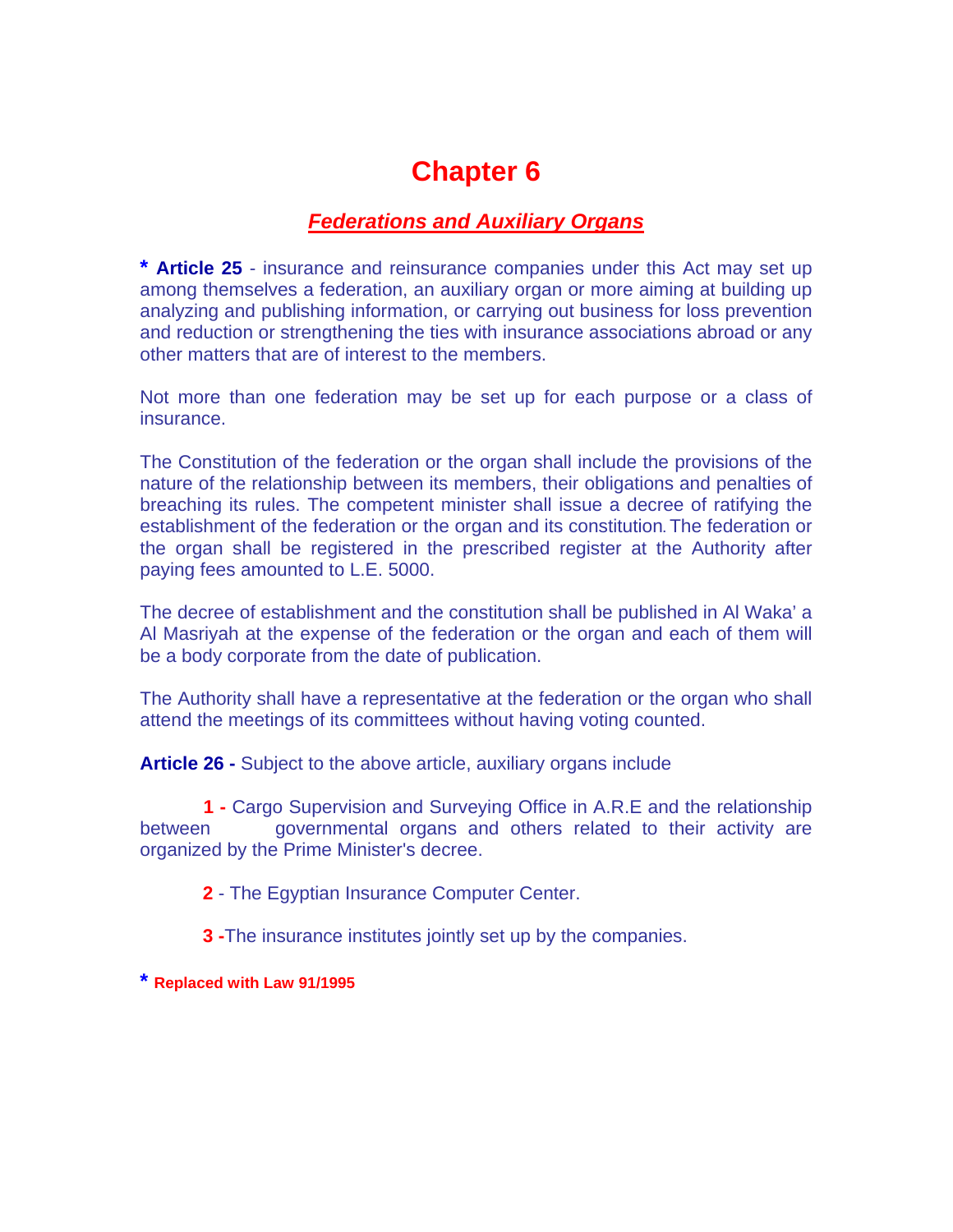### **(1) Insurance and Reinsurance Companies**

**(1) Article 27** - An insurance or reinsurance company must take the form of an Egyptian joint stock company with an issued capital of not less than LE 30 million of which at least one half has been paid up at the establishment.

The rest of the issued capital must be fully paid within a period not exceeding five years from the date of the company's registration at the Authority.

**(2)**The company's shares must be nominative.

The company's capital shall not be reduced without the Authority's consent provided that the capital shall not be less than the minimum limit referred to in the first paragraph of this article.

The Insurance company may not carry on both the classes of insurance specified in article 1, clause (1) item (1) of this Act and classes specified in the second item of the same clause except the existing companies are at the time of issuing the Act are lawfully carrying on both the classes specified in the mentioned clause.

**(3) Article 27 (bis)** - Any one who establishes or manages an insurance or reinsurance company shall meet the following requirements

**1 -** not be sentenced to a criminal penalty or Sentence restricting liberty for committing a felony of infidelity or honor unless he has been rehabilitated.

**2 -** not be declared bankrupt, unless he has been rehabilitated.

**3 -** not be disqualified.

**(4) Article 27 (bis1)** - Each natural or legal person owns 5% of an insurance or reinsurance company's capital must give a written notice to the authority within two weeks of the date of his ownership of such percentage.

Ownership of 10% or more other than heritage of a company's capital must he provided by the Prime Minister consent.

 **(1) Article 28** - Founders of an insurance or reinsurance company shall apply to the Authority to obtain the initial approval of the company's establishment.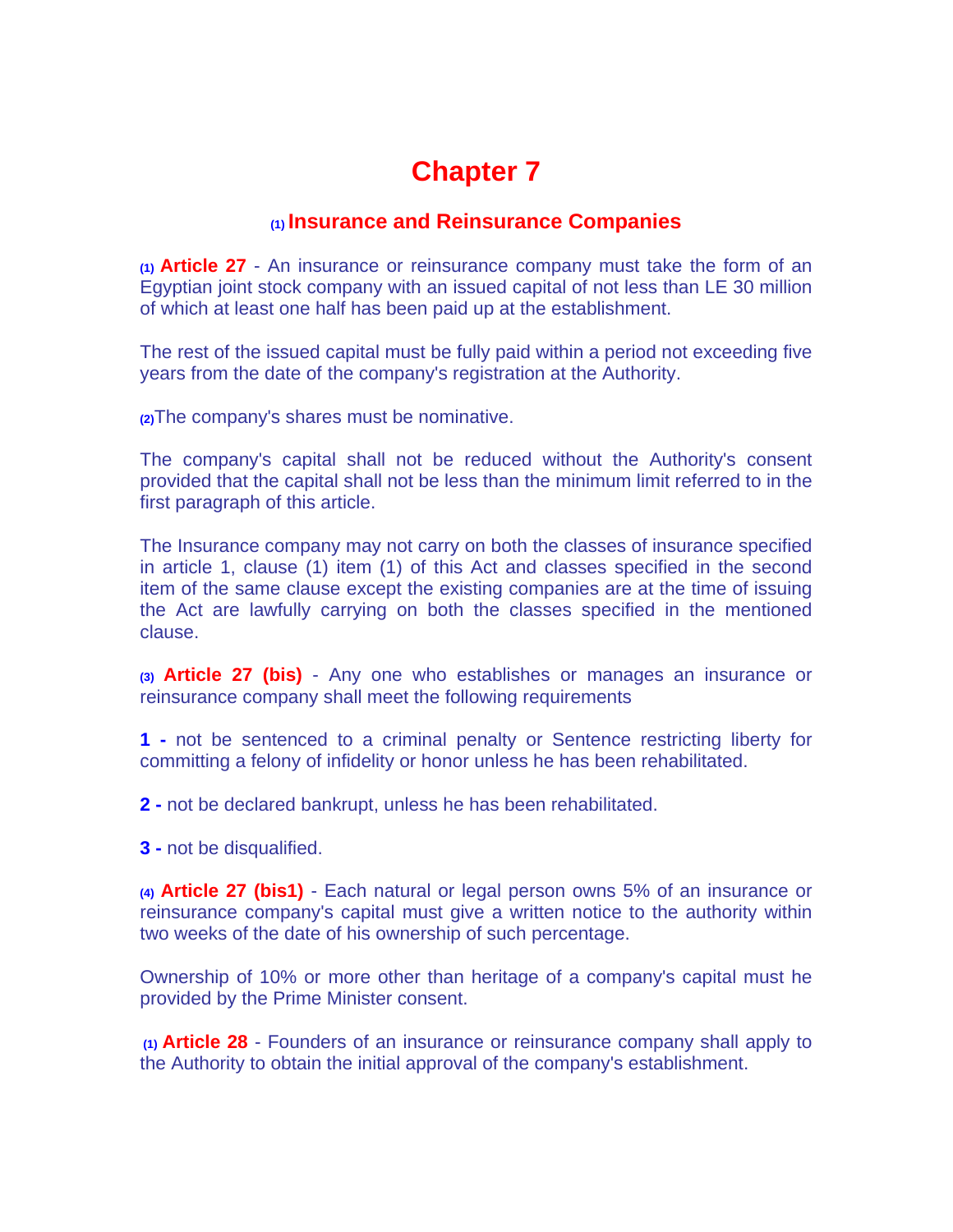The application form must be accompanied by a technical and economic feasibility study of the company, its objectives, envisaged classes of insurance and the additional information necessary for the consideration of the application. The Authority shall decide whether or not to approve the application according to the regulation of this Act

After having the initial approval, the founders shall take the procedures of the company's establishment under the provisions of the pertaining laws.

- **(1) Replaced with Law 91/1995**
- **(2) Replaced with Law 156/1998**
- **(3) Added by Law 91/1995**

| (4) | Added | bv | Law | 156/1998 |
|-----|-------|----|-----|----------|
|     |       |    |     |          |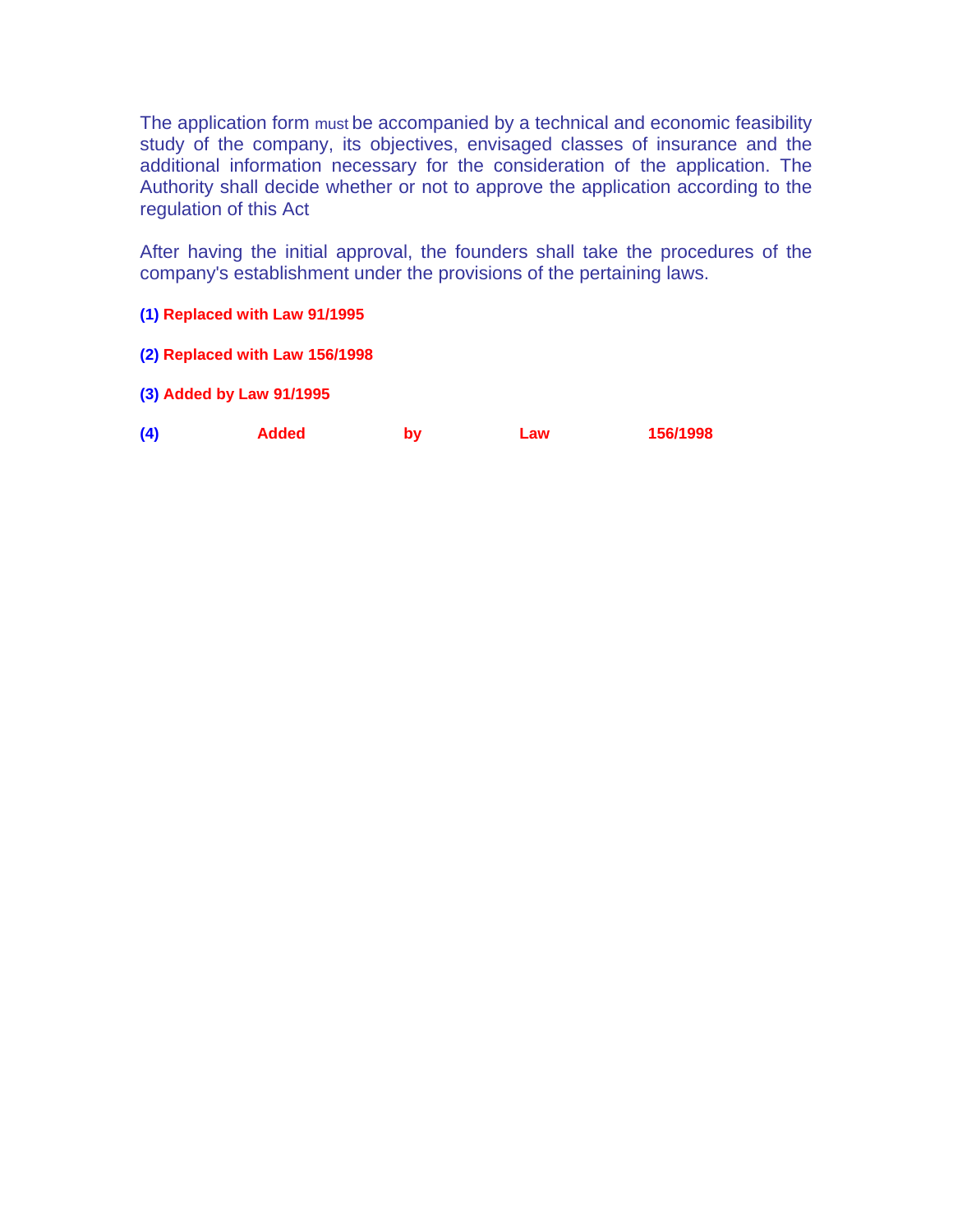### *(1)The Registration and Authorization of Insurance and Reinsurance Companies to Carry on Business :*

*(1)* **Article 29** - The company after being established shall submit an application form of registration and authorization to the Authority to carry on business accompanied by the following documents:

**a)** The certificate of the company's incorporation.

**b)** The documents which prove that the conditions specified in article 31 of this Act have been complied with.

**c)** A certified copy of the initial contract of the company.

**d)** A certified copy of the memorandum of association of the company.

 **e)** A certificate issued by one of the banks registered at the Central Bank of Egypt proving that the company has deposited in A.R.E. an amount not less than L.E. 500,000 for each class of insurance it intends to carry on and not exceeding L.E 3. million for all these classes. The company may not dispose of any of these funds without the Authority's consent.

 **f)** Registration fees amounted to L.E. 2.000 for each class of insurance which the company intends to carry on.

 **g)** The policies forms issued by the company for each class of insurance the company applied to obtain authorization to transact and the benefits, restrictions, rates and conditions of these policies.

 **h)** If the company shall carry on one of the transactions specified in article (1) of this Act, these policies should be accompanied by the following documents :

 **1 -** a certificate from one of the actuaries registered at the authority that the bases of rates of these transactions, benefits and restrictions granted by the policies are sound and applicable.

 **2 -** a schedule specifying the surrender value or reduction provided that it must be provided for in each of the mentioned policies.

**i)** Reinsurance arrangements and its type.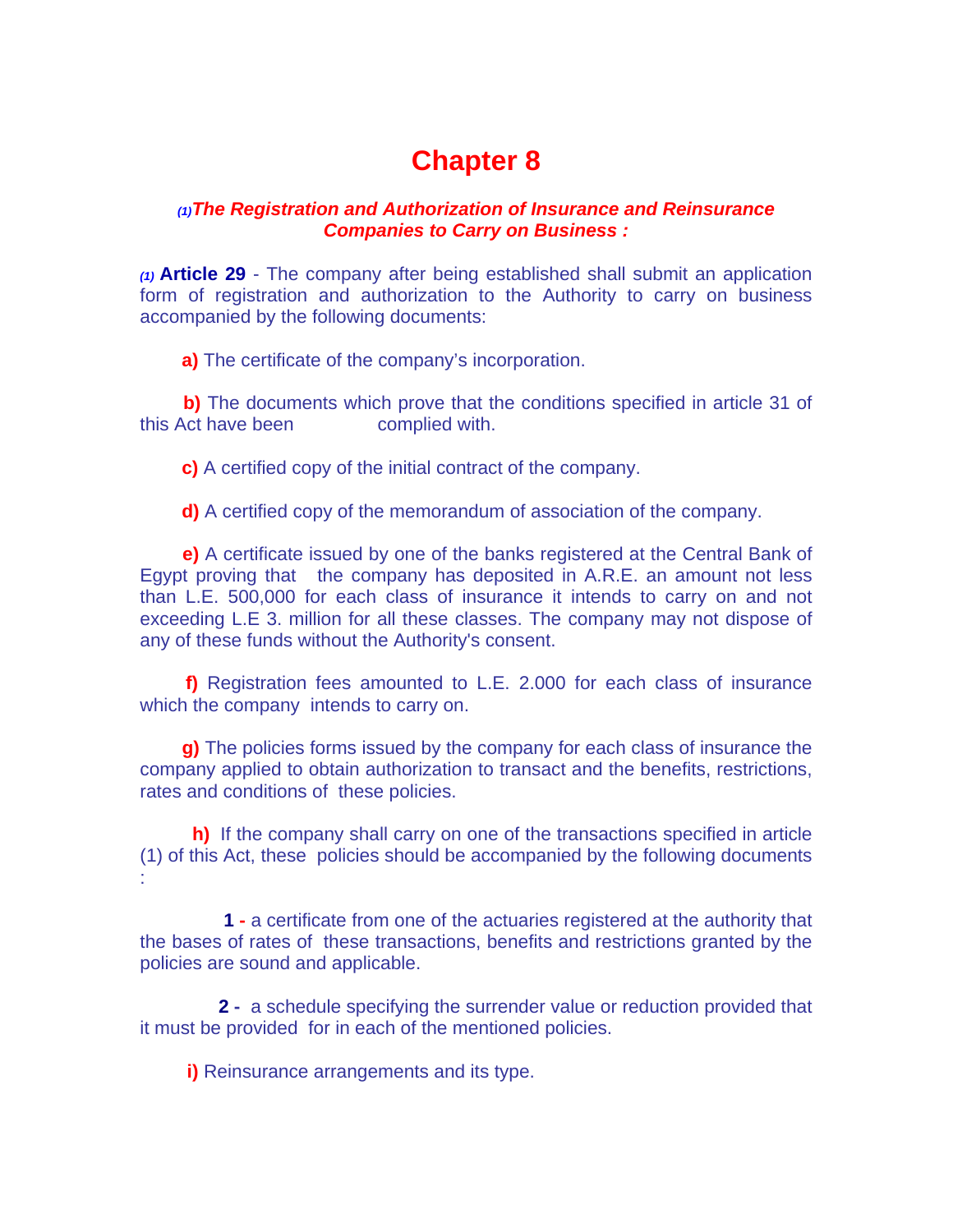**j)** Any other documents required by the board of directors of the Authority.

**(1) Article 30** : The chairman of the Authority shall issue a decision of the company's registration and authorization to carry on business within a month from the date of fullfilment of registrational requirements .

 The decision shall be published in Al Waka'a Al Misryah at the expense of the company and the authority shall register the company in its prescribed register.

The company may not begin to carry on business unless it has been registered and authorized to transact its business, as well as it may not be allowed to carry on any class of insurance other than the authorized classes. Any contract concluded contrary to the above mentioned is null and void. This annulment is not argument against the insured and the beneficiaries unless it is proved their bad faith.

**(2) Article 31 :** The board of directors of a company must include two experts in the field of insurance provided that one of them will be responsible for the executive management .

The manager who is responsible for underwriting, claims settlement, reinsurance and investment transactions must have experience in the fields of insurance, reinsurance and investment accordingly

The company must notify the chairman of the Authority with the decisions issued concerning the appointment of the board members and those who are responsible for the executive management and any other related information, within thirty days from the date of issuing the decisions mentioned above. This notification is to be submitted according to the form set up by the Authority

The Authority may serve a notice of objection on any person proposed to be appointed within a period of one month from the date of the notification of the decision.

The person concerned has the right to appeal to the Minister of Economy against the Authority's decision of the objection of appointment within a period of fifteen days from the date of notification of the decision. Lapse of thirty days as from notifying the Authority without being objected, shall be considered as a decision of approval.

**Article 32 -** The company has to display in papers it issues, that it has been authorized to transact insurance or reinsurance business in Egypt, and should mention the number and date of its registration in the companies register at the Authority.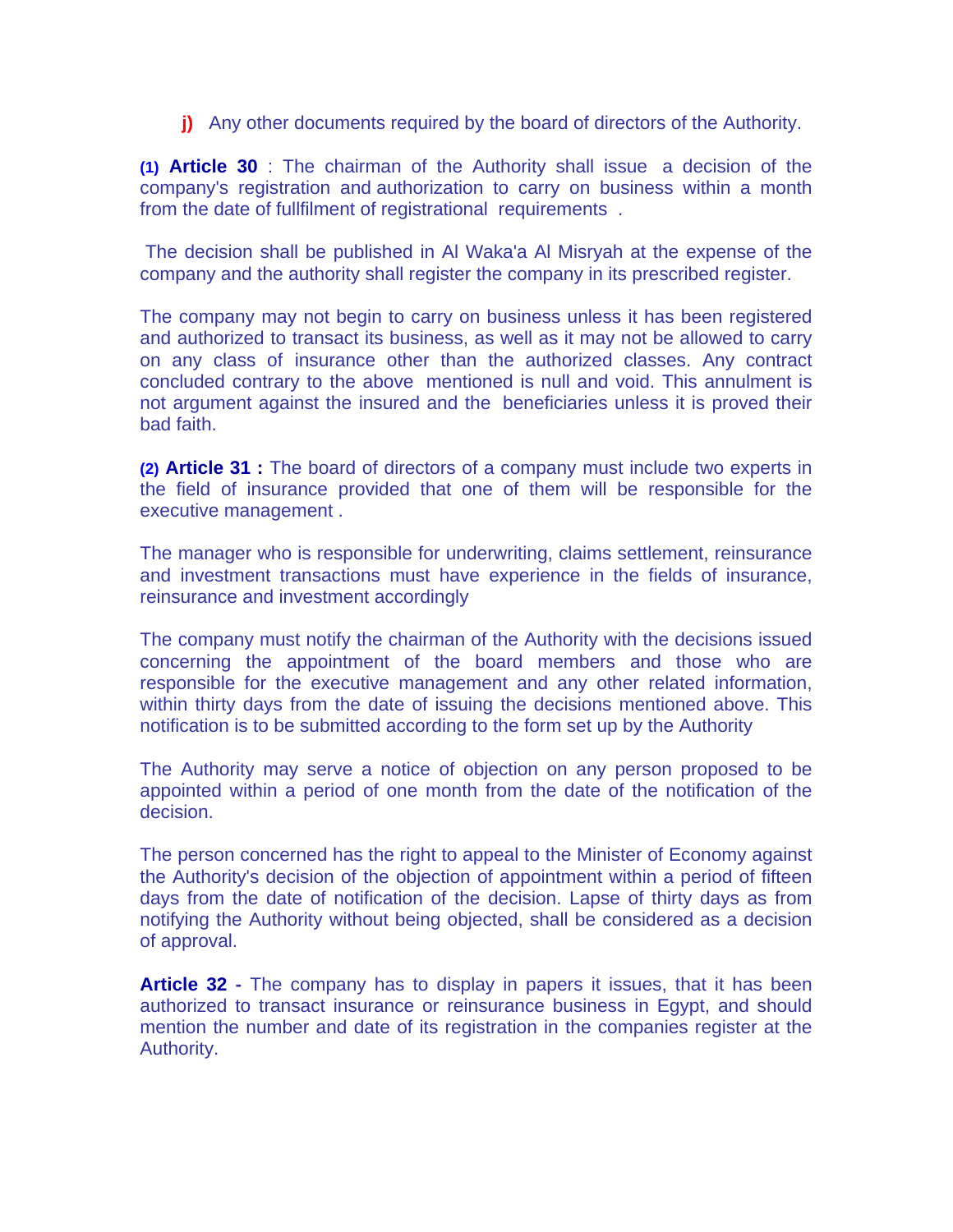**Article 33 -** The company shall notify the Authority of any alteration in the information included in the application of registration and authorization as well as in the documents and forms accompanying it. This notification is submitted according to the rules and conditions provided for in the executive regulation of this Act and should be accompanied by the documents pertinent to this alteration or change.

If the alteration covers the bases of insurance business or the benefits, restrictions and conditions under the insurance policies, the company, if it is already transacting one of the classes of insurance specified in the article 1, clause (1), item (1) of this Act, should also submit together with the notification a certificate from one of the actuaries registered in the prescribed register at the Authority proving that the rates, benefits, limits and conditions are. sound and applicable.

These alterations or changes shall be taken into effect only after being endorsed by the Authority. Lapse of thirty days from the Authority's notification without a decision being made on them, they will be considered as a decision of approval. The alterations concerning the information of registration and authorization will be published in Al waka'a Al Misryah at the expense of the company.

- **(1) Replaced with Law 91/1995**
- **(2) Amended by Laws 91/1995 & 156/199**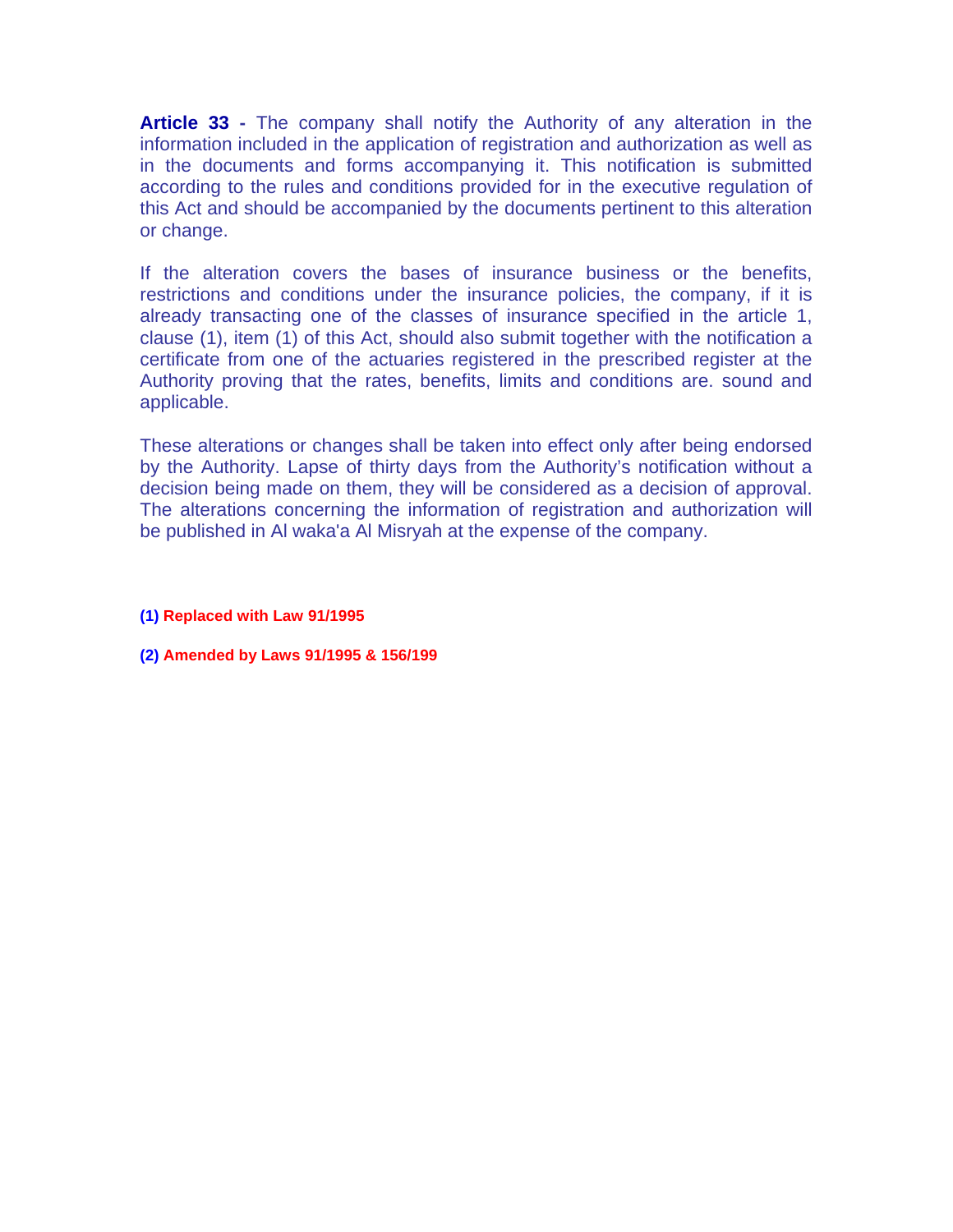### *Insurance and Reinsurance Companies Funds and Liabilities*

 *Section 1 : General Rules for the Liabilities of Insurance and Reinsurance Companies.*

**\* Article 34 -** Insurance companies must reinsure part of their direct Insurance transactions carried out in Egypt with the Egyptian Reinsurance Company, according to a decision of the Authority's board of directors fixing the rules, quotas of these cessions and commissions to be paid by the Egyptian Reinsurance Company.

In the case of the establishment of reinsurance companies with Egyptian capital not less than 51%, a decision of the board of the Authority may redistribute the compulsory cession aiming at the national economic interest.

**Article 35** - The Egyptian reinsurance companies pledge to accept the reinsurance cession according to the decision referred to in article 34 of this Act.

**Article 36 -** Companies are prohibited to transact insurance business on the basis of sharing, which means that they do not fix the indemnities and benefits under an insurance policy and make some or all of the indemnities subject to the result of distributing certain amounts between the total Insurance policies due at a future date.

Companies are also prohibited to do business on the basis of correlating the amount of the premium paid by the policyholder, all or part. of it, with the number of policies due at a future date with the exception of the dividends of the policyholders for the policies issued by the companies transacting the business provided for in article I (I), (2) from the surplus estimated by the actuary's report after carrying out the investigation mentioned in article 53.

Companies are prohibited to transact insurance business on the basis of sharing, which means that they do not fix the indemnities and benefits under an insurance policy and make some or all of the indemnities subject to the result of distributing certain amounts between the total Insurance policies due at a future date.

Companies are also prohibited to do business on the basis of correlating the amount of the premium paid by the policyholder, all or part. of it, with the number of policies due at a future date with the exception of the dividends of the policyholders for the policies issued by the companies transacting the business provided for in article I (I), (2) from the surplus estimated by the actuary's report after carrying out the investigation mentioned in article 53.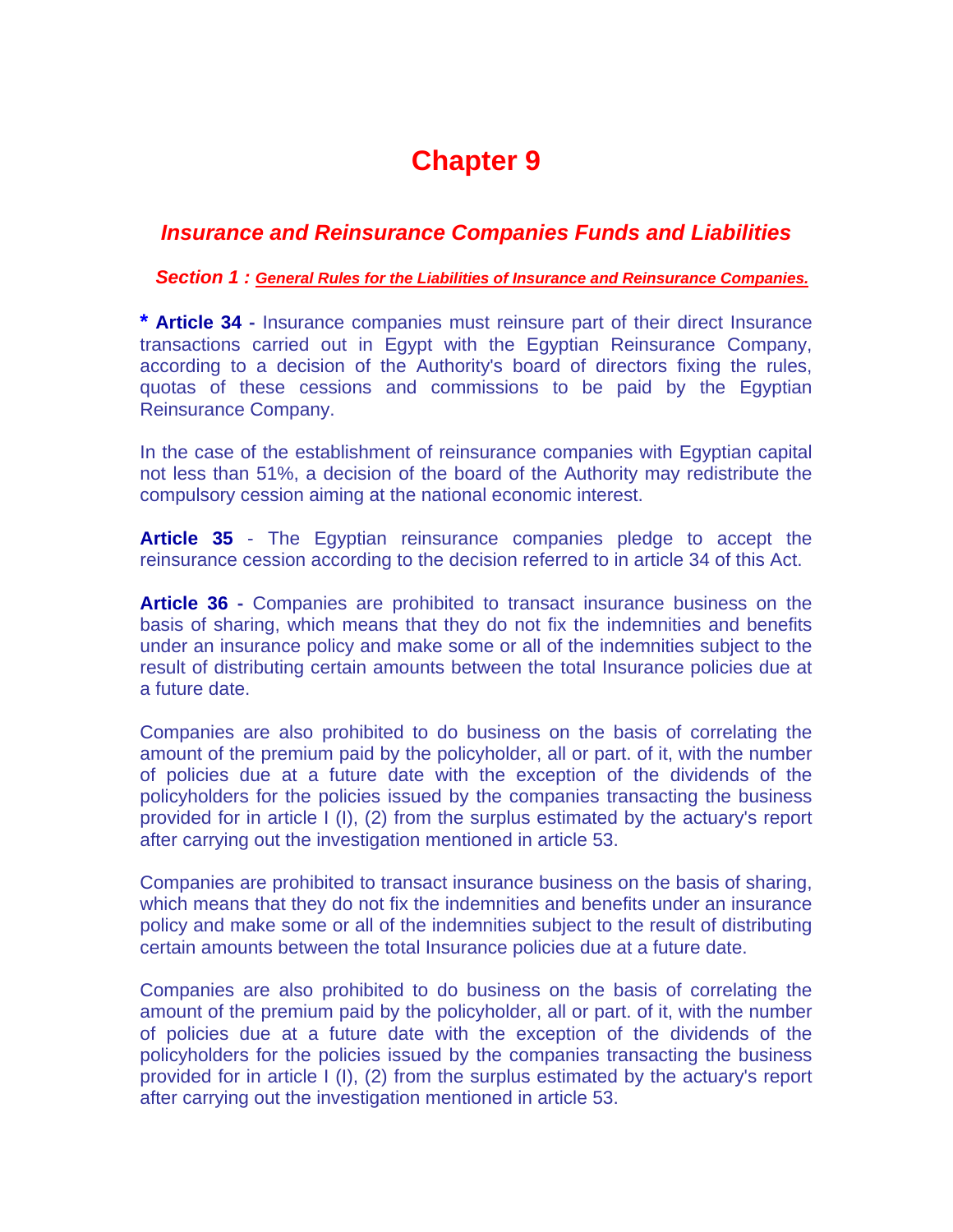**\* Article 37 -** The insurance company must establish the required technical reserves to meet its liabilities to policyholders and beneficiaries, as follows:

**First :** As for personal insurance and capital redemption business:

**a)** The mathematical reserve, which is estimated by an actuary according to the technical bases endorsed by the board of directors of the Authority.

**b)** The outstanding claims reserve equal to the 'value of the total unsettled claims at the date of the balance sheet.

**Second :** As for property and liability insurance:

**a)** Unearned premium reserve

It is the amount set aside by the company to meet Its liabilities for insurance transactions issued before the end of the financial year and is still in force after its end and at the following minimum ratios of the gross premiums of the company for the previous financial year.

 **1** - 47 % for compulsory third party liability insurance arising from motor accidents.

 **2** - 25% for marine and aviation insurance.

 **3** - 40% for any other insurance transactions.

 **4** - 100% of the balance of premiums for long term policies pertinent to the years following the previous financial year after deducting these years' share of the agent's brokerage paid in the year of issue.

**b)** The outstanding claims reserve for the reported losses.

**c)** Incurred but not reported losses reserve at the date of the balance sheet according to the rules being made by the Authority.

**d)** Loss ratio fluctuations reserve.

The executive regulation of this Act determines the basis of its estimation and the cases in which it is used according to each class of property and liability insurance.

In all cases, these reserves must be adequate to meet the rights of policyholders. If the Authority finds out during examining these reserves that they are inadequate, the company must take the measures required to satisfy them according to the rules specified by the Authority in this respect.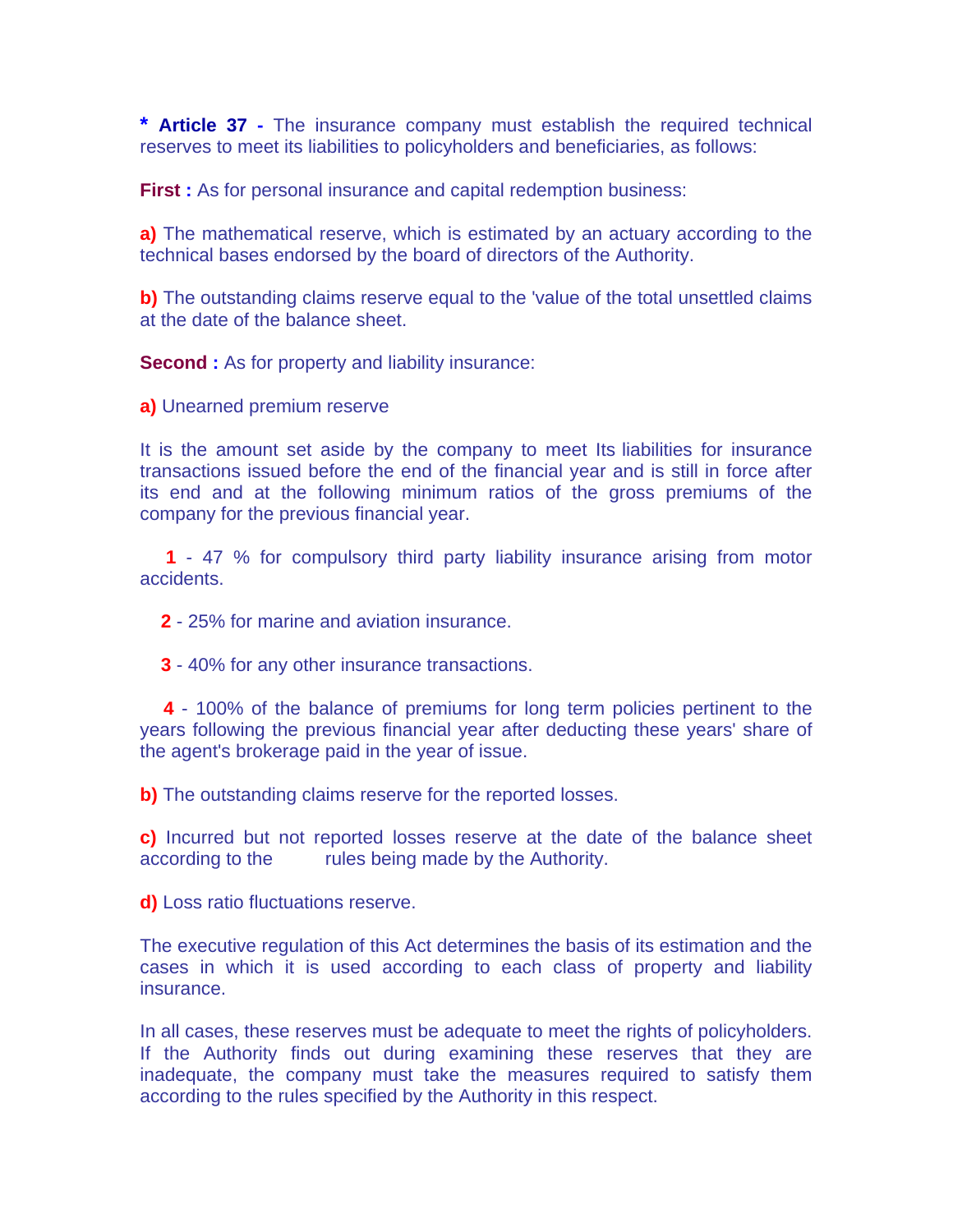**\* Article 38:** Any insurance and reinsurance company should allocate funds in Egypt with a value at least equal to the value of the technical reserves mentioned in the previous article for the business carried out in Egypt.

These allocated funds must not be seized unless other funds of the company have been exhausted.

The company must maintain the funds of personal Insurance and capital redemption completely separate from the funds of property and liability insurance.

The executive regulation of this Act determines the rules and ratios for investing these funds and methods of its evaluation.

Cash money and securities which form part of these funds should be deposited in one of the banks registered at the Central Bank of Egypt.

The company must give a permission to the concerned bank in order to submit to the Authority all the information requested about these funds.

Each company shall submit to the Authority statements of the funds allocated according to the provisions of this article at the dates specified in the executive regulation of this Act

The Authority shall take the appropriate action to ensure that the company is carrying out the provisions of this article.

The company shall notify the Authority of all the dispositions or final court decisions concerning the funds to be allocated as they establish a right of real estate, its transfer, its change or its abolish before declaration by registry or entry.

**Article 39** - Without prejudice to the provision of the previous article, the value of assets of an insurance or reinsurance company should exceed its liabilities at any time by 20% of the net premiums of property and liability transactions or *25%*  of the net incurred claims of the preceding year whichever is the greater, provided that the amount deducted for outward reinsurance transaction, at the time of calculating these ratios, must not exceed 50% of the gross premiums.

The assets of the company should exceed its liabilities for personal insurance and capital redemption funds at any time by the following ratios:

**a -** a - equal to 0.3 % of the exposure funds of insurance contracts in force including reinsurance. That amount will be reduced by not more than 50% for reinsurance.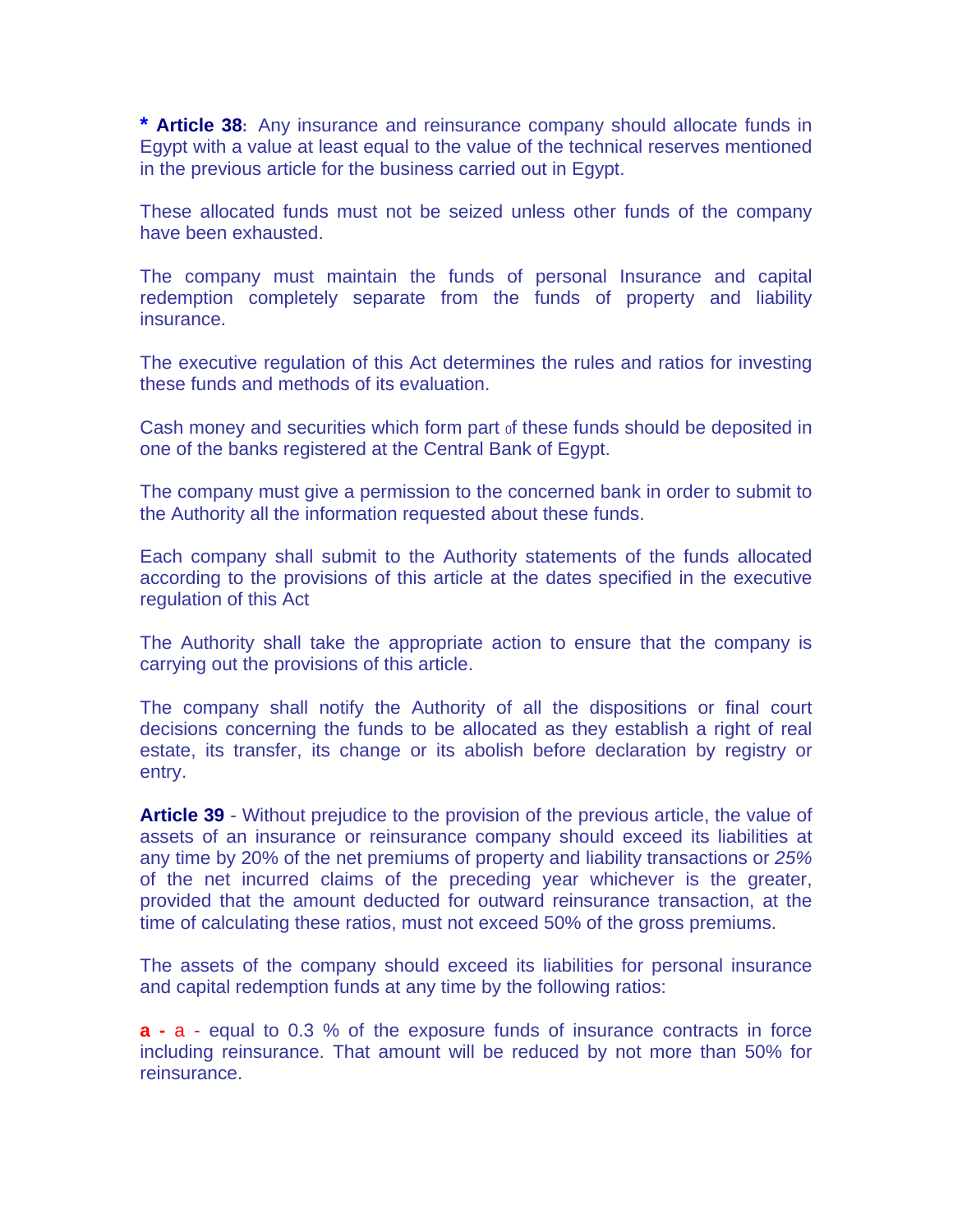**b -** equal to 4% of the mathematical reserves including reinsurance. That amount will be reduced by not more than *15%* for reinsurance. In all cases, the required increase of the value of assets over liabilities referred to shall not be less than the paid up capital.

The board of directors of the Authority will issue a decree regarding the rules of fixing the elements of the assets and liabilities of insurance and reinsurance companies for calculating the ratios mentioned in this article.

**Article 40** - The Insurance company may not contribute in another company's capital transacting the same activity in Egypt.

#### *Insurance and Reinsurance Companies are Obliged to the Following:*

*1-* The value of all types of shares owned by the company must not exceed the ratio determined by the decision of the competent minister issued on the ground of the recommendation of the Authority's board of directors.

**2 -** The value of sharing of the company's capital must not exceed 5% of the company's investments in the previous financial year, and not exceeding 20% of the company's capital.

**3 -** The company must not contribute in companies other than the stock companies provided that the percentage of contribution, loans, guarantees, and bonds in one company must not exceed the ratio mentioned in item (2).

**4** - Not entitled to grant any loans or renew them without securing adequate guarantees. In all cases, the amount of any loan must not exceed 1.5% of the total company's investments. As for loans with registered estate mortgages, the amount of these loans must not exceed 60% of the amount of the mortgaged estate.

**5 -** Not entitled to give guarantees to other parties whatever their kind beyond the classes of insurance specified in article 1, clause (1), item (2).

**Article 41** -The beneficiaries of the policies effected and carried out by the company in Egypt shall have a privilege over the allocated funds according to articles 37 and 38, which comes next to the privilege stipulated in article 1141 (a) of the civil code, and the department concerned shall certify through declaration and notarization at the request of the Authority of this privilege on the margin of each register or entry of these funds and shall notify the Authority of every nota bene.

**Article 42 -** All revenues from stocks and loans granted by the insurance company and all kinds of deposits that should be allocated according to articles 37 and 38 are exempted from the taxes on the earnings of mobile capitals.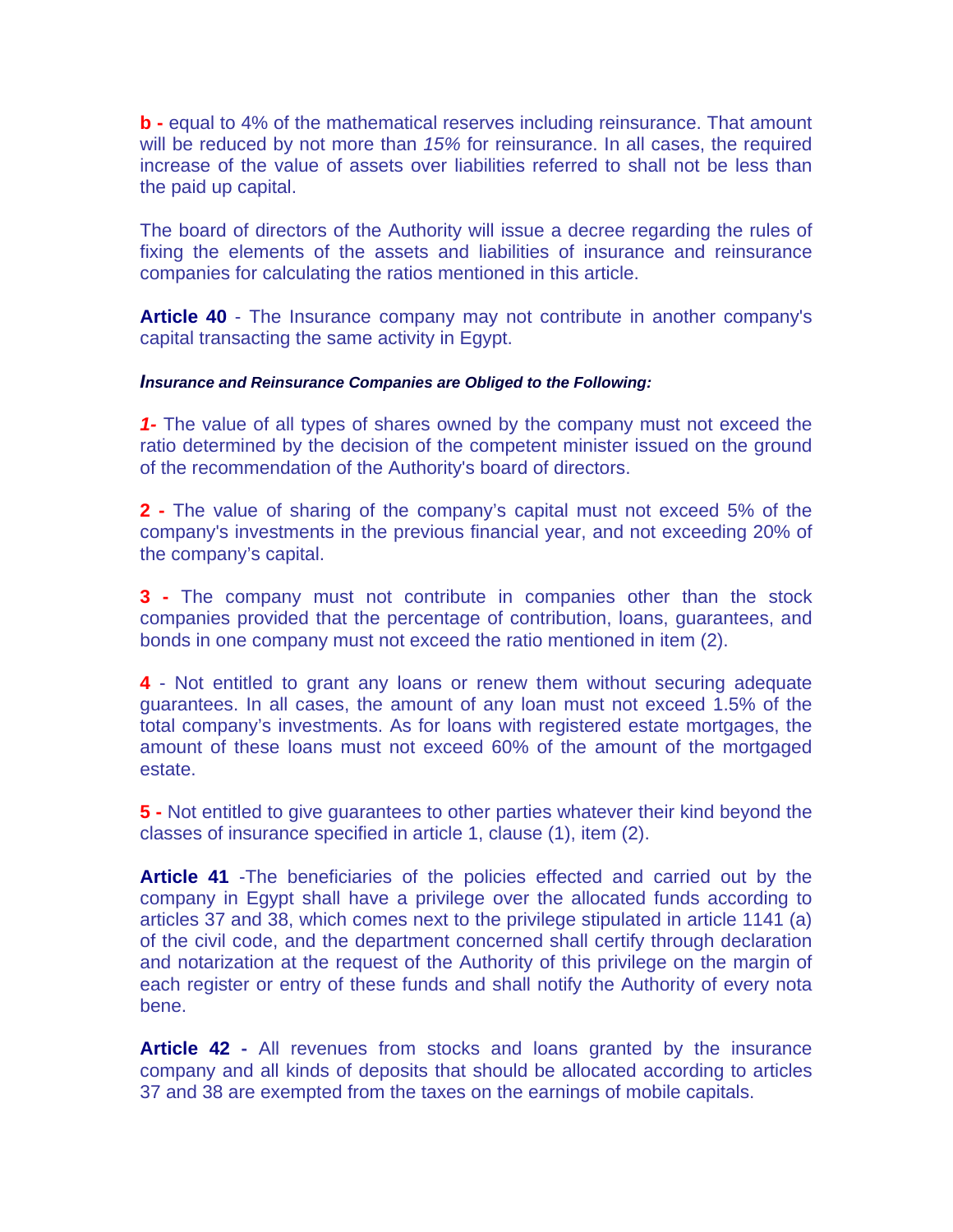All revenues from stocks and loans granted by the insurance company and all kinds of deposits that should be allocated according to articles 37 and 38 are exempted from the taxes on the earnings of mobile capitals.

**Article 43** - A fund shall be set up and called a policyholders' guarantee fund and the relative beneficiaries of insurance companies' registered at the Egyptian Insurance Supervisory Authority. It will have the legal entity and separate balance sheet. It will be subject to the supervision of the Authority with its headquarters in Cairo and it aims at the compensation of policyholders and beneficiaries of the policies due to the company's inability to meet its liabilities. The Constitution of the fund shall be passed by a virtue of the Prime Minister's decree through the proposal of the competent minister after getting the Authority's view. The constitution should in particular include

**a)** The objectives of the fund means of its implementation and regulating the relation between it and the Authority.

**b)** Membership subscription, its terms and the amount of the annual subscriptions of member companies.

- **c**) Work system of the fund and the formation of its board of directors.
- **d**) Guarantee scale and maximum amount of compensation of the fund.
- **e)** The financial sources of the fund , rules and items of expending thereof.
- **f)f)** Audit of the fund accounts.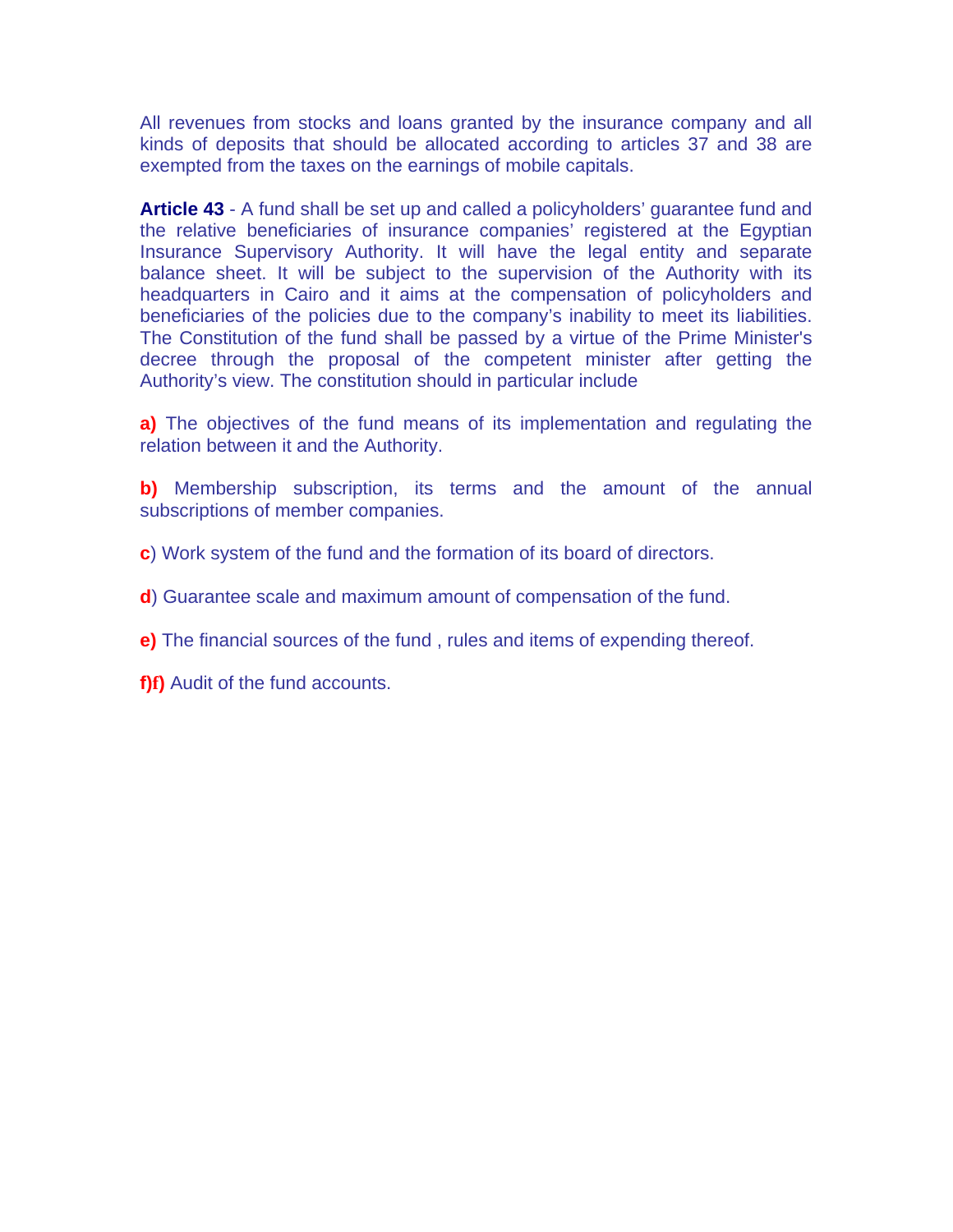#### *Section 2 : Records and Accounts of Insurance and Reinsurance Companies.*

**Article 44-** Each insurance company shall keep the following registers for each class of business

a) The policies register in which all the policies effected by the company are to be registered. It includes the names and addresses of the policyholders, the date of issue, duration of the policy, the sum insured and the amendments and changes taking place.

b) The claims register in which all claims submitted to the company are entered. It includes the date of each claim. The name and address of the policyholder, the policy number, the estimated reserve for the casualty and date of the claim payment. in the case of repudiating the claim; its date and reasons shall be mentioned.

c) The intermediaries register in which the company registers the name and address of every intermediary who intermediates in transacting insurance business for it.

d) The treaties register which includes the facultative and treaty transactions. All treaties concluded by the company are entered in it. It shows the names and addresses of the other parties to the treaty, the date of every treaty, its expiry date, and any changes that might occur and any other additional information the company deems significant to the treaty.

e) The legally allocated funds register which is to be notarized by the Authority . It shows the invested amounts of the funds to be legally allocated in Egypt and the changes relating to the formation of these funds. The funds relating to life assurance transactions shall be registered separately. As for reinsurance companies, they shall keep the two registers referred to in items (d) and (e) of this article.

Each insurance company shall keep the following registers for each class of business

a) The policies register in which all the policies effected by the company are to be registered. It includes the names and addresses of the policyholders, the date of issue, duration of the policy, the sum insured and the amendments and changes taking place.

b) The claims register in which all claims submitted to the company are entered. It includes the date of each claim. The name and address of the policyholder, the policy number, the estimated reserve for the casualty and date of the claim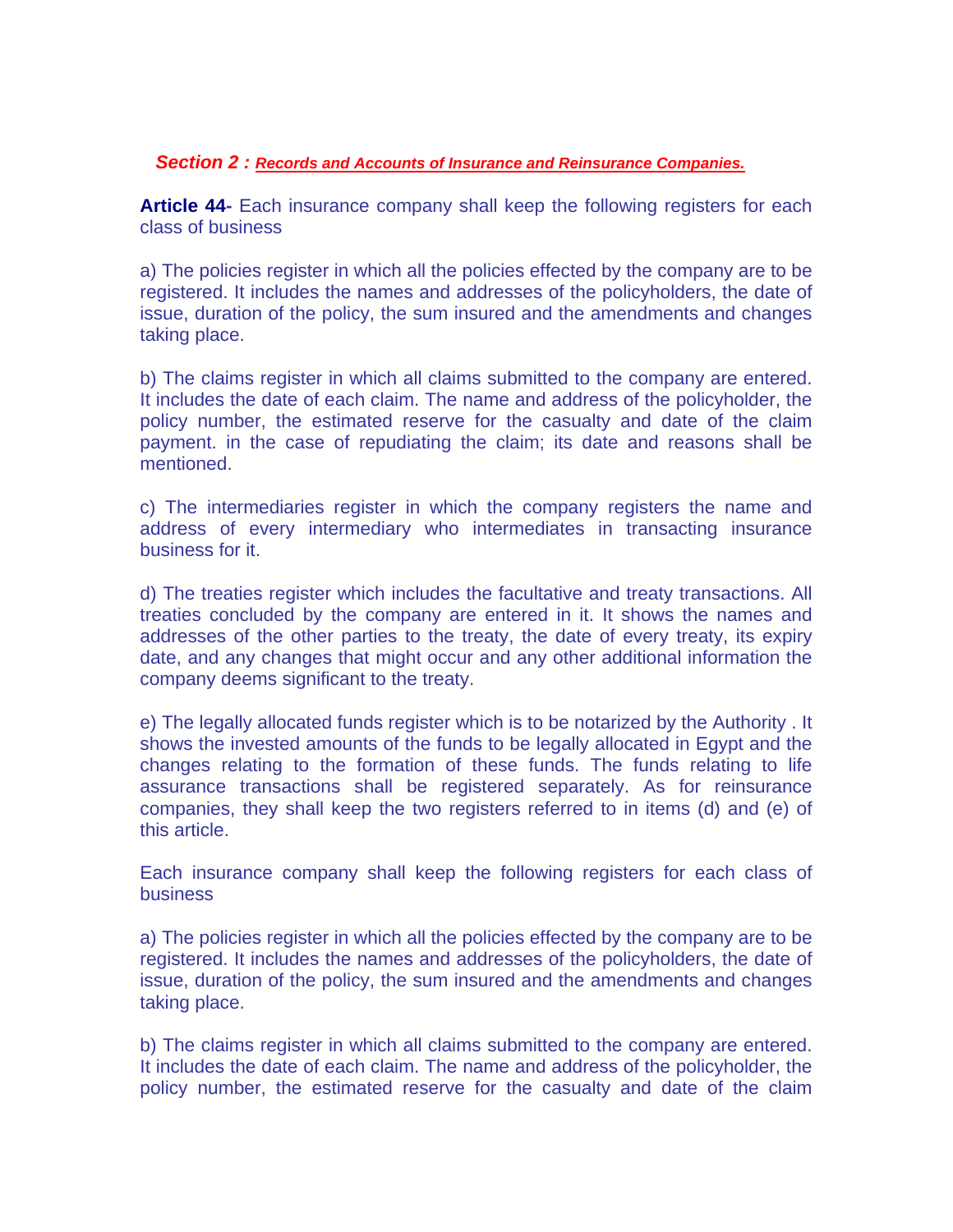payment. in the case of repudiating the claim; its date and reasons shall be mentioned.

c) The intermediaries register in which the company registers the name and address of every intermediary who intermediates in transacting insurance business for it.

d) The treaties register which includes the facultative and treaty transactions. All treaties concluded by the company are entered in it. It shows the names and addresses of the other parties to the treaty, the date of every treaty, its expiry date, and any changes that might occur and any other additional information the company deems significant to the treaty.

e) The legally allocated funds register which is to be notarized by the Authority . It shows the invested amounts of the funds to be legally allocated in Egypt and the changes relating to the formation of these funds. The funds relating to life assurance transactions shall be registered separately. As for reinsurance companies, they shall keep the two registers referred to in items (d) and (e) of this article.

Each insurance company shall keep the following registers for each class of business

a) The policies register in which all the policies effected by the company are to be registered. It includes the names and addresses of the policyholders, the date of issue, duration of the policy, the sum insured and the amendments and changes taking place.

b) The claims register in which all claims submitted to the company are entered. It includes the date of each claim. The name and address of the policyholder, the policy number, the estimated reserve for the casualty and date of the claim payment. in the case of repudiating the claim; its date and reasons shall be mentioned.

c) The intermediaries register in which the company registers the name and address of every intermediary who intermediates in transacting insurance business for it.

d) The treaties register which includes the facultative and treaty transactions. All treaties concluded by the company are entered in it. It shows the names and addresses of the other parties to the treaty, the date of every treaty, its expiry date, and any changes that might occur and any other additional information the company deems significant to the treaty.

e) The legally allocated funds register which is to be notarized by the Authority . It shows the invested amounts of the funds to be legally allocated in Egypt and the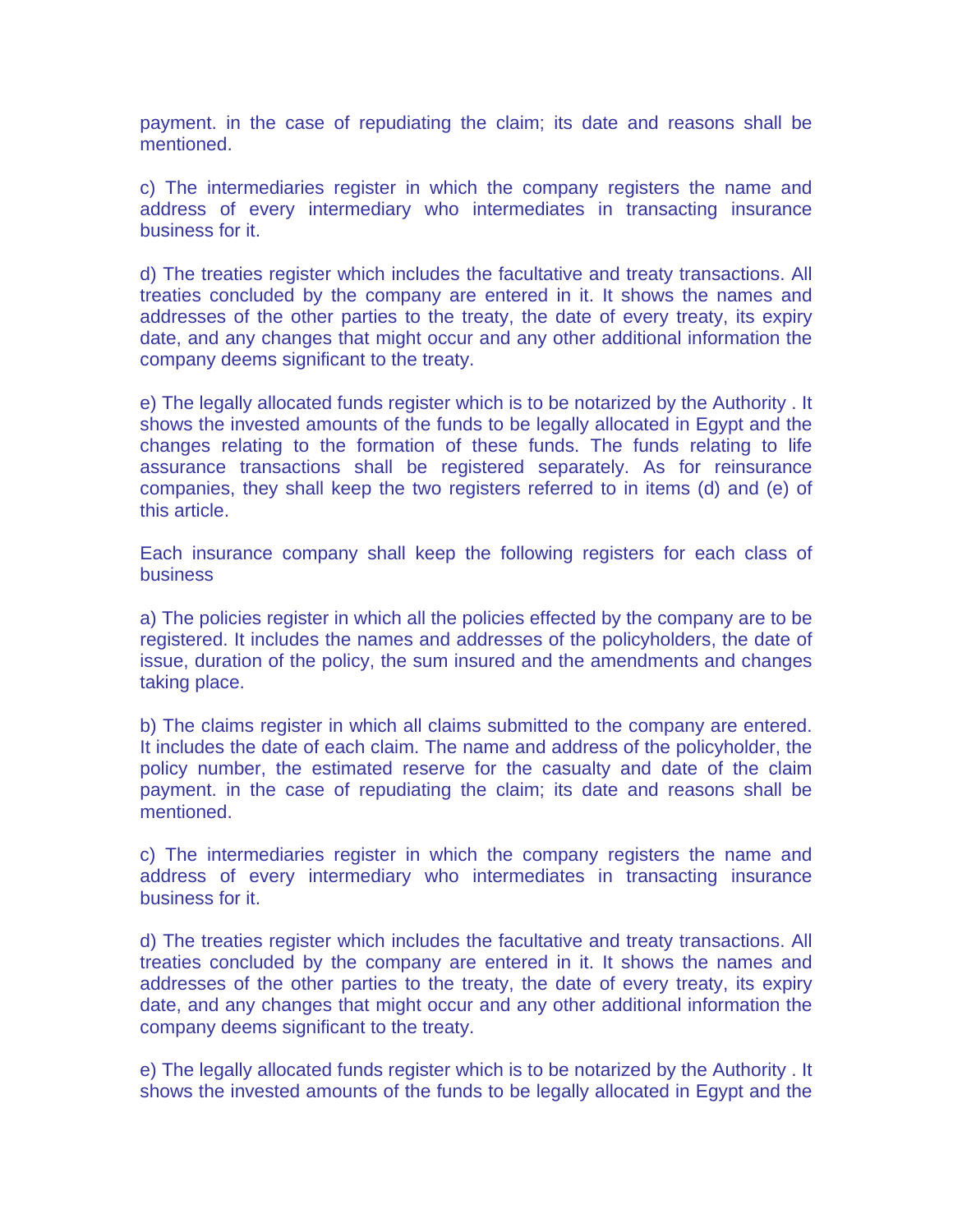changes relating to the formation of these funds. The funds relating to life assurance transactions shall be registered separately. As for reinsurance companies, they shall keep the two registers referred to in items (d) and (e) of this article.

Each insurance company shall keep the following registers for each class of business

a) The policies register in which all the policies effected by the company are to be registered. It includes the names and addresses of the policyholders, the date of issue, duration of the policy, the sum insured and the amendments and changes taking place.

b) The claims register in which all claims submitted to the company are entered. It includes the date of each claim. The name and address of the policyholder, the policy number, the estimated reserve for the casualty and date of the claim payment. in the case of repudiating the claim; its date and reasons shall be mentioned.

c) The intermediaries register in which the company registers the name and address of every intermediary who intermediates in transacting insurance business for it.

d) The treaties register which includes the facultative and treaty transactions. All treaties concluded by the company are entered in it. It shows the names and addresses of the other parties to the treaty, the date of every treaty, its expiry date, and any changes that might occur and any other additional information the company deems significant to the treaty.

e) The legally allocated funds register which is to be notarized by the Authority . It shows the invested amounts of the funds to be legally allocated in Egypt and the changes relating to the formation of these funds. The funds relating to life assurance transactions shall be registered separately. As for reinsurance companies, they shall keep the two registers referred to in items (d) and (e) of this article.

**\*Article 45** - The Authority determines the date for the beginning and ending of the financial year of insurance and reinsurance companies.

**Article 46 -** The company shall keep separate accounts for every class of insurance. The board of the Authority may moreover ask the company to keep an account for one or more kinds of - The company shall keep separate accounts for every class of insurance. The board of the Authority may moreover ask the company to keep an account for one or more kinds of - The company shall keep separate accounts for every class of insurance. The board of the Authority may moreover ask the company to keep an account for one or more kinds of - The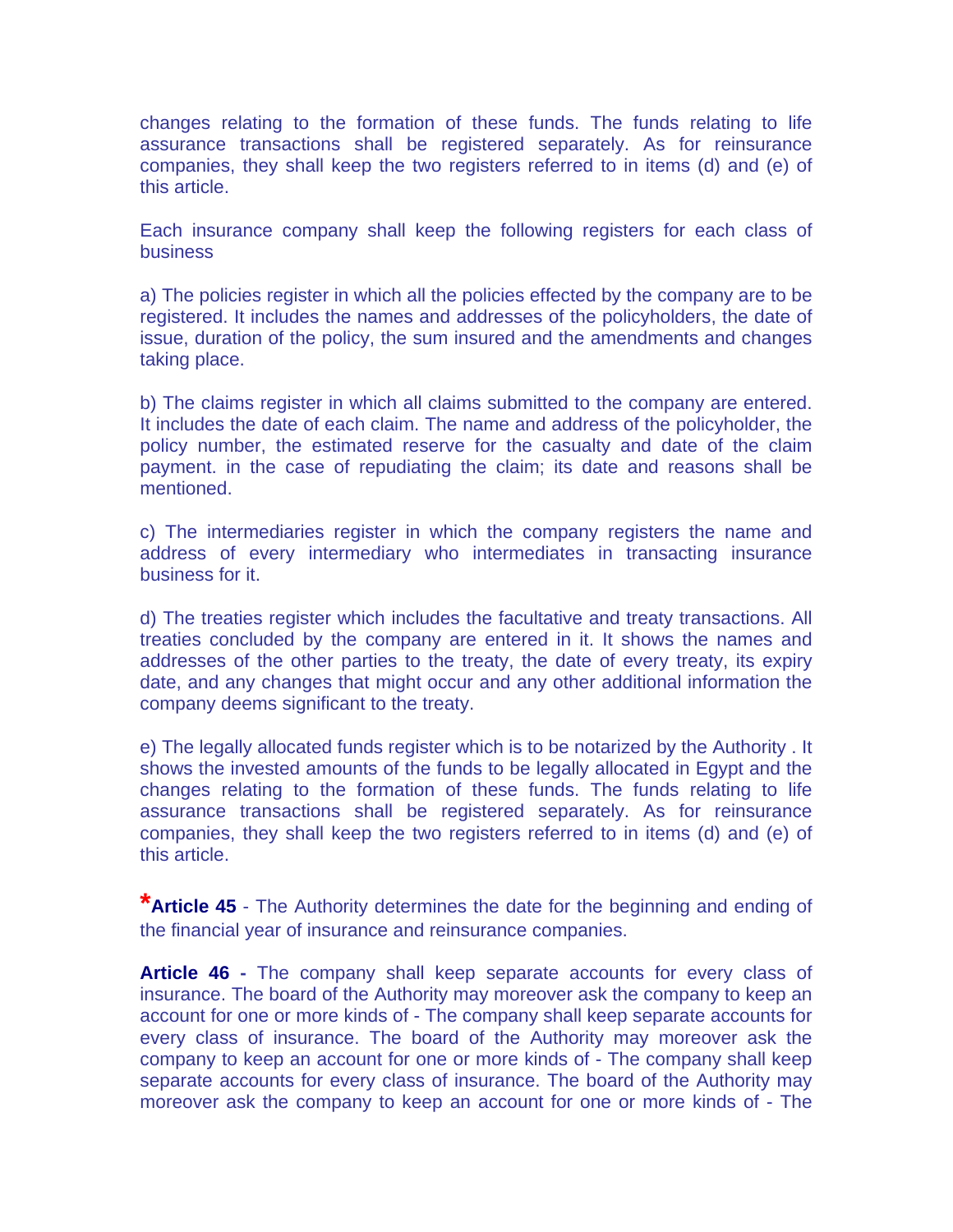company shall keep separate accounts for every class of insurance. The board of the Authority may moreover ask the company to keep an account for one or more kinds of insurance business that come under one class.

**Article 47** - The company shall submit annually the following data and accounts to the Authority in the date specified in the executive regulation

- a) The balance sheet.
- b ) The profit and loss account
- c ) The appropriation account.
- d) The separate revenues and expenditures account for every class of insurance.
- e) Summary of the reinsurance treaties.

The statement of the legally allocated funds to be maintained in Egypt according to the provisions of this Act. This statement shall be supported by the documents requested by the Authority. A report on the company's transactions during that year shall be enclosed. These data shall be prepared according to the forms specified in the executive regulation and include all the transactions carried out by the company in Egypt and abroad separately.

These data and documents applied under the provisions of the Act should bear the signature of the chairman of the company and its financial manager. As for the data relating to life assurance and Capital redemption, it shall also be signed by the actuary.

**\*Article 48 -** Without prejudice to the rules of the Central Organization for Accounting, a company's accounts shall be audited by an auditor appointed by the general meeting of the company from the auditors recorded in a register to be established at the Authority in consultation with the Central Organization for Accounting. It is not permitted to the auditor to audit more than two companies accounts .The company shall put at the disposal of the auditor all the books and documents necessary for carrying Out his job. The chairman of the Authority, if necessary, shall commit to another auditor to implement a specific assignment against fees paid by the company.

**\* Article 49 -** Each insurance or reinsurance company must provide an annual report to the Authority issued by its auditor. The report shall state that the balance sheet profit and loss account, revenue and expenditure and allocated funds established to meet the company's liabilities in Egypt, and have been properly prepared and they give a true and fair view of the company's financial position according to its books and the other data put at his disposal.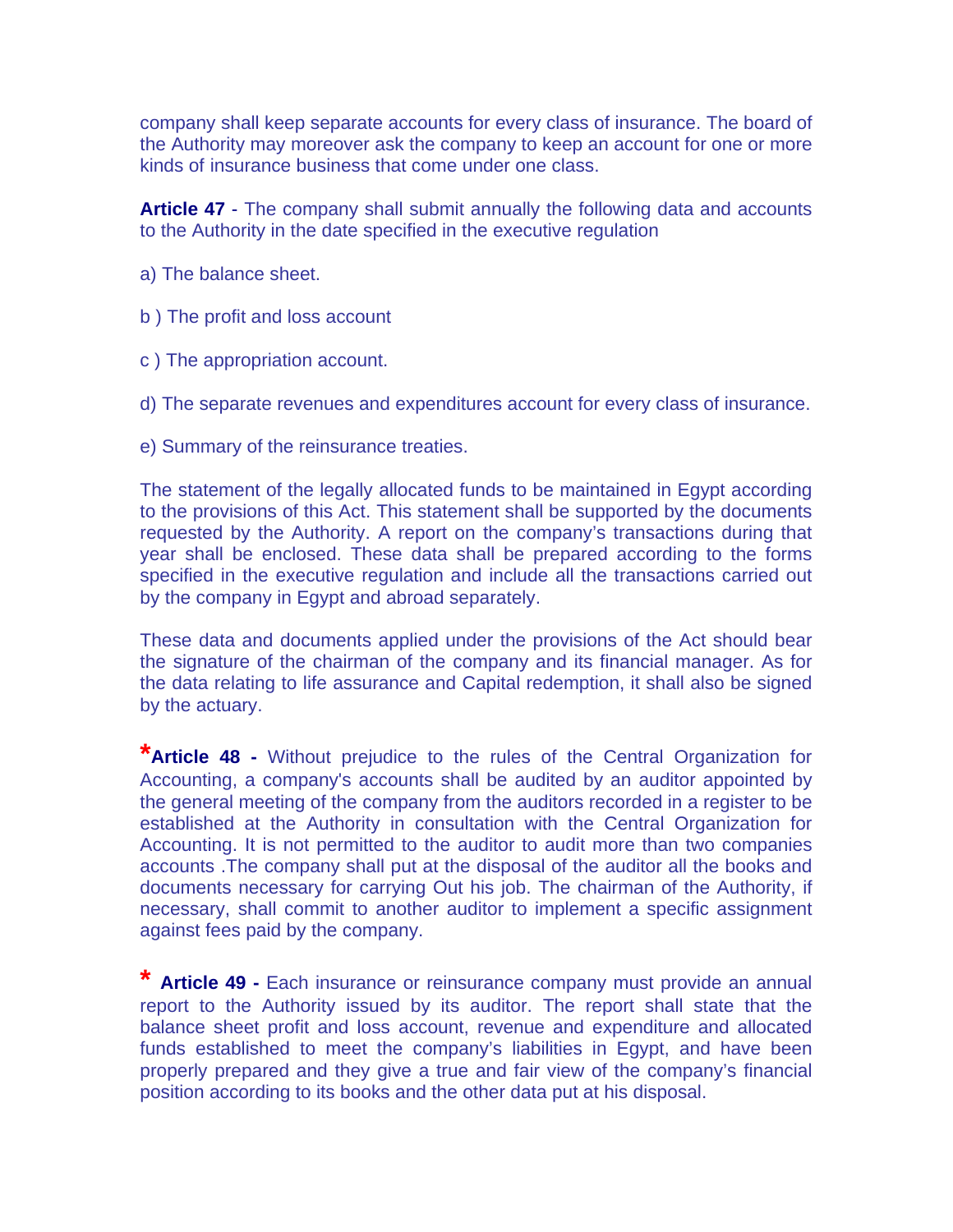The auditor shall notify simultaneously both the company and the Authority of any deficit, mistake or any irregularity he finds out during his investigation.

The company shall offer an actuarial rep Each insurance or reinsurance company must provide an annual report to the Authority issued by its auditor. The report shall state that the balance sheet profit and loss account, revenue and expenditure and allocated funds established to meet the company's liabilities in Egypt, and have been properly prepared and they give a true and fair view of the company's financial position according to its books and the other data put at his disposal.

The auditor shall notify simultaneously both the company and the Authority of any deficit, mistake or any irregularity he finds out during his investigation.

The company shall offer an actuarial rep Each insurance or reinsurance company must provide an annual report to the Authority issued by its auditor. The report shall state that the balance sheet profit and loss account, revenue and expenditure and allocated funds established to meet the company's liabilities in Egypt, and have been properly prepared and they give a true and fair view of the company's financial position according to its books and the other data put at his disposal.

The auditor shall notify simultaneously both the company and the Authority of any deficit, mistake or any irregularity he finds out during his investigation.

The company shall offer an actuarial rep Each insurance or reinsurance company must provide an annual report to the Authority issued by its auditor. The report shall state that the balance sheet profit and loss account, revenue and expenditure and allocated funds established to meet the company's liabilities in Egypt, and have been properly prepared and they give a true and fair view of the company's financial position according to its books and the other data put at his disposal.

The auditor shall notify simultaneously both the company and the Authority of any deficit, mistake or any irregularity he finds out during his investigation.

The company shall offer an actuarial rep<sub>6</sub>rt which proves that the technical reserves of personal insurance transactions are estimated according to the approved technical bases.

**Article 50** - Fifteen days notice must be given by the company to the Authority specifying the date, place and agenda of the general meeting It shall also provide to the Authority a certified copy of every report provided to the Shareholders or policyholders on the company's transactions once that action takes place it shall provide the Authority with a copy of the minutes of each general meeting within thirty days of the date of meeting.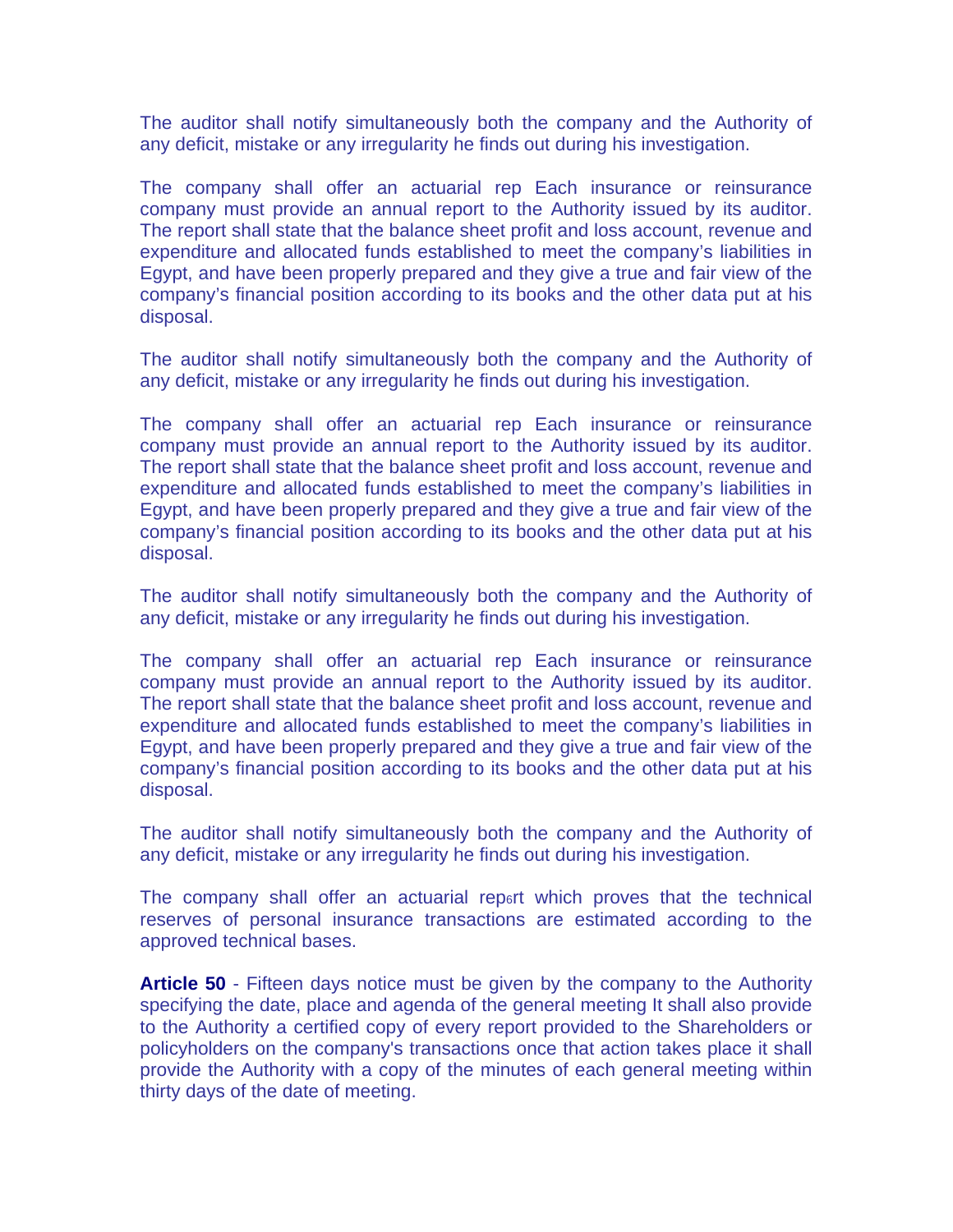The Authority shall have a representative at the general meeting but without having voting counted.

**Article 51 -** The Authority has the right to inspect at any time the books and records of insurance and reinsurance companies subject to the provisions of this Act, to ensure obtaining the data and clarification required to confirm the implementation of the provisions of this Act.

This Sight shall take place at the offices of every company and carried out by the Authority's inspectors and their assistants who shall have the status of the judiciary officers according to article 95 of this Act. The Authority has the right to inspect at any time the books and records of insurance and reinsurance companies subject to the provisions of this Act, to ensure obtaining the data and clarification required to confirm the implementation of the provisions of this Act.

This Sight shall take place at the offices of every company and carried out by the Authority's inspectors and their assistants who shall have the status of the judiciary officers according to article 95 of this Act. The Authority has the right to inspect at any time the books and records of insurance and reinsurance companies subject to the provisions of this Act, to ensure obtaining the data and clarification required to confirm the implementation of the provisions of this Act.

This Sight shall take place at the offices of every company and carried out by the Authority's inspectors and their assistants who shall have the status of the judiciary officers according to article 95 of this Act. The Authority has the right to inspect at any time the books and records of insurance and reinsurance companies subject to the provisions of this Act, to ensure obtaining the data and clarification required to confirm the implementation of the provisions of this Act.

This Sight shall take place at the offices of every company and carried out by the Authority's inspectors and their assistants who shall have the status of the judiciary officers according to article 95 of this Act.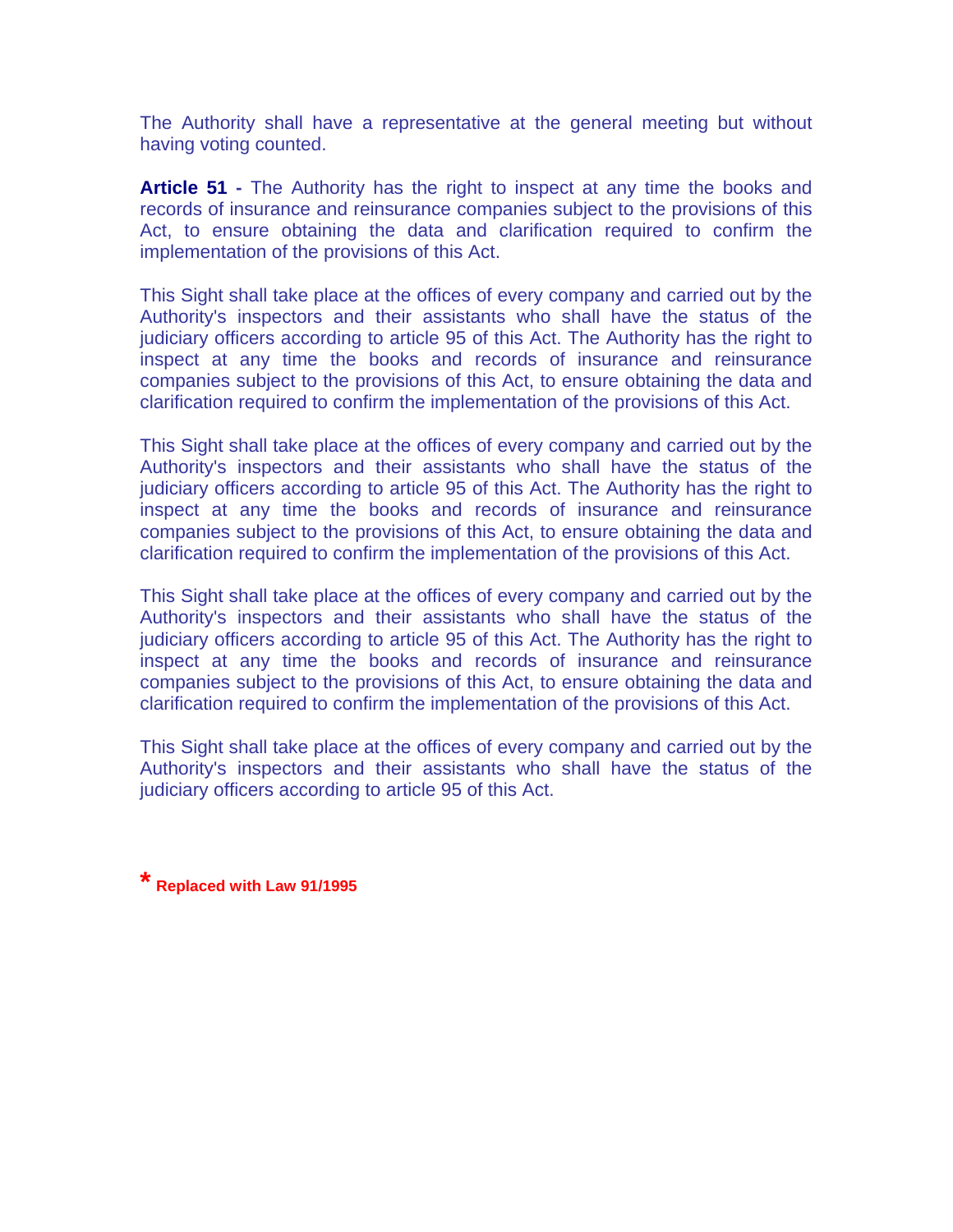### *Section 3 : Specific Provisions of Personal Insurance and Capital Redemption.*

*\** **Article 52** - The companies transacting the insurance business specified in article 1, clause (1), item (1) of this Act may not discriminate between policies of the same kind in respect of insurance rates, the amount of dividends of the policyholders or other conditions, unless this discrimination is due to the difference of life expectancies, except of the following :

**1 -** Insurance policies of special conditions for insuring the lives of the members of one family or a group of people of one occupation, work or any other social relation.

**2 -** The policies of big sums insured which have reductions approved by the Authority.

The board of the Authority may authorize the company to Issue less rated policies than the ordinary rates in the case of justifiable reasons.

**Article 53 -** The companies stipulated in the previous article shall examine the financial position or life assurance and capital redemption classes and evaluate the outstanding liabilities at least once every three years by an actuary. This evaluation deals with all the insurance transactions carried out by the company in the Arab Republic of Egypt and abroad separately This evaluation shall be made whenever the company seeks to examine its financial position for fixing the dividends of the shareholders or the policyholders.

The Authority may, if it deems it necessary, and upon the approval of its board demand this evaluation at any time before the lapse of three years provided that one year has lapsed since the last examination.

The executive regulation fixed the data to be included in the actuarial report. A copy of the report shall be sent to the Authority within six months of the examination date, accompanied by a declaration from the managers of the company certifying that all the data and information needed to reach a correct estimation of the company's commitments were put at the disposal of the actuary.

The Authority may after the expiry of six months period, give the company an additional grace period to submit this report, not exceeding three further months.

**Article 54** - If the Authority finds that the actuary's report does not indicate the company's financial true position due to applying wrong bases for the evaluation, it may after hearing the company's representatives, order the re-examination specified in the above article at the expense of the company.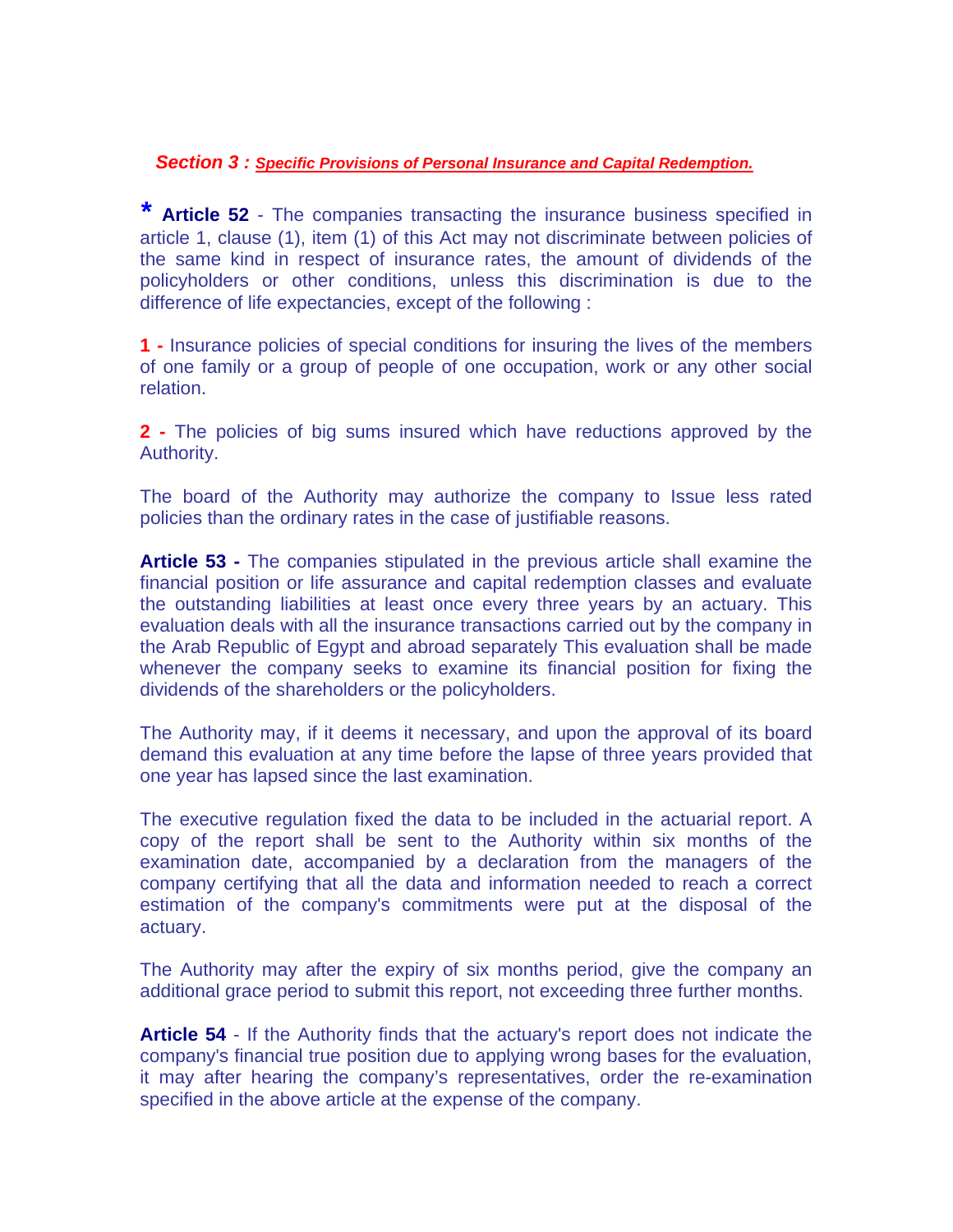*\** **Article 55**- The companies stipulated in Article 52 of this Act, may not deduct any part of its funds directly or indirectly to meet their commitments arising from insurance policies to distribute it as a profit to the shareholders or policyholders, or to pay any amount other than their liabilities under the insurance policies issued by them.

The dividend of shareholders or policyholders is confined to the amount of the surplus fixed by the actuary in his report after the examination mentioned in article 53 of this Act and the distribution of that dividend shall be made according to the rules Stipulated in the executive regulation of this Act.

Without prejudice to article 38 of this Act, funds of the company in Egypt and abroad to which this article applies may be considered as one unit.

**Article 56** - The companies stipulated in article 52 are prohibited to give loans to their managers or employees either by a guarantee or a real estate mortgage or a personal guarantee, unless the company has unallocated funds of its net profits exceeding the allocated funds in accordance with articles 37 and 38 of this Act.

Loan guaranteed policies are exempted of that prohibition provided that the loan is not exceeding the surrender value of the policy.

**Article 57** - The Authority may authorize the insurance companies stipulated in article 52 to run a lottery. The sums given for every winning policy may not exceed the capital due in its maturity date. This provision shall not apply to the policies issued with different conditions before the application of the Act. The lottery takes place in the presence of the Authority's representative.

The chairman of the Authority issues a decision on the conditions of the lottery and how to declare its results within the framework of the applied laws

**Article 58** In the case of bankruptcy or liquidation of one of the companies stipulated in article *52,* the sums due to each policyholder of an unexpired policy is estimated as an equivalent to its mathematical reserve at the date of the court's sentence of bankruptcy or liquidation, calculated according to the technical rules of the tariff of premiums as at the date of issuing the policy and the bases of establishing the technical reserve.

In the case of bankruptcy or liquidation of one of the companies stipulated in article *52,* the sums due to each policyholder of an unexpired policy is estimated as an equivalent to its mathematical reserve at the date of the court's sentence of bankruptcy or liquidation, calculated according to the technical rules of the tariff of premiums as at the date of issuing the policy and the bases of establishing the technical reserve.

In the case of bankruptcy or liquidation of one of the companies stipulated in article *52,* the sums due to each policyholder of an unexpired policy is estimated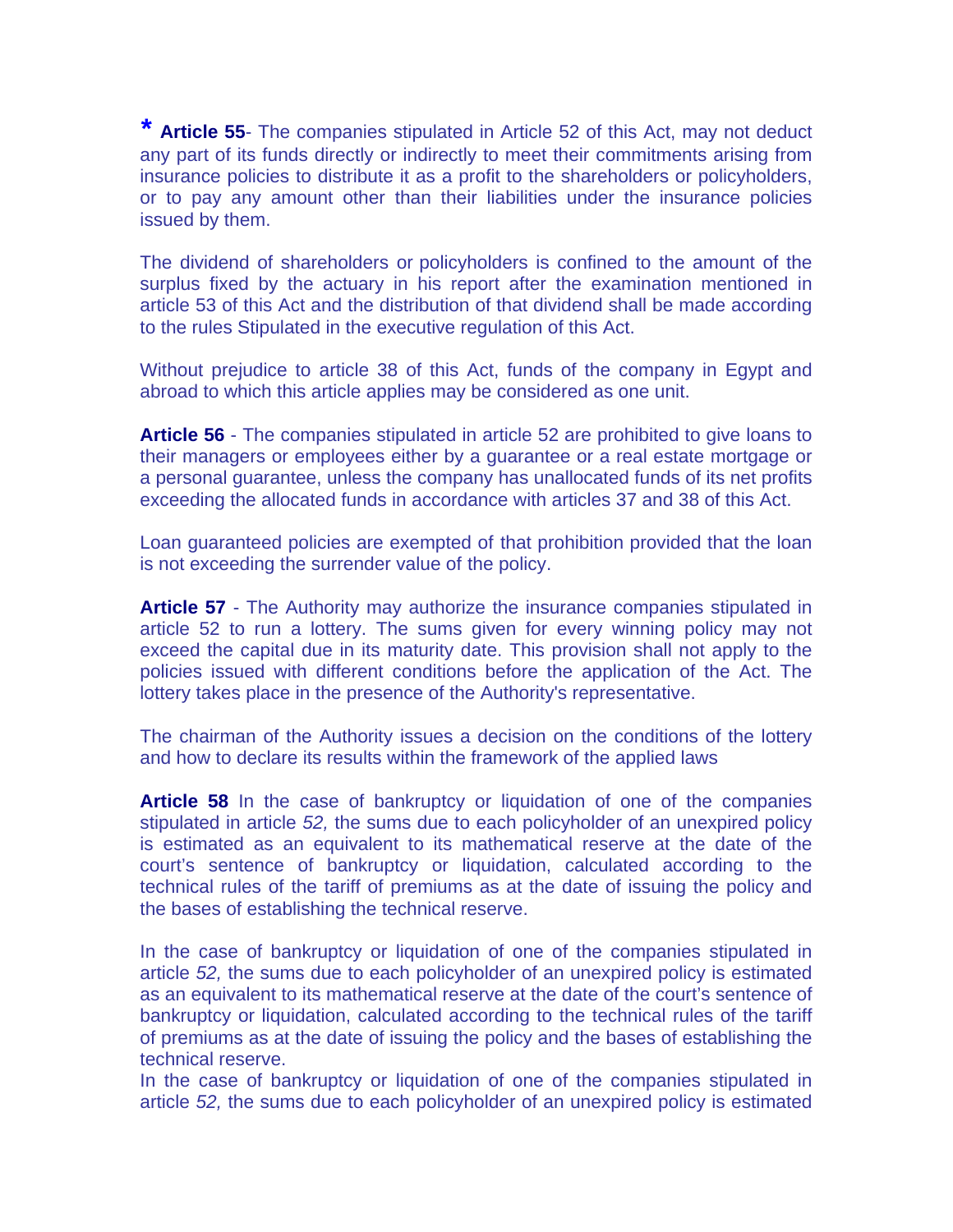as an equivalent to its mathematical reserve at the date of the court's sentence of bankruptcy or liquidation, calculated according to the technical rules of the tariff of premiums as at the date of issuing the policy and the bases of establishing the technical reserve.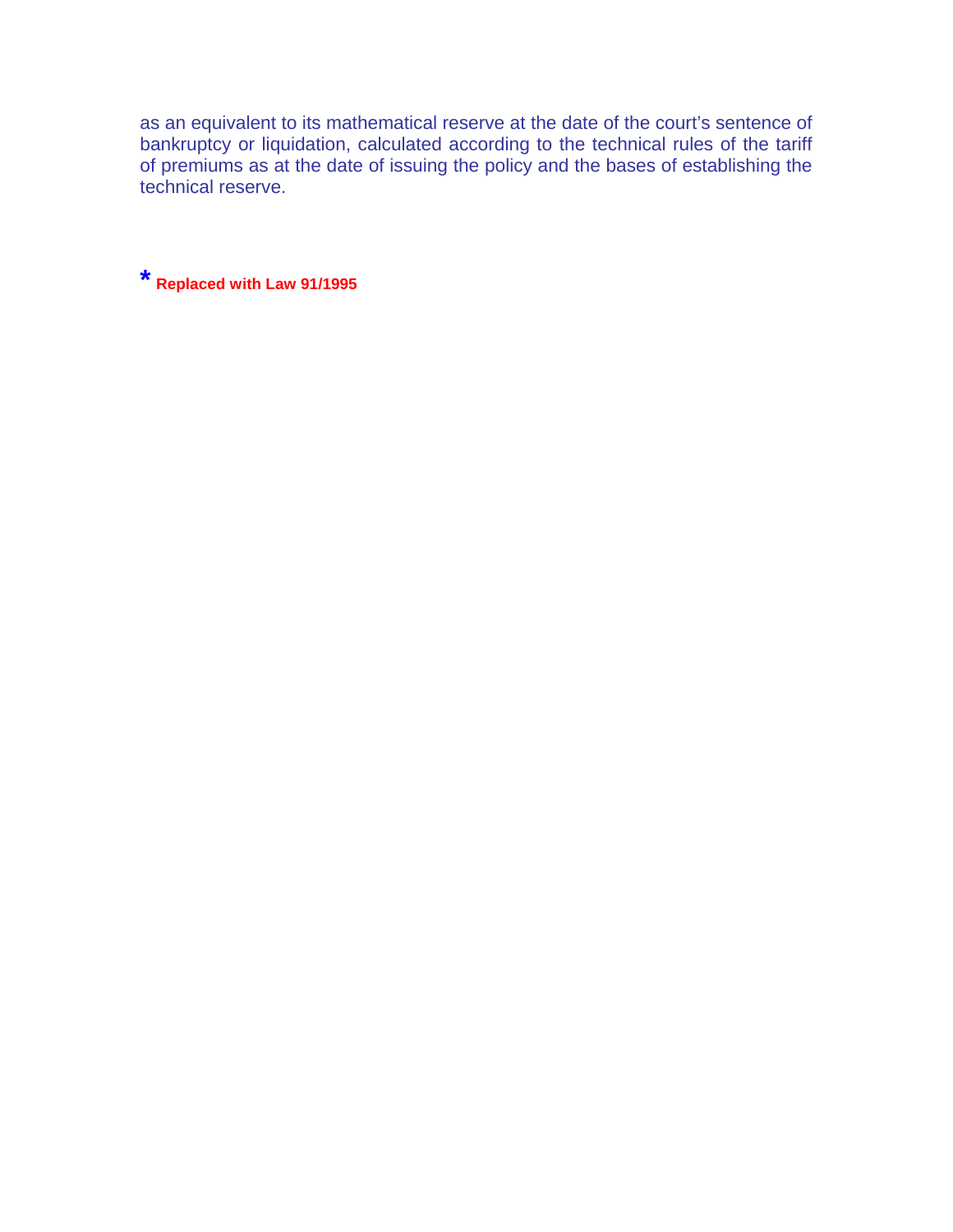### *\* Examination of the Companies Transactions*

**Article 59** - Without prejudice to the Authority's right of inspecting the books and records under article 51 of this Act, the Authority has to carry on periodical examination of Insurance and reinsurance companies to ensure the soundness of the company's financial position, compliance with the provisions of the Act and technical bases to carry on insurance and reinsurance business.

The Authority may make comprehensive examination of the company's business if it has the causes to which it believes the rights of policyholders are at stake or that the company will be unable to meet its liabilities or its conduct of business proved that it is harmful to the insurance market or it contravened any of the provisions of this Act.

This examination shall be carried out at the request of a number of shareholders representing not less that one tenth or the capital or by not less than five hundreds of policyholders of life assur4nce and capital redemption whose policies have been issued not less than three years ago.

The company shall furnish the Authority with any information, data, or documents it demands during the examination.

The examination shall be carried out according to the conditions and procedures of the executive regulation of this Act.

If the company's examination proved that the rights of policyholders are at stake or that the company is exposed to inability to meet its liabilities or that its business attitude proved to be harmful to the insurance market or that the company has contravened any of the rules of this Act the board of the Authority is authorized to take the corrective action and in particular :

**a)** to warn the company.

**b)** to limit the company's acceptance of new business, or renew its existing business in respect of all or some classes of insurance which the company is authorized to transact.

**c)** to oblige the company to prepare the financial statements and annual accounts for periods less than a year.

**d)** to invite the board of directors of the company to study and to take the required action to eliminate the irregularities attributed to the company. In such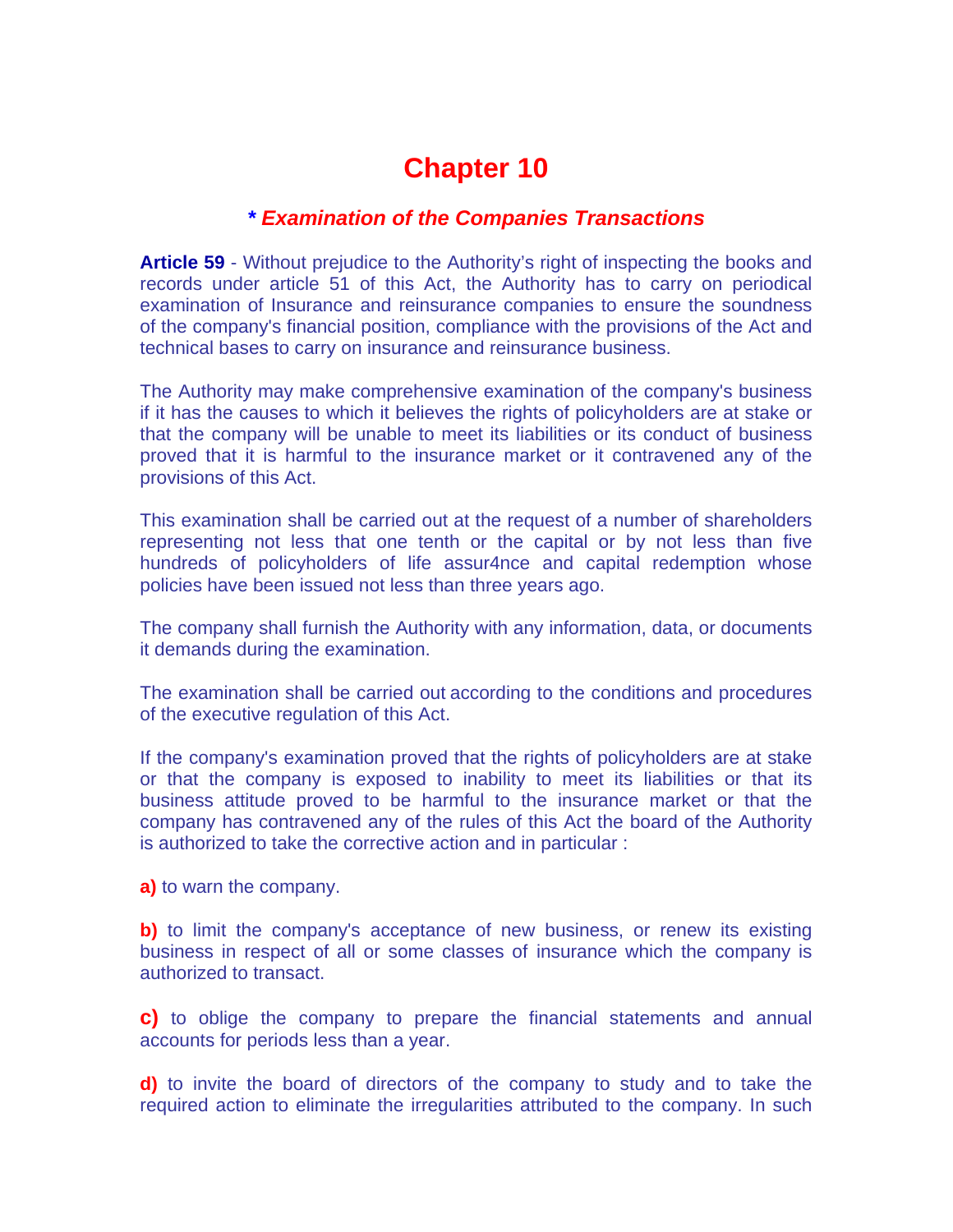case a representative of the Authority or more shall attend the meeting of the board.

**e)** to appoint a controller in the board of directors of the company for a period determined by the board of directors of the Authority.

The controller shall have the right to share the discussions of the board, and to express his views in the presented issues without having voting counted.

**f)** to allocate the distributable surplus to the shareholders or part of it to strengthen the net assets of the company.

**g)** to amend the investment policies and reinsurance arrangements of the company.

**h)** To separate One or more of the executives of the company.

**i**) To disintegrate the board and appoint a delegator to run temporarily the company until the appointment of the new board.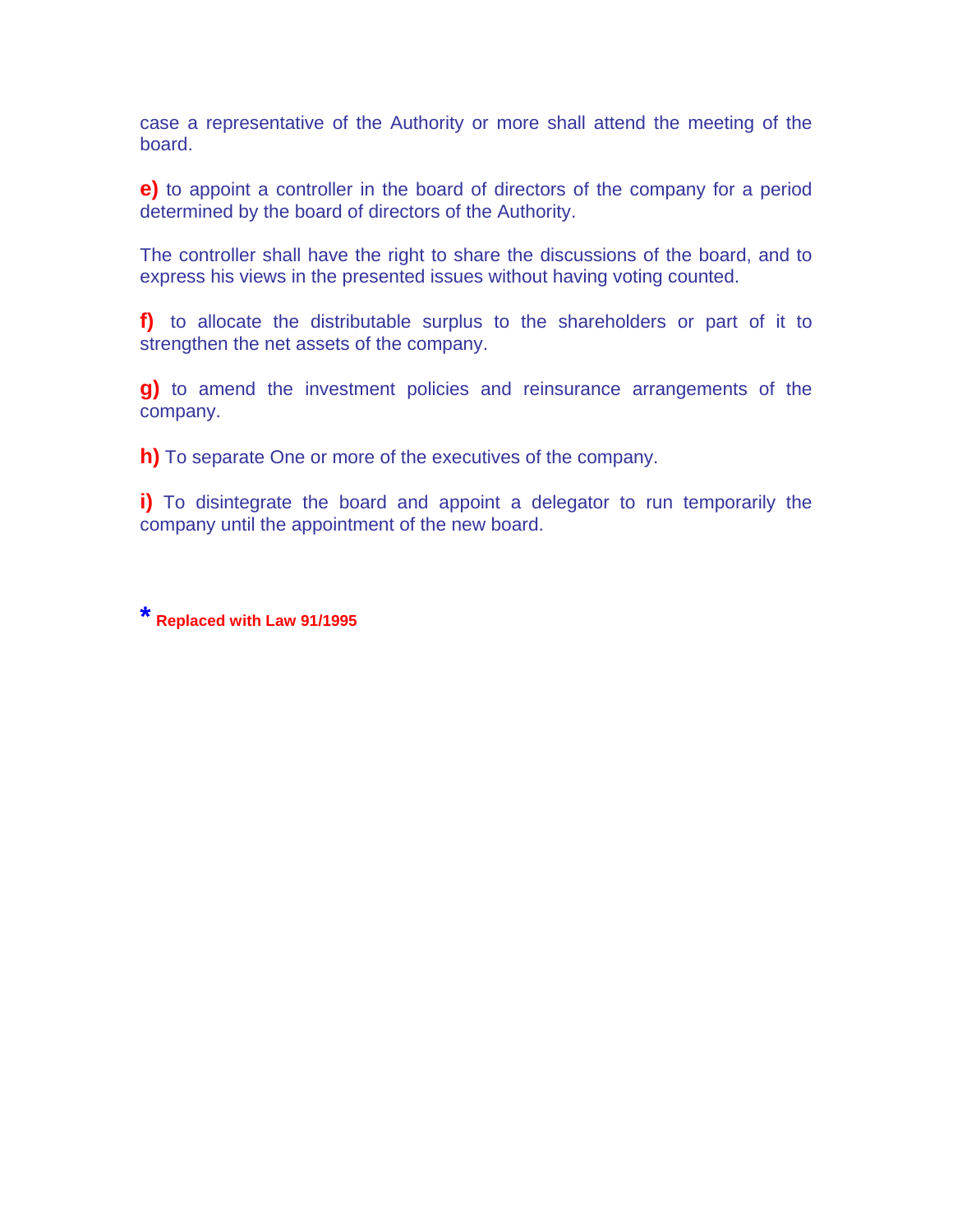**Transfer of Policies, Work Suspension, Withdrawal Of Authorization and Erasure of Registration :**

**Section 1 : Transfer of Policies** 

**Article 60** - Where a company proposes to transfer to another company its policies together with all its rights and obligations for all or a part of its transactions in A.R.E., shall apply to the Authority under the provision specified in the executive regulation.

The application shall be published in Al waka'a al Misrya and in at least two local dailies according to the provisions specified in the executive regulation

This application shall include a call to the policyholders and others who may be concerned to notify the Authority of their remarks on the transfer in a date not exceeding three months as from publication.

Transfer of the company's policies with all its obligations shall be made on the ground of the decision of the board of the Authority if it is demonstrated that the transfer does not harm the interests of the policyholders, effected in Egypt the beneficiaries and creditors.

This decision shall be published in Al wak'a Al Misryah and used as a pretext against the insured and beneficiaries of the policies issued by the company in A.R.E. and the company's creditors.

In such a case the company's funds in A.R.E shall be transferred to the transferee, subject to the provisions of the transfer of property and the funds transferred .The transferred funds shall be exempted from stamp duties, registration and archive fees imposed under laws on the transfer of property and funds.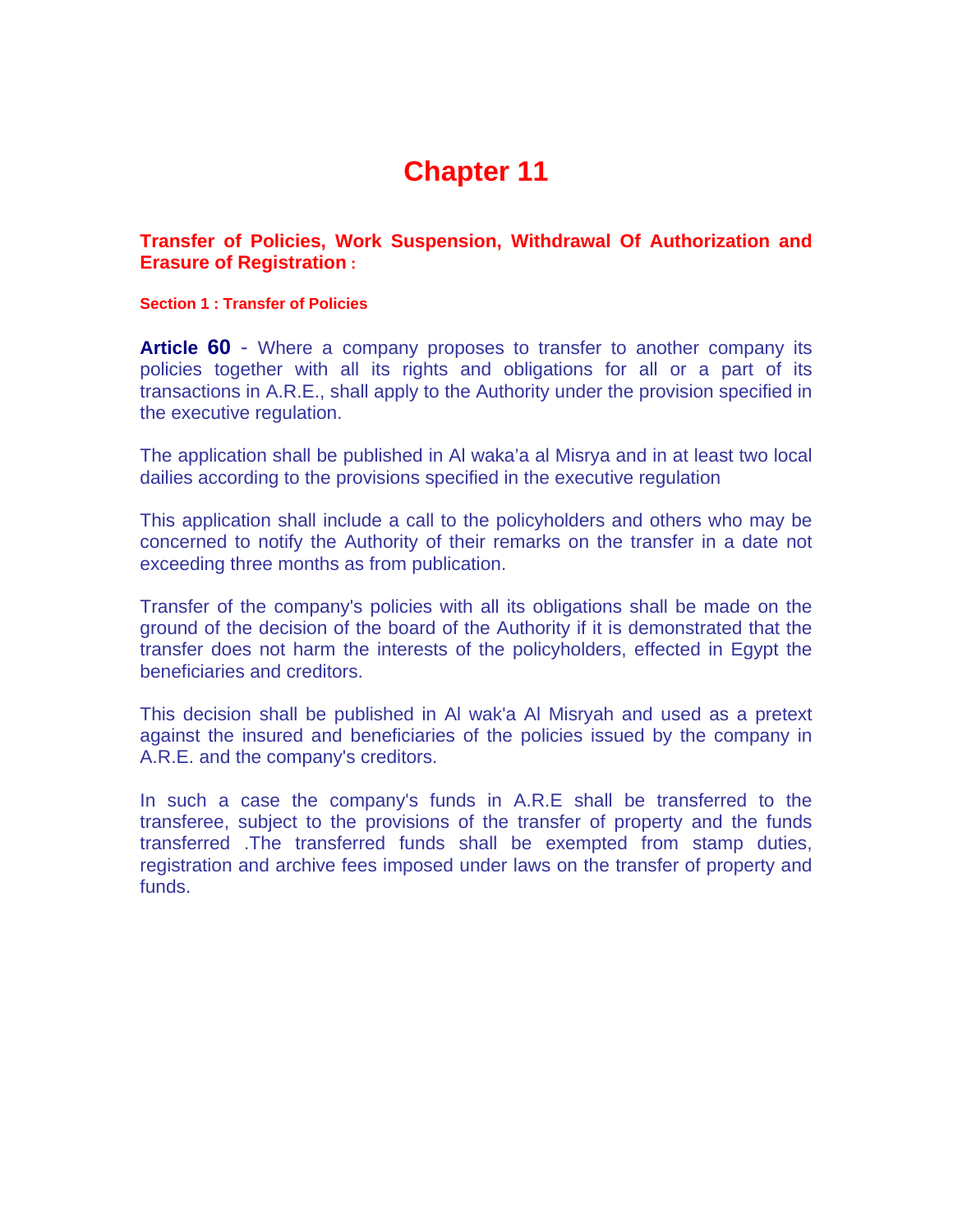#### **Section 2 : Work Suspension.**

**Article 61** - If a company registered under this Act resolves to suspend its transactions in one or more classes or insurance and seeks to free all or some of its funds, it shall submit to the Authority an application accompanied by the following:

**1** - an evidence that it has completely and finally met its liabilities for all the valid policies of tile class or classes it resolved to suspend its transactions or that it has transferred its policies to another company as specified in the previous article.

**2**- an evidence that it has published three times advertisement in at least two local dailies at intervals of 15 days under the provisions of the executive regulation, intending to apply a petition to the Authority three months later from the date of the last advertisement to free all or part of its funds in A.R.E. That advertisement contains a call to the policyholder and others who may be concerned to submit their objections to the Authority in a date not later than the date of submitting the mentioned application.

The Authority shall accept the application if it received no objections within the period set in this clause.

But if an objection was submitted within this period, the application shall only be decided on after an agreement or a final judgment on the objection.

However the chairman of the Authority may permit release of the company's funds providing the allocation of an amount equal to its commitments towards objector, including the expenditures needed to keep any asset of the company's.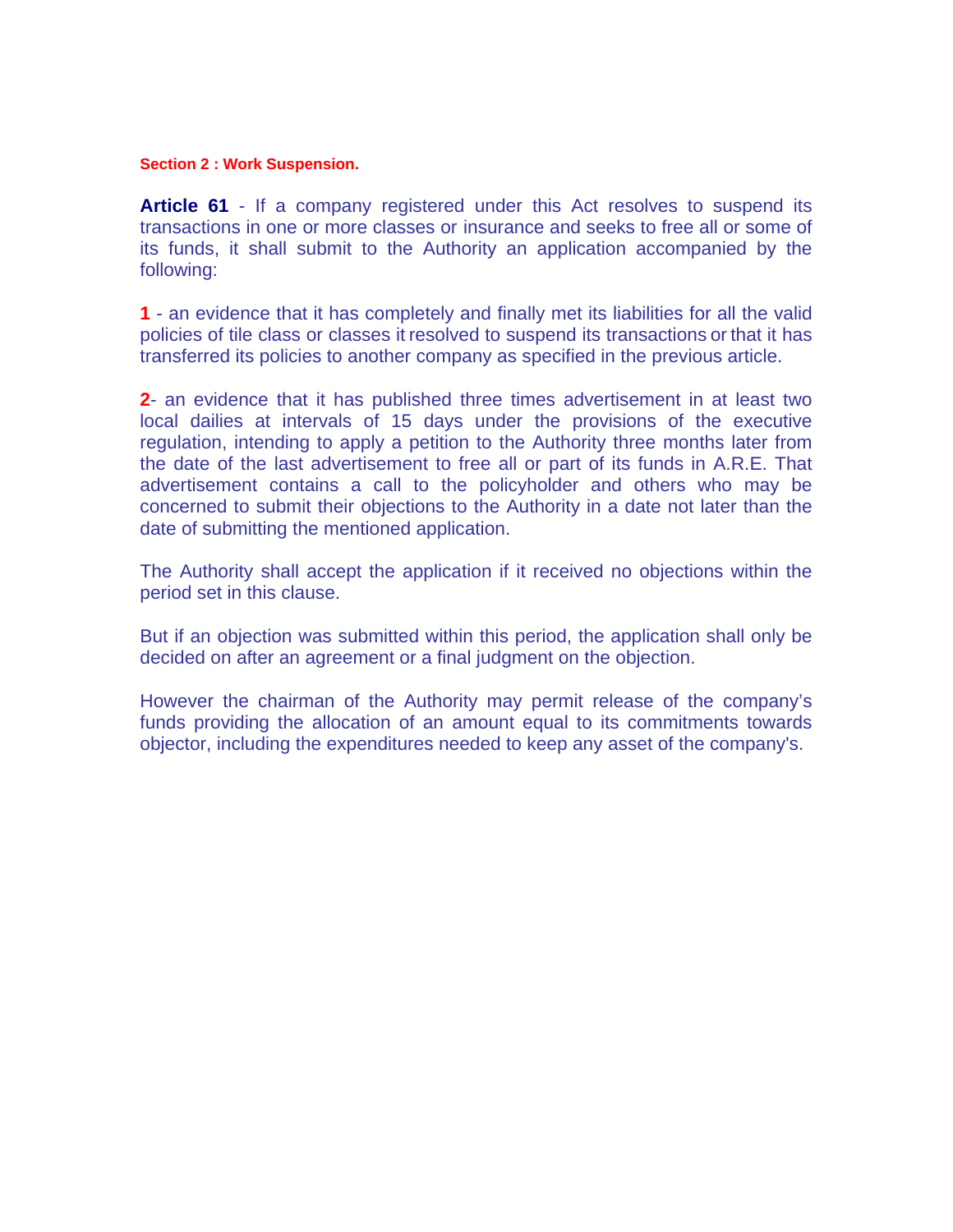#### **Section 3 : Erasure of Registration and Withdrawal of Authorization .**

*\** **Article 62 -** Erasure of registration and withdrawal of authorization for carrying on the activity wholly or in part are as follows:

**1** - If it appears that authorization and registration have not been obtained in a legal way.

**2** - If the company persists to contravene the provisions of this Act or its executive decisions.

**3** - If it is proved to the Authority that the company is unable to meet its liabilities.

**4** - If it is proved to the Authority that the company always neglects settling the claims or frequently disputes sound claims.

**5** - If the paid up capital becomes less than the minimum amount fixed in article 27 of this Act and the company does not complete it although it has been asked to do so.

**6** - If the company does not keep in Egypt the funds that should be allocated as specified in article 38 of this Act or if it does not complete them within a year as from the date of asking it to do so.

**7** - If the company refrains to submit its Erasure of registration and withdrawal of authorization for carrying on the activity wholly or in part are as follows:

**1** - If it appears that authorization and registration have not been obtained in a legal way.

**2** - If the company persists to contravene the provisions of this Act or its executive decisions.

**3** - If it is proved to the Authority that the company is unable to meet its liabilities.

**4** - If it is proved to the Authority that the company always neglects settling the claims or frequently disputes sound claims.

**5** - If the paid up capital becomes less than the minimum amount fixed in article 27 of this Act and the company does not complete it although it has been asked to do so.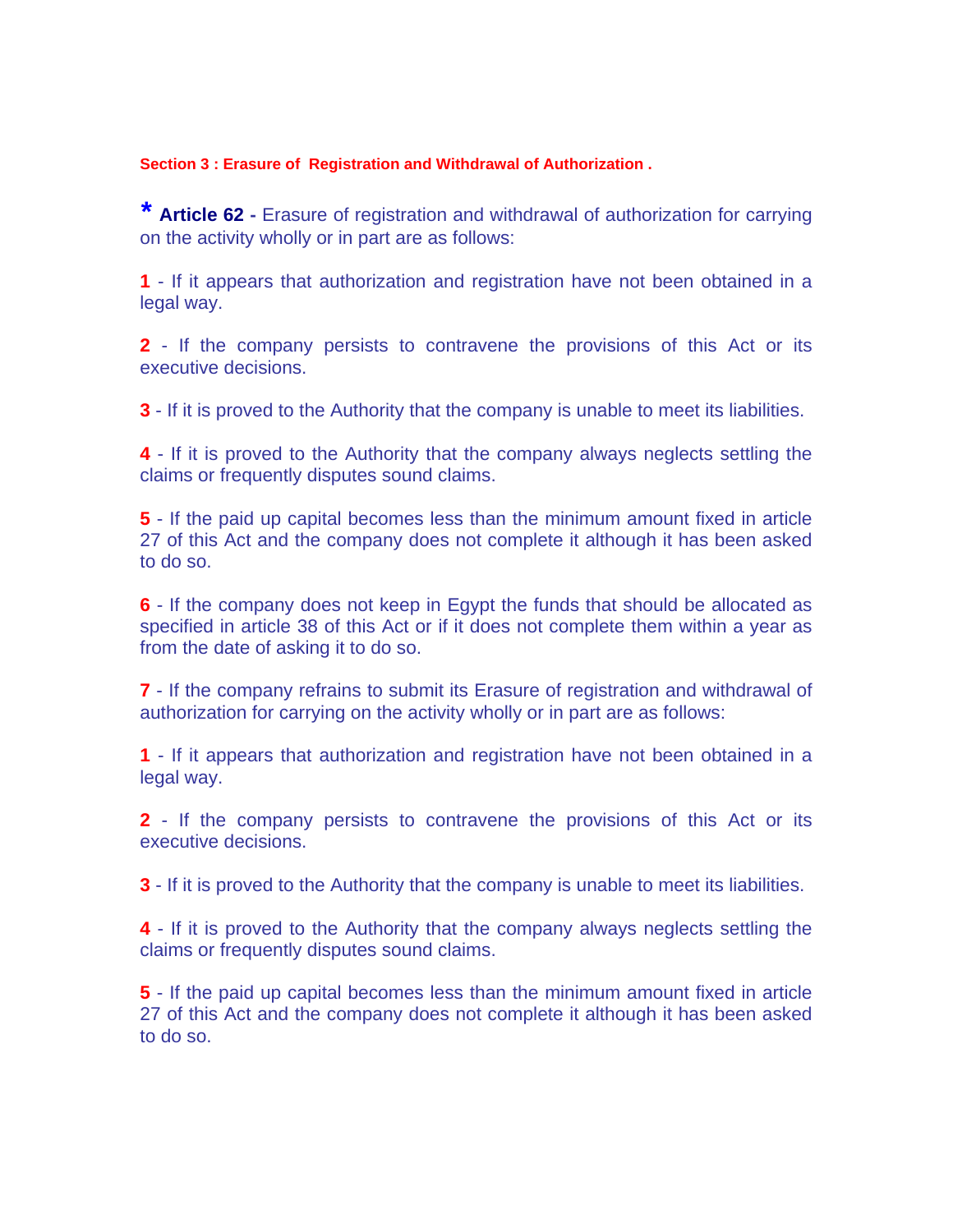**6** - If the company does not keep in Egypt the funds that should be allocated as specified in article 38 of this Act or if it does not complete them within a year as from the date of asking it to do so.

**7** - If the company refrains to submit its Erasure of registration and withdrawal of authorization for carrying on the activity wholly or in part are as follows:

**1** - If it appears that authorization and registration have not been obtained in a legal way.

**2** - If the company persists to contravene the provisions of this Act or its executive decisions.

**3** - If it is proved to the Authority that the company is unable to meet its liabilities.

**4** - If it is proved to the Authority that the company always neglects settling the claims or frequently disputes sound claims.

**5** - If the paid up capital becomes less than the minimum amount fixed in article 27 of this Act and the company does not complete it although it has been asked to do so.

**6** - If the company does not keep in Egypt the funds that should be allocated as specified in article 38 of this Act or if it does not complete them within a year as from the date of asking it to do so.

**7** - If the company refrains to submit its books and documents for the check or examination carried out by the Authority or the auditors or refused to submit the statements or data which should be submitted according to the Act , although it was asked in writing to do so more than once for three months.

**8** - If a decision has been issued approving the transfer of the company 's policies and related obligations to another company of all the transactions carried on in Egypt according to article 60 of this Act.

**9** - If the company suspends to carry on its activity in Egypt and released its funds according to article 61 of this Act.

**10** - If a court sentence passed proclaiming the company's bankruptcy.

**11**- If the company fails to comply with any of the prerequisites of the authorization to carry on its activity and does not correct the offence committed within the period fixed by the executive regulation of this Act.

A decision of erasure and withdrawal of authorization of carrying on the activity shall not be issued unless the company has been notified by a registered letter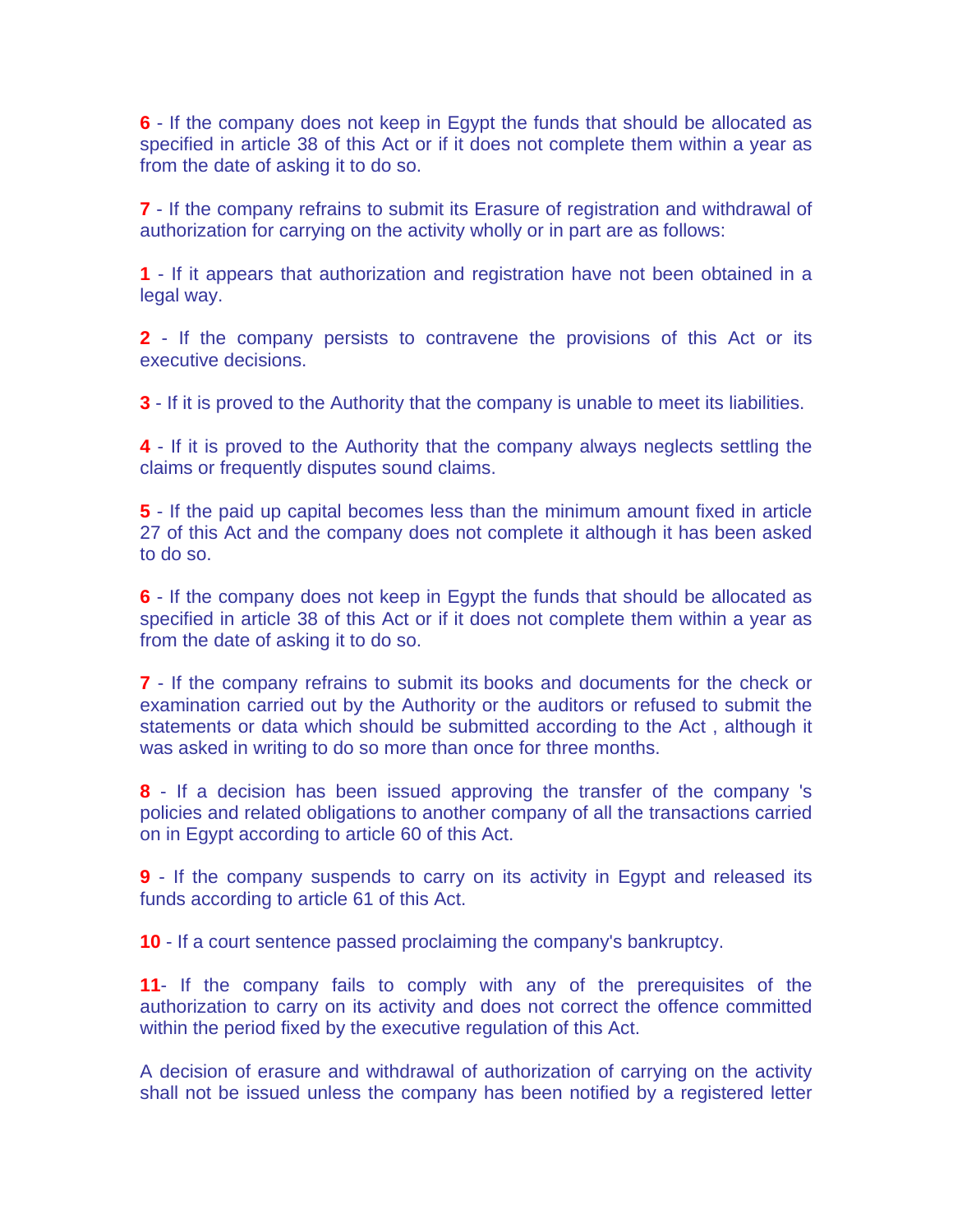with a delivery receipt to present its defense within a month in writing as from the date of notification. Erasure and withdrawal of authorization to carry on all or part of the business shall be effected by a decision of the board the Authority sanctioned by the competent minister published in Al waka'a Al Misryah.

Erasure and withdrawal of authorization of carrying on part of the business shall be applied only to the transactions specified in the issued decision therein.

In all cases the company to which the decision of erasure and withdrawal of authorization of carrying on the whole business may not dispose of its funds and guarantees before carrying out the requirements specified in article 61 of this Act. Inconsequence or the decision of erasure and withdrawal of authorization the company shall suspend carrying on the activity in the classes of Insurance specified in the decision.

The chairman of the Authority may authorize the company to run off the existing transactions during erasure under the conditions made by him, as well as he may order to liquidate the company.

Liquidation shall take place according to the rules set up by the board of the Authority to ensure the fulfillment of the company's obligations under the supervision committee consisting of three members nominated by the chairman of the board.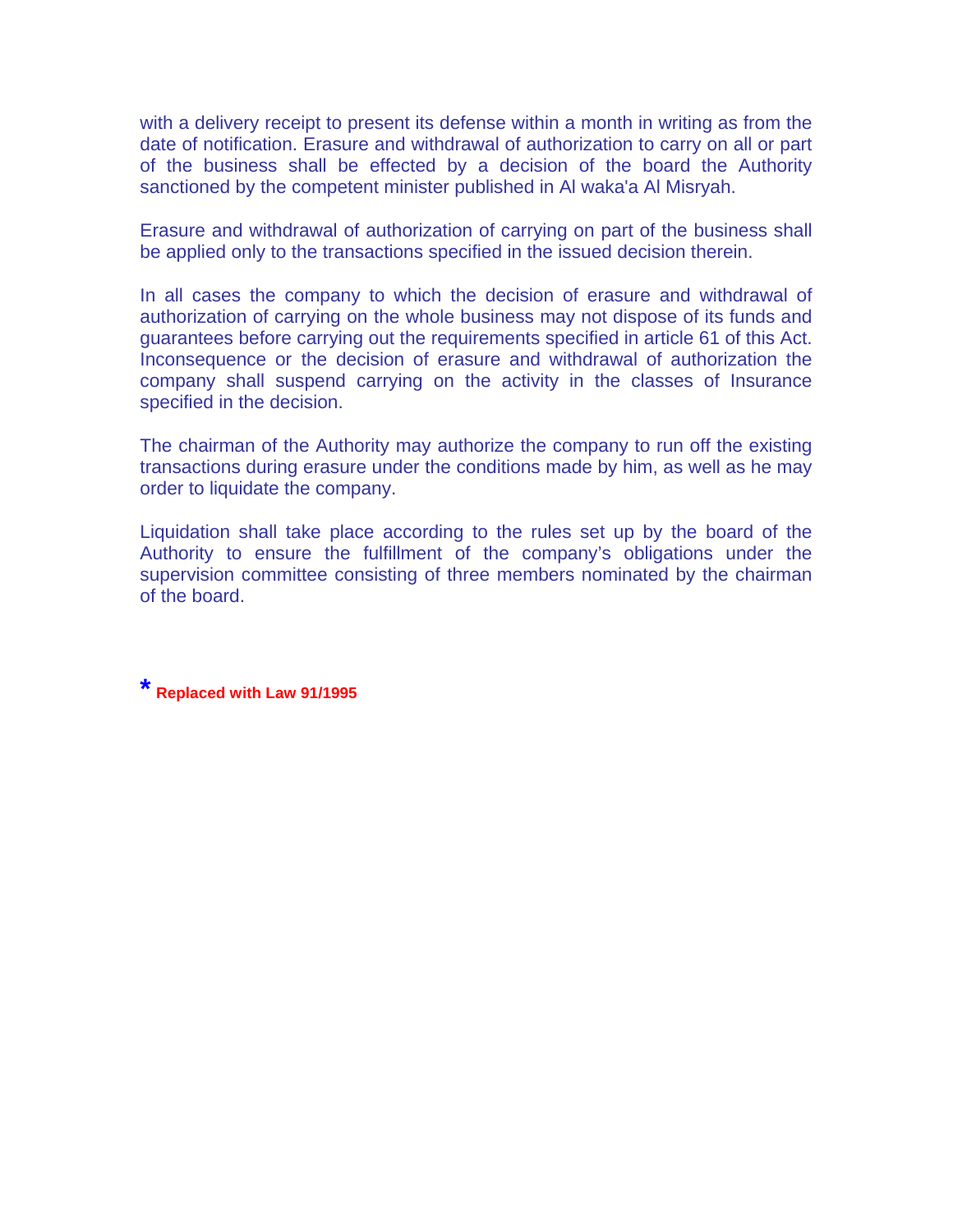## *Experts and Intermediaries of Insurance*

 **Section 1 : Actuaries.** 

Article 63 - The actuaries shall not carry on their work unless they are registered in the prescribed register at the Authority. A person entitled to be registered in this register must meet the following requirements

**1** - To obtain one of the following degrees or diplomas:

**a)** a degree of Associateship or Fellowship from one of the following institutes :

- 1. the Institute of Actuaries (London) The actuaries shall not carry on their work unless they are registered in the prescribed register at the Authority. A person entitled to be registered in this register must meet the following **requirements** 
	- **1** To obtain one of the following degrees or diplomas:

 **a)** a degree of Associateship or Fellowship from one of the following institutes :

- 1. the Institute of Actuaries (London)
- 2. the Faculty of Actuaries (Scotland)
- 3. the Society of Actuaries (U.S.A)

**b)** a higher degree following the first university study in actuarial sciences from one of the universities or educational institutes or societies of actuaries equivalent to the certificates mentioned in item (a), or other certificate approved by the Authority according to the rules and conditions specified in the executive regulation of this Act.

**2** - Not be sentenced to a criminal penalty or sentence restricting liberty for committing a felony of infidelity or dishonesty unless he has been rehabilitated.

**3** - Not be declared bankrupt, unless he has rehabilitated.

**4** - Not be disqualified.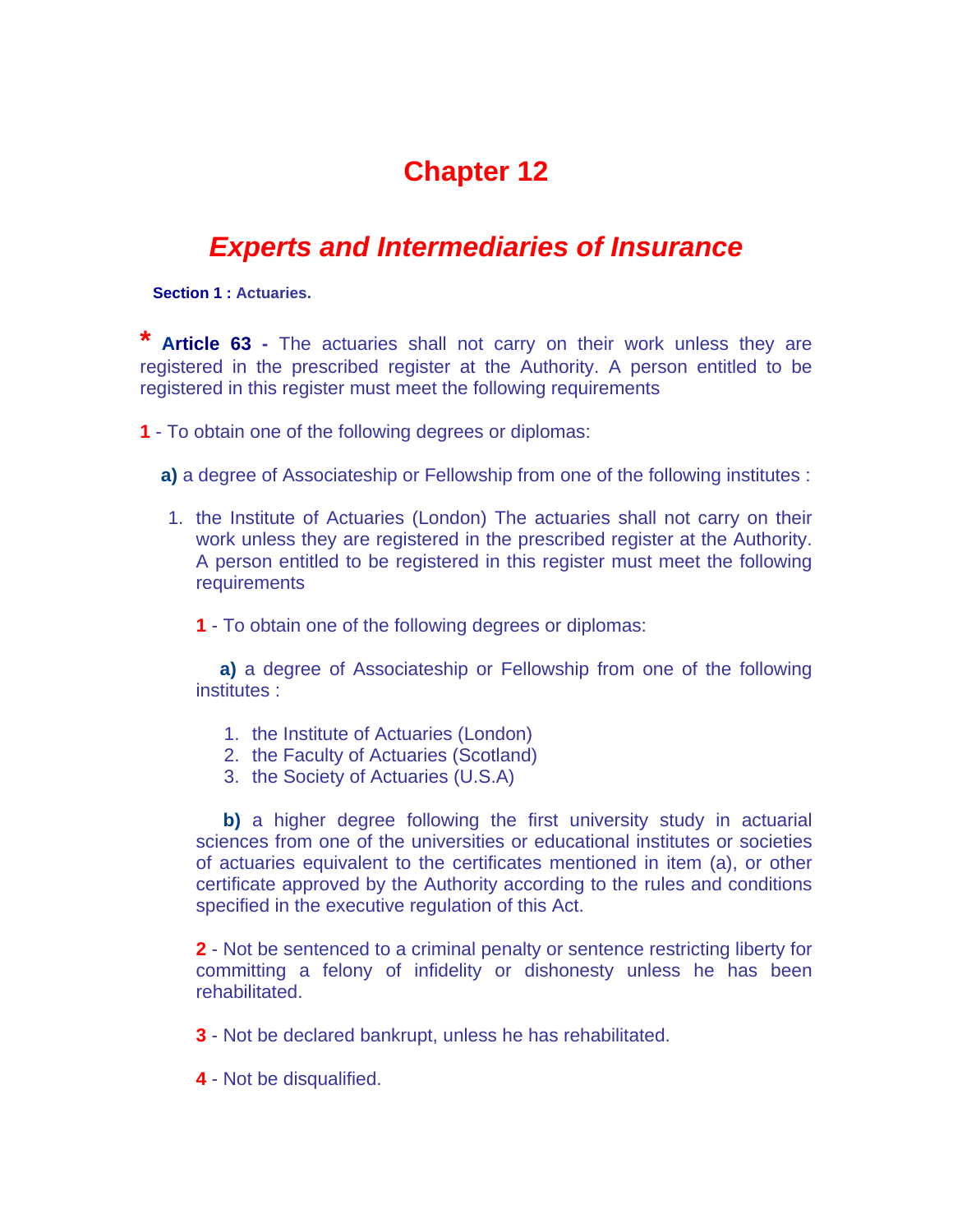**5** - Not be fired from his occupation by a sentence or a final punitive decision or a decision taken to erase his name from the register of any of the professions organized by the laws and regulations for matters affecting the honesty or honor, unless at least three years has lapsed since the issue of the sentence or decision.

**6** - Non Egyptian actuaries shall not be registered in the prescribed register of actuaries unless he is authorized to carry on the profession as an actuary abroad and he must submit the documents specified in the executive regulation of this Act.

**\*Article 64** - An application form for registration in the actuaries register shall be submitted according to the terms and conditions specified in the executive regulation of this Act.

The applicant shall pay the fee fixed by the board of the Authority not exceeding LE 200.

Registration shall be accomplished by a decision of the chairman of the board of the Authority as well as it shall be erased in case of the actuary loses one of the requirements of the registration or at his request, as well as if it is proved that he has furnished any information required according to the provisions of this Act which is false whether willfully or by gross negligence or if frequently non complied with the technical bases to carry on business.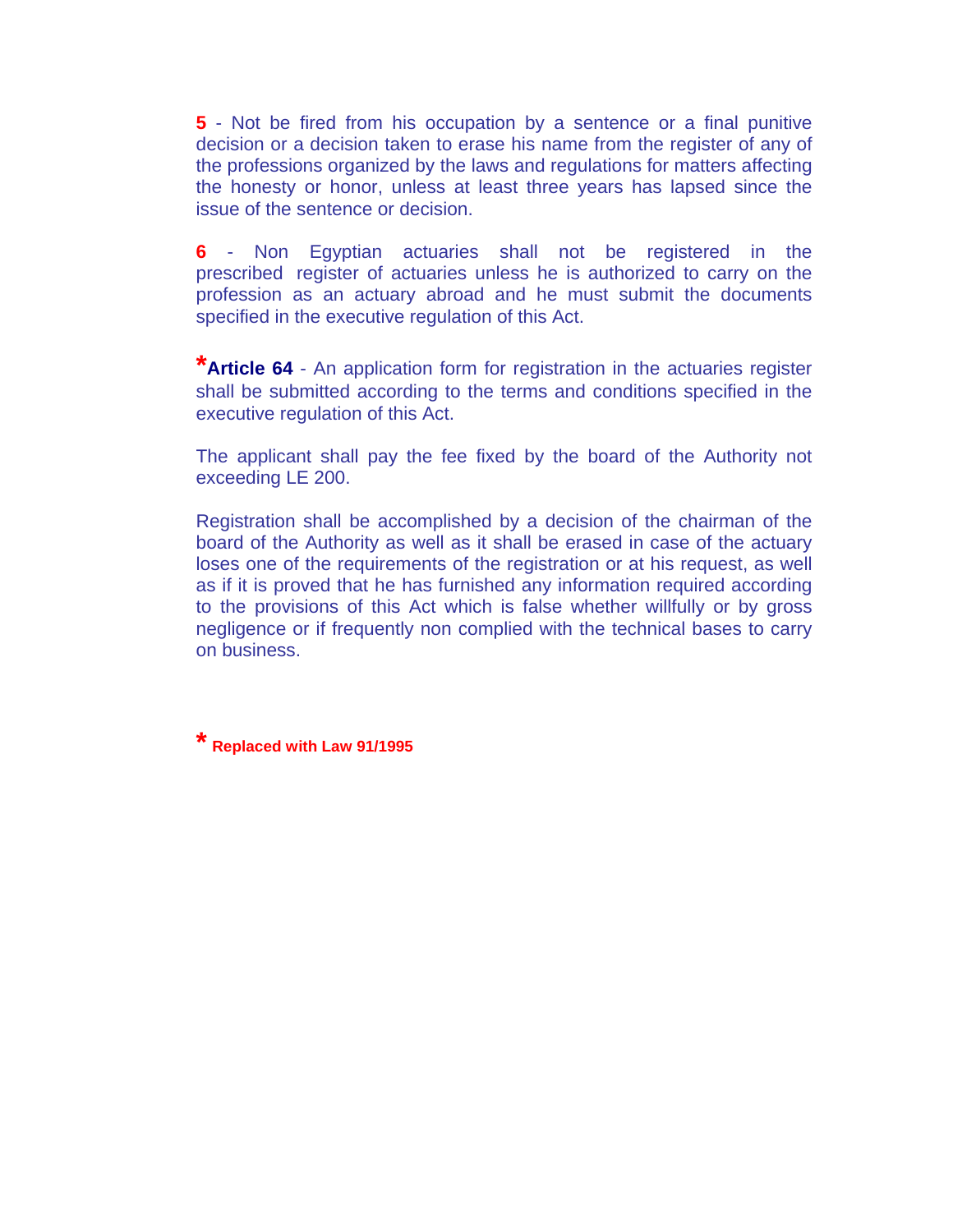#### **Section 2 : Insurance Consultants.**

**Article 65 -** The insurance consultants shall not carry on the business of insurance consultancy unless they are registered in the prescribed register at the Authority. A person entitled to be registered in this register must meet the following requirements :

**1**- He must obtain one of the following degrees or expertise :

 a) a degree of Associateship or Fellowship from the Chartered Insurance Institute of London.

 b) a degree of Ph.D in Insurance or related sciences from a recognized university.

 c) a degree from one or the universities or educational Institutes equivalent to the certificates mentioned in items (a,b) or other certificate approved by the Authority according to the rules specified in the executive regulation of this Act.

 d) a university degree and a practical experience in the field of insurance activity for not less than 15 years.

**2** - He must have the prerequisites specified in article 63 (2-6) of this Act.

In the case of carrying out the consultancy service by a body corporate, a legal representative of it must have these requirements.

The insurance consultants shall not carry on the business of insurance consultancy unless they are registered in the prescribed register at the Authority. A person entitled to be registered in this register must meet the following requirements :

**1**- He must obtain one of the following degrees or expertise :

 a) a degree of Associateship or Fellowship from the Chartered Insurance Institute of London.

 b) a degree of Ph.D in Insurance or related sciences from a recognized university.

 c) a degree from one or the universities or educational Institutes equivalent to the certificates mentioned in items (a,b) or other certificate approved by the Authority according to the rules specified in the executive regulation of this Act.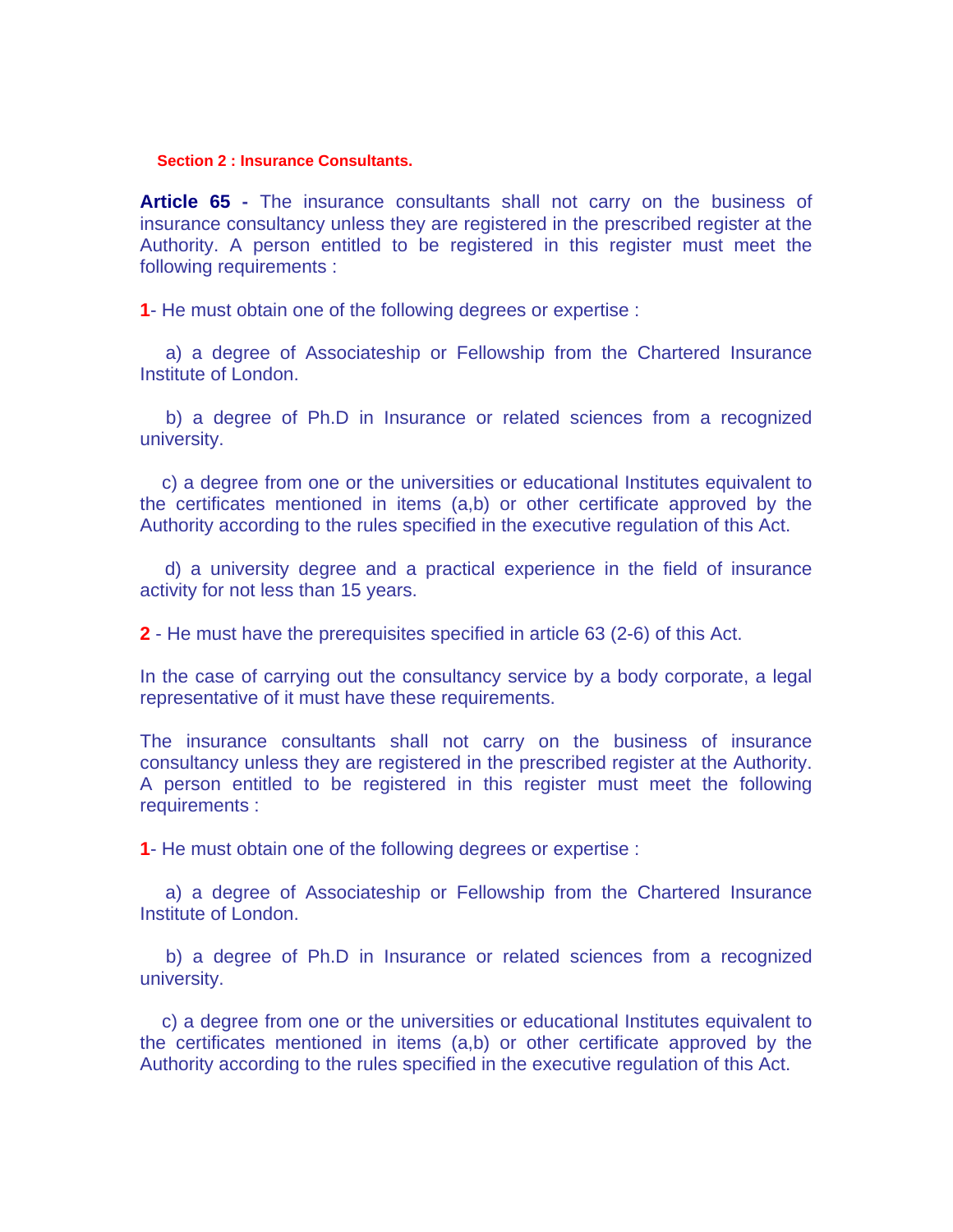d) a university degree and a practical experience in the field of insurance activity for not less than 15 years.

**2** - He must have the prerequisites specified in article 63 (2-6) of this Act.

In the case of carrying out the consultancy service by a body corporate, a legal representative of it must have these requirements.

**(1) 3** - Non Egyptian insurance consultants are remitted to carry on their business in Egypt under the conditions stipulated in the executive regulation.

**(2) Article 66 -** An application form shall be submitted in the register of the insurance consultants in accordance with the terms and conditions specified in the executive regulation of this Act The applicant shall pay the fee fixed by the board of the Authority not exceeding L.E 200.

Registration will be made by a decision of the Chairman of the board of the Authority. Also the expert registration shall be erased, if he lost one of the registration requirements, or at his request or if it is proved that he has furnished any information required in accordance with the provisions of this Act, which are inaccurate whether willfully or by gross negligence or if frequently non complied with the technical bases of carrying on the profession as a consultant.

An application form shall be submitted in the register of the insurance consultants in accordance with the terms and conditions specified in the executive regulation of this Act The applicant shall pay the fee fixed by the board of the Authority not exceeding L.E 200.

Registration will be made by a decision of the Chairman of the board of the Authority. Also the expert registration shall be erased, if he lost one of the registration requirements, or at his request or if it is proved that he has furnished any information required in accordance with the provisions of this Act, which are inaccurate whether willfully or by gross negligence or if frequently non complied with the technical bases of carrying on the profession as a consultant.

**Article 67 -** Actions of - Actions of insurance cosultancy before courts or fields of arbitration shall be assigned only to the consultants registered in the prescribed register specified in article 65 of this Act.

#### **(1) The executive regulation 362/1996 & article 115/c**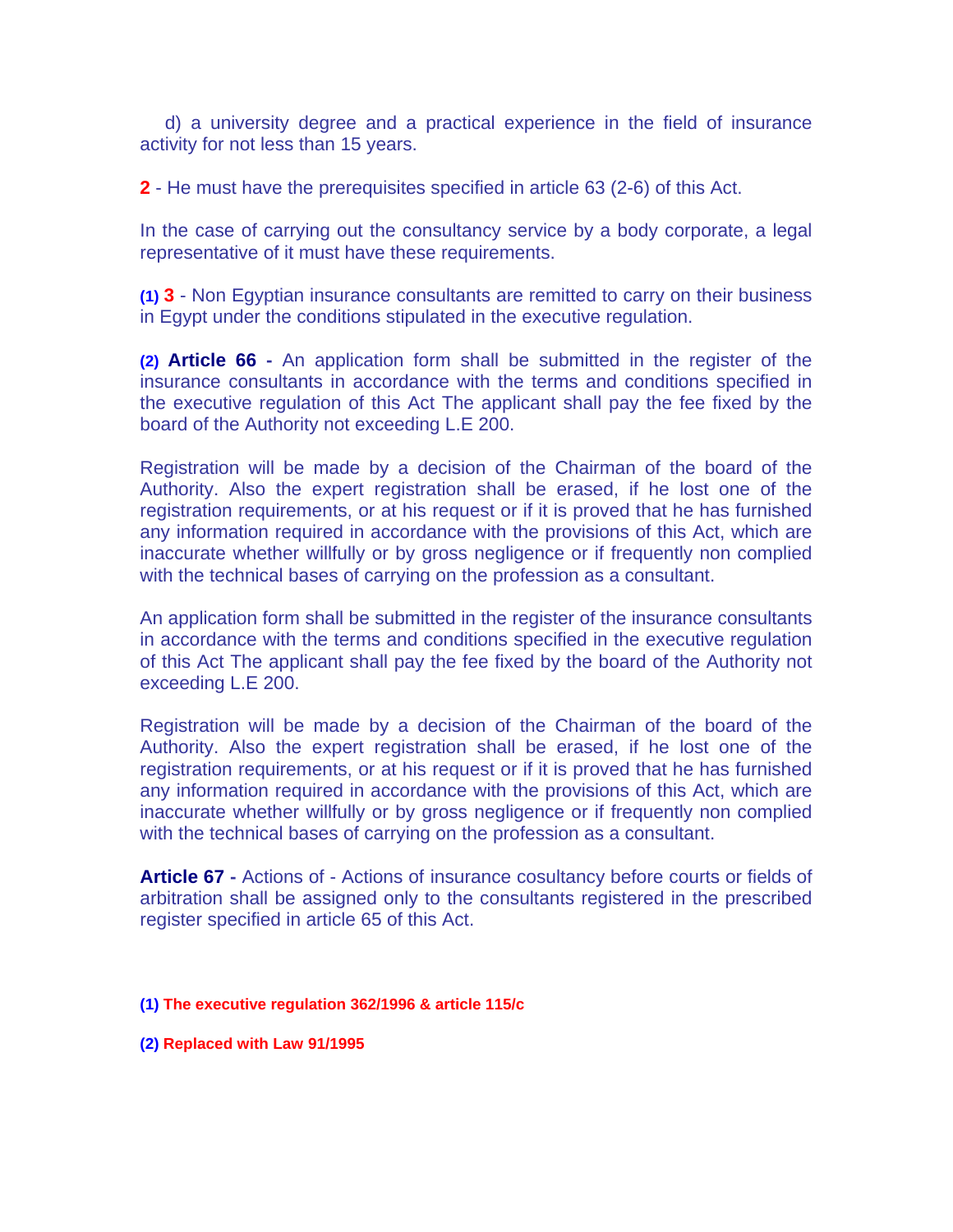#### **Section 3 : Loss Adjusters.**

Article 71 - In this Act an insurance intermediary means everyone who intermediates to effect insurance or reinsurance transaction.

**\* Article 72 -** Insurance or reinsurance intermediaries shall not practice their business unless their names are registered in the prescribed register at the Authority for this purpose, and non Egyptian intermediaries may not be allowed to intermediate in property and liability insurance transactions.

The registration shall be valid for three years to be renewed, at the request of the intermediary, who shall pay the fee fixed by the board of directors of the Authority not exceeding LE. 100 in the case of registration or renewal.

The registration or renewal application shall be submitted according to the conditions arid provisions specified in the executive regulation of this Act.

**\* Article 73 -** An intermediary mentioned above in article 71 of this Act must meet the requirements as follows :

 **1** - He holds the qualification or expertise specified in the executive regulation of the Act.

 **2** - He holds the provisions specified in article63 (2-6) of this Act registration and renewal shall be made by a decision of the chairman of the board of the Authority.

Also entry will be deleted if the intermediary lost any of the registration qualifications, or at his request, non renewal of his registration or if it is proved that he has acted in contravention to this Act or on the ground of fraud or gross negligence.

**Article 74 -** Insurance companies may not accept local insurance business from insurance intermediaries not registered in the prescribed register at the Authority , producers staff working in insurance companies at the time of - Insurance companies may not accept local insurance business from insurance intermediaries not registered in the prescribed register at the Authority , producers staff working in insurance companies at the time of issuing this Act are exempted.

**\* Replaced with Law 91/1995** .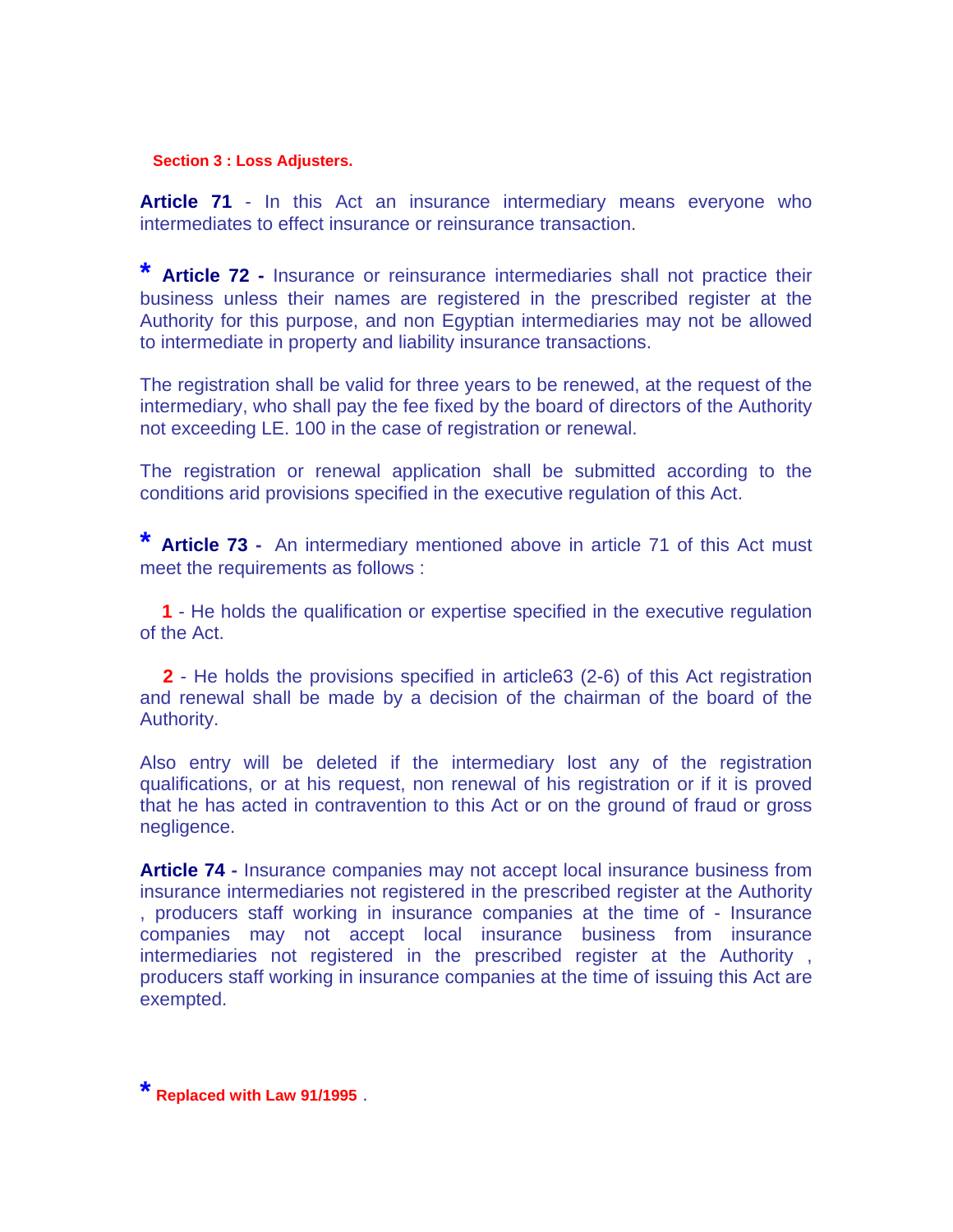#### **Section 4 : Insurance Intermediaries.**

Article 71 - In this Act an insurance intermediary means everyone who intermediates to effect insurance or reinsurance transaction.

**\* Article 72 -** Insurance or reinsurance intermediaries shall not practice their business unless their names are registered in the prescribed register at the Authority for this purpose, and non Egyptian intermediaries may not be allowed to intermediate in property and liability insurance transactions.

The registration shall be valid for three years to be renewed, at the request of the intermediary, who shall pay the fee fixed by the board of directors of the Authority not exceeding LE. 100 in the case of registration or renewal.

The registration or renewal application shall be submitted according to the conditions arid provisions specified in the executive regulation of this Act.

**\* Article 73 -** An intermediary mentioned above in article 71 of this Act must meet the requirements as follows :

 **1** - He holds the qualification or expertise specified in the executive regulation of the Act.

 **2** - He holds the provisions specified in article63 (2-6) of this Act registration and renewal shall be made by a decision of the chairman of the board of the Authority.

Also entry will be deleted if the intermediary lost any of the registration qualifications, or at his request, non renewal of his registration or if it is proved that he has acted in contravention to this Act or on the ground of fraud or gross negligence.

**Article 74 -** Insurance companies may not accept local insurance business from insurance intermediaries not registered in the prescribed register at the Authority , producers staff working in insurance companies at the time of - Insurance companies may not accept local insurance business from insurance intermediaries not registered in the prescribed register at the Authority , producers staff working in insurance companies at the time of issuing this Act are exempted.

**\* Replaced with Law 91/1995** .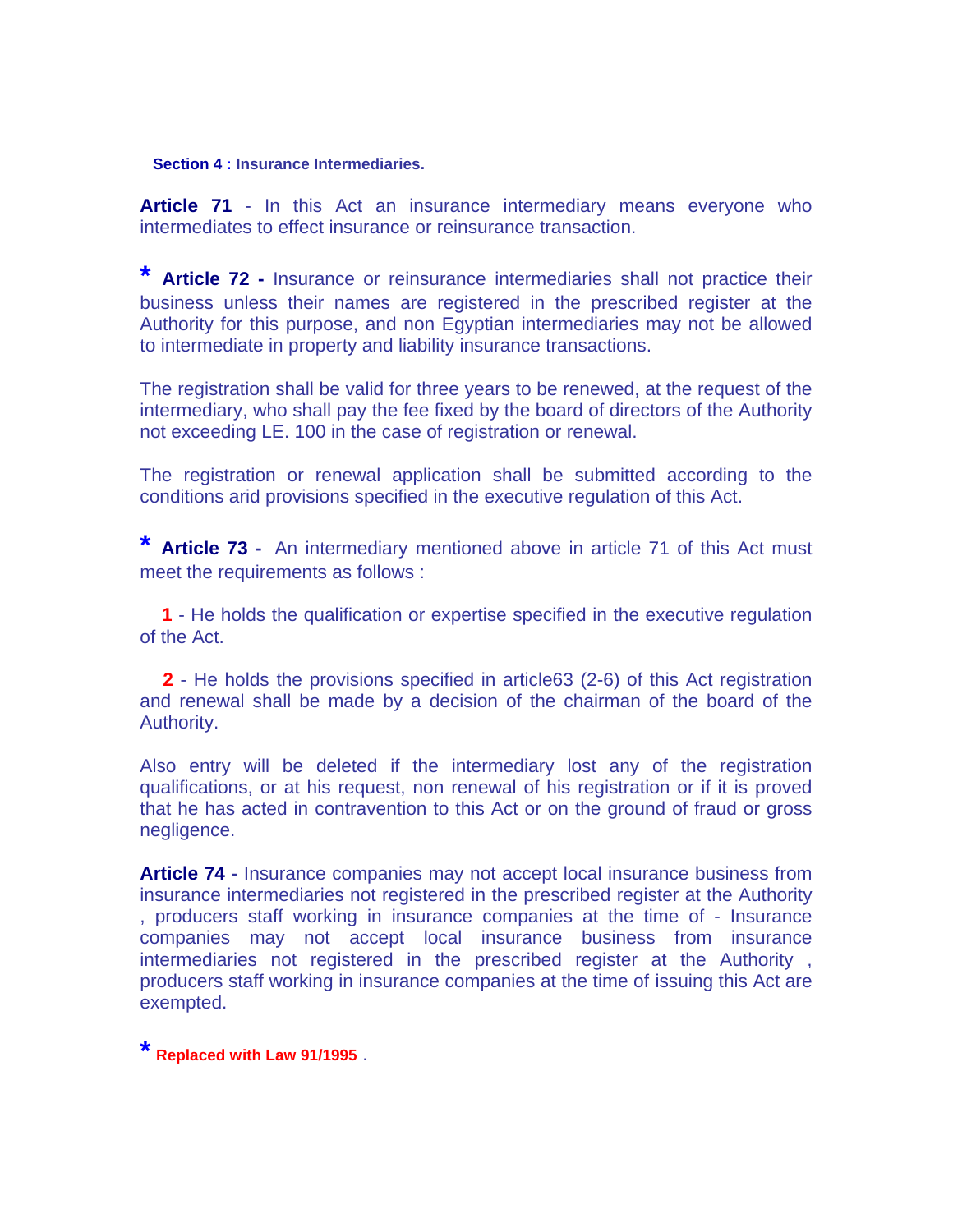### *The Companies Established under the Provisions of the System of the Investment of the Arab and Foreign Funds and Free Zones Proclaimed by Law No.43 of 1994 \**

**\*Article 75** - Insurance companies established under the System of the Investment 0t Arab and Foreign Funds and the Free Zones proclaimed by Law No. 43 of 1974 shall continue to carry on their activities in accordance with the provisions and rules issued by the decision of authorization.

The provisions of this Law shall not be applied to these companies except the articles 37 to 40, article 44 (a,b,d,e), articles 47 to 51 and articles 53,59,60,61,62, 77 of this Act.

These companies may operate locally and in local currency provided to be in compliance with the provisions of this Act and its directives.

**Article 76 -** The General Authority for Investment and Free Zones shall notify the Egyptian Insurance Supervisory Authority of the decision authorizing the establishment of Insurance or reinsurance company in the free zones, as well as the decision of erasure.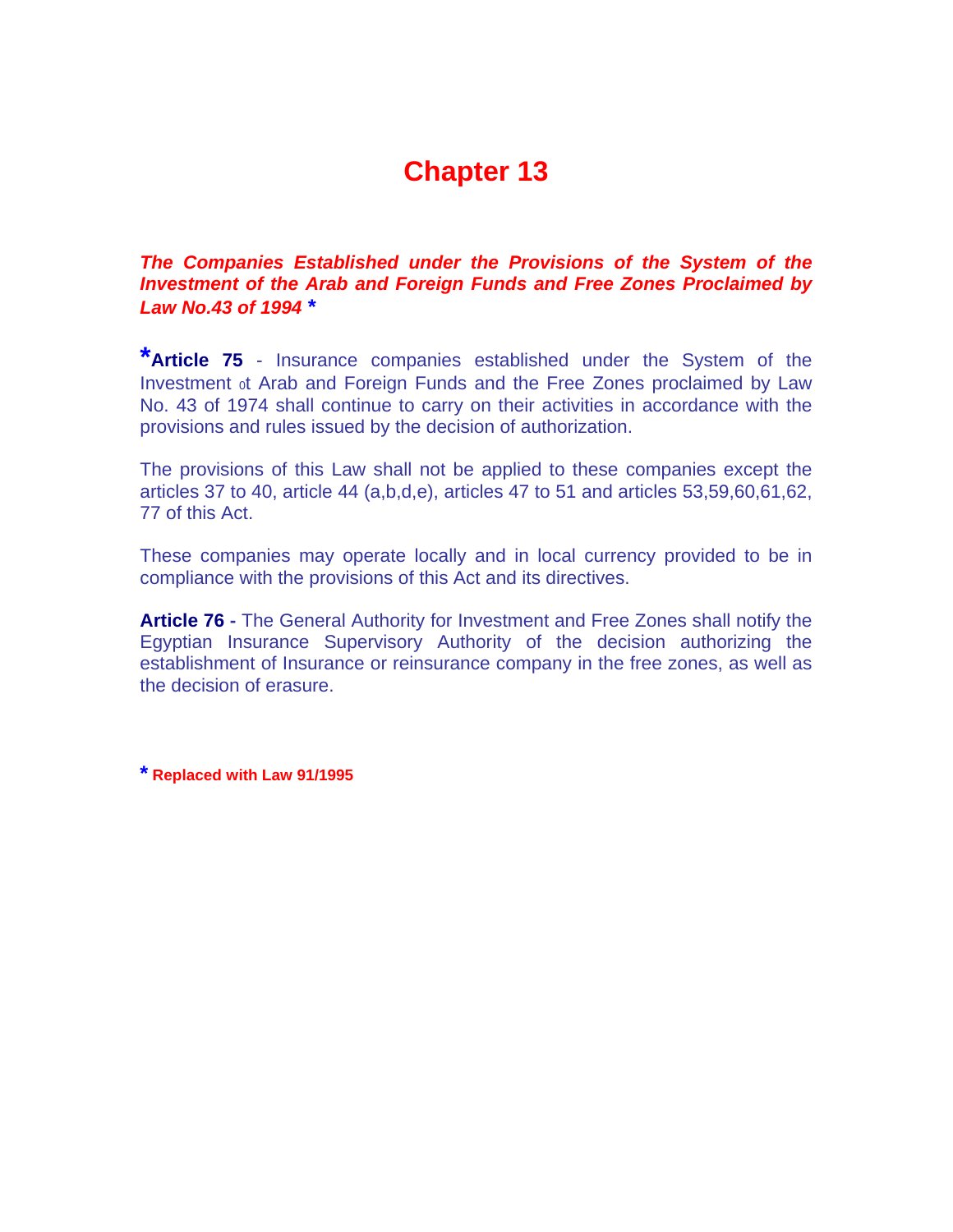## *Penalties*

**\* Article 77** - A sentence of imprisonment and a fine not less than L.E.5.000 and not exceeding L.E.50.000 or either of these two penalties

**1** - Any one who transacted any class of insurance or reinsurance business in Egypt without authorization.

**2** - Any one who represented foreign insurance bodies or companies or intermediates to them without authorization of the Authority.

**3** - Any one who refrained from producing the books and documents to the representatives of the Authority who have the right of inspection in addition to a sentence of submitting them and in the case of a delay in submitting information required to be given in time specified in this Act and its executive regulation. In these two cases a sentence may be made including a warning fine of refrain or delay not exceeding L.E. 50 per day.

**4** - Any one who willfully declares or conceals intending fraud to data, minutes or any other documents submitted to the Authority or published to the public.

**5** - Any one who divulged information obtained through carrying on his duties under this Act.

**\*** Any one who breaches the tariffs Any one who breaches the tariffs Any one who breaches the tariffs, rates, conditions or forms notifies to and approved by the Authority according to article 86 of this Act, shall be liable to a fine not less than L.E. 100 and not exceeding L.E. 1000.

An Insurance company which breaches these conditions, tariffs, and rates referred to shall be penalized to a fine equal to the double of the premium in the case of offence, but not less than L.E. 1.000 and not exceeding L.E. I 00.000 for each case.

Upon these offences criminal action shall be brought based on a petition presented by the Authority and it may reconcile at any time until the final jurisdiction to that action with the offender company against payment all or part of the fine referred to. Accordingly the procedure shall be dissolved.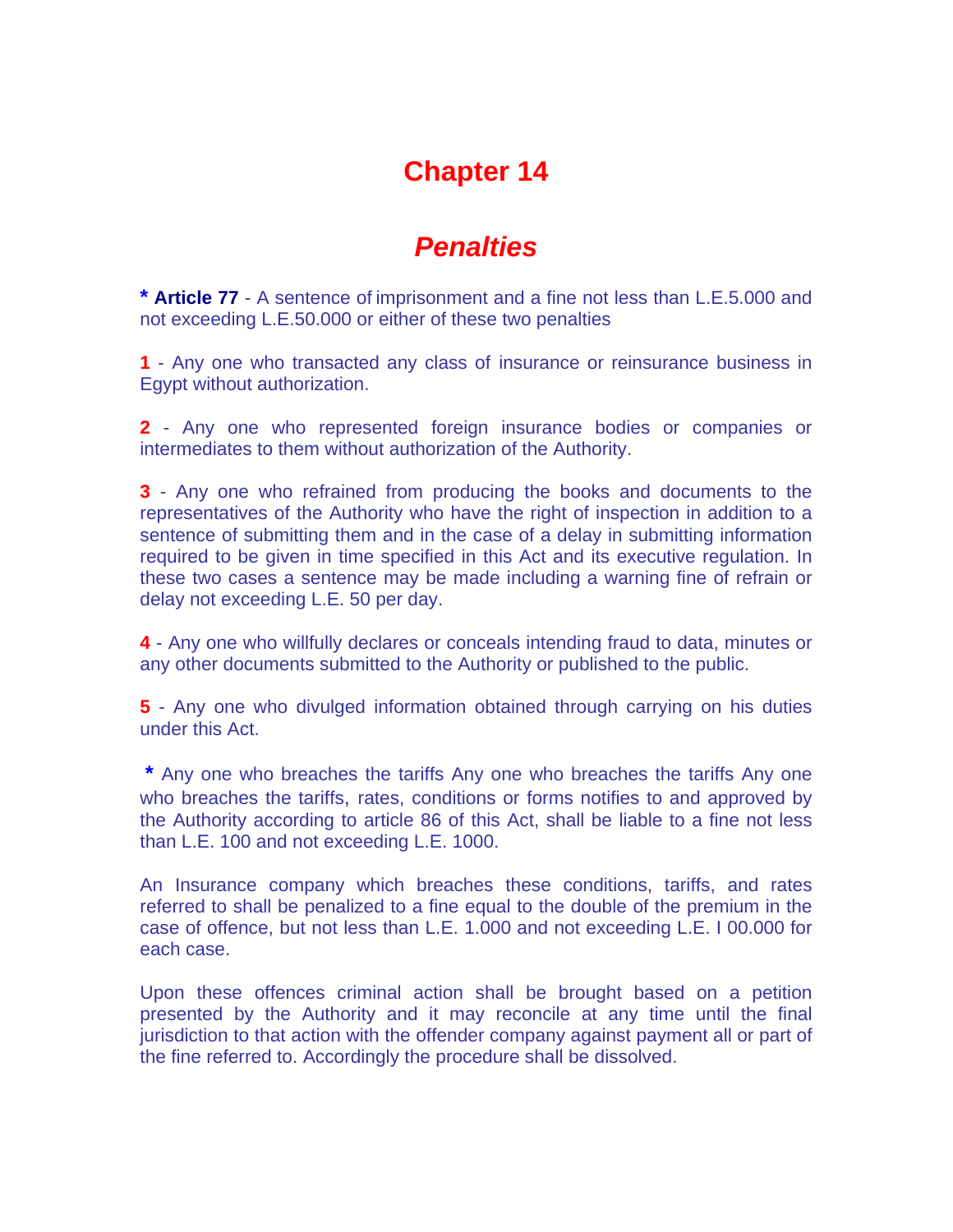**\*Article 79** - Without prejudice to any severer penalty stipulated in the penal code or any other law, any one who intermediates in Egypt to effect insurance or reinsurance business and any one who carries on the profession of actuaries, insurance consultants or loss adjusters without being registered in the prescribed registers specified in this Act, shall be sentenced to imprisonment for not less than six months or a fine not less than LE.5.000 and not exceeding L.E. 50.000, also officers of insurance companies shall be liable to the same penalty for the contravention of the provisions of articles 67.70,74 of this Act.

**Article 80 -** The provisions of the above article will be applied to any one who contravenes the provisions of this Act, its regulations or decisions issued accordingly.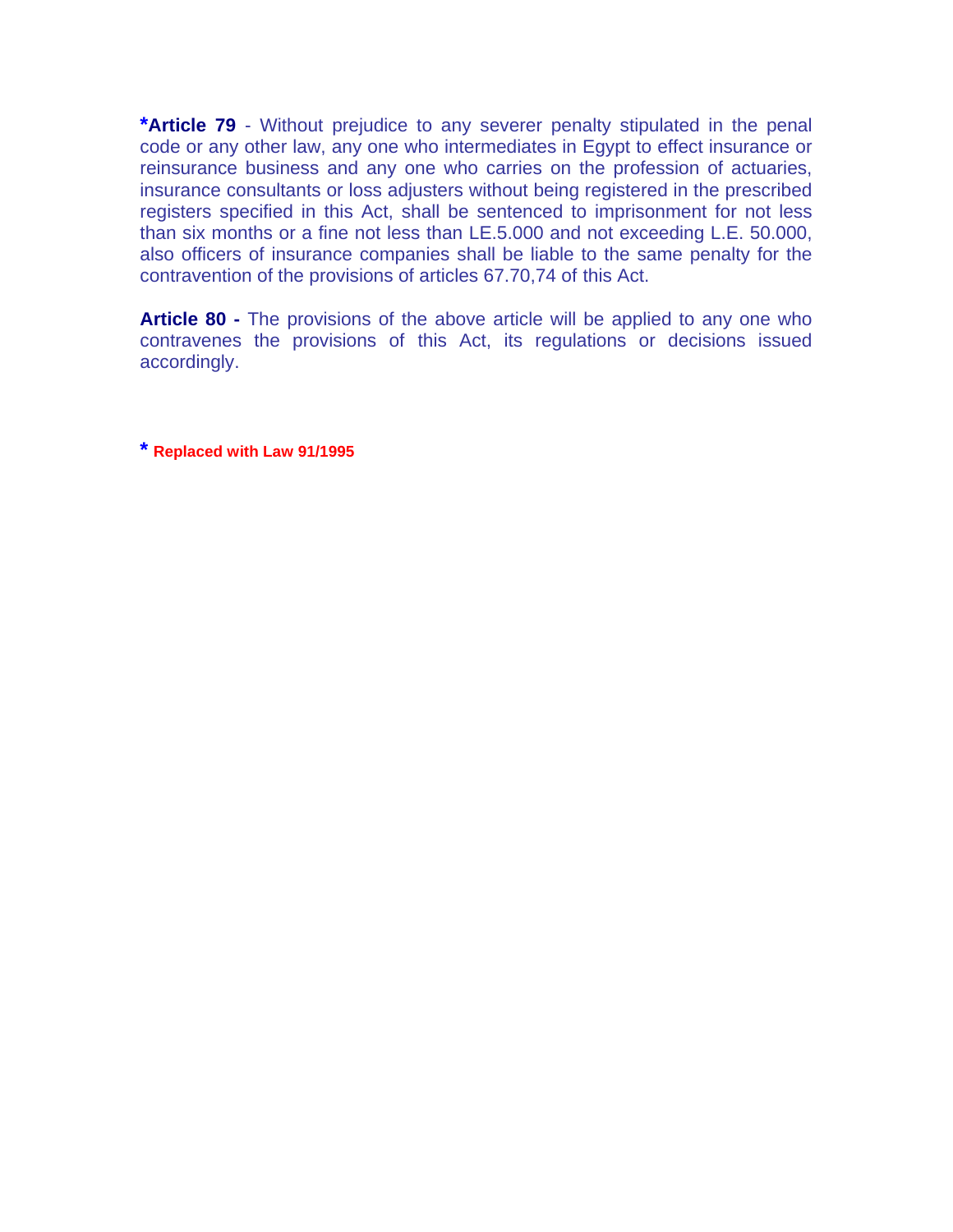### **General Rules**

**Article 81** - Individuals and bodies corporate may not make a contract of any direct insurance transactions relating to their properties or liabilities in Egypt unless the companies are subject to this Act. However, when it is impossible to make these contracts in Egypt, the Authority may authorize effecting the insurance with other than these companies according to the rules set by the board or directors of the Authority.

**Article 82** - No individual or body corporate may transact in A.R.E. personally or through mediation any activity related to the insurance or reinsurance without obtaining the due license from the Authority and being registered at it.

**Article 83** - The chairman of the Authority and all of its staff are prohibited to take part in forming or managing any of the companies or cooperative insurance societies subject to this Act

**Article 84 -** The disputes of which the Authority or any of the companies subject to this Act is one party, shall be settled in the following way.

**a)** A committee set up by the competent minister regarding disputes between the Authority and one of insurance or reinsurance companies registered under this Act.

This committee is to be formed as follows :

- a representative of each disputing parties.

- a chancellor from the council of state nominated by the president of the council.

- an insurance expert known for his efficiency and expertise nominated by the competent minister.

- a specialized university professor by the consent of the university

The chairmanship of the committee shall be according to its formation decision and decisions on the dispute in question shall be made by the majority of votes in a period up to three months as from the date of its formation of its decision and it shall be final and binding to the parties. The executive regulation specifies the procedures followed by the committee in carrying out its work.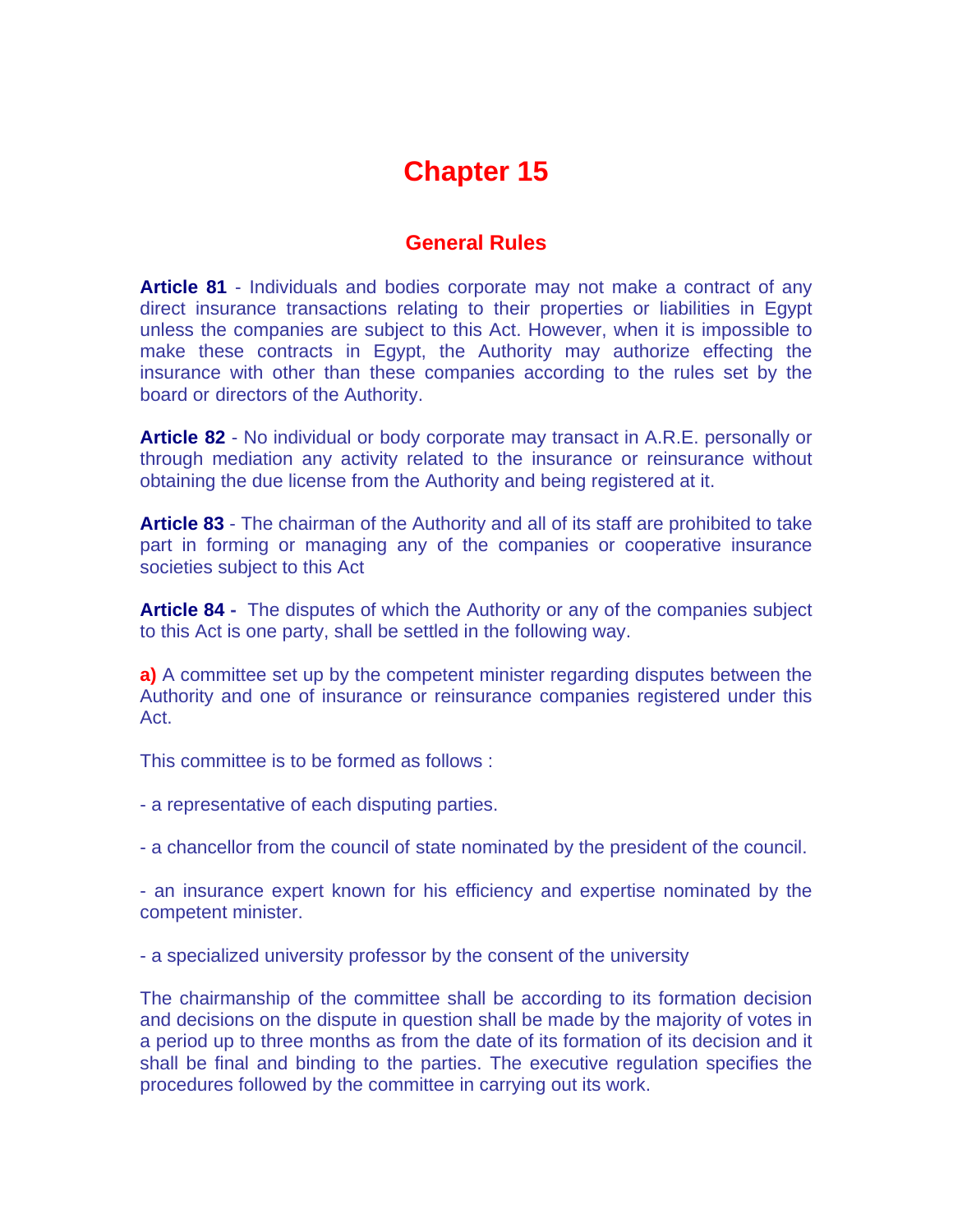**b)** The board of the Authority in the case of a dispute between Insurance and reinsurance companies according to the measures stated in clause (a) of this article other than any disputes settled by the Egyptian Insurance Federation among its members.

**c)** Arbitration bodies provided for in section six of Act No.60 of 1971 on the public sector organizations and affiliated companies regarding disputes arising between the Authority or insurance and reinsurance companies mentioned in this article and a local or central governmental department, or general authority or a public company, provided that the parties to the dispute agreed to transfer it to arbitration.

**d)** Arbitration bodies mentioned in the previous item regarding the disputes arising between the Authority or insurance companies mentioned in this article and individuals or bodies corporate of the private sector, if the parties to the dispute agreed to refer it to arbitration.

In all cases specified in the preceding items the insured and beneficiaries may resort to the Authority to present their disputes with the insurers without violating their right to refer to the court.

**\*Article 85 -** Each insurance company shall pay to the Authority an annual fee to meet the costs of supervision and control of all business transacted in Egypt on the base 0f a percentage of the total direct premiums due to the company from the policyholders of the previous financial year as follows:

**1** - Two and a half per mill of the insurance business specified in the first item of the first paragraph of article 1 of this Act.

**2** - Six per mill of the insurance business specified in the second item of the first paragraph of the above article.

The company may not collect this fee from the policyholders or the insured in excess of the two mentioned rates.

The company must pay all these fees within a month from the date of the approval of the general meeting of the company to its balance sheet In the case of delay of payment, a fine shall be payable to the Authority accounted on the base of the rate of discount published by the Central Bank of Egypt.

The amount of these fees will be put into a separate account of the Authority of which expenses will be allocated to aspects of insurance control and supervision.

**\* Article 86** Bodies under the provisions of this Act shall furnish the Authority with full details of tariffs of general insurance, rates of life assurance, terms and forms of insurance policies whenever any alternation arises to be checked in the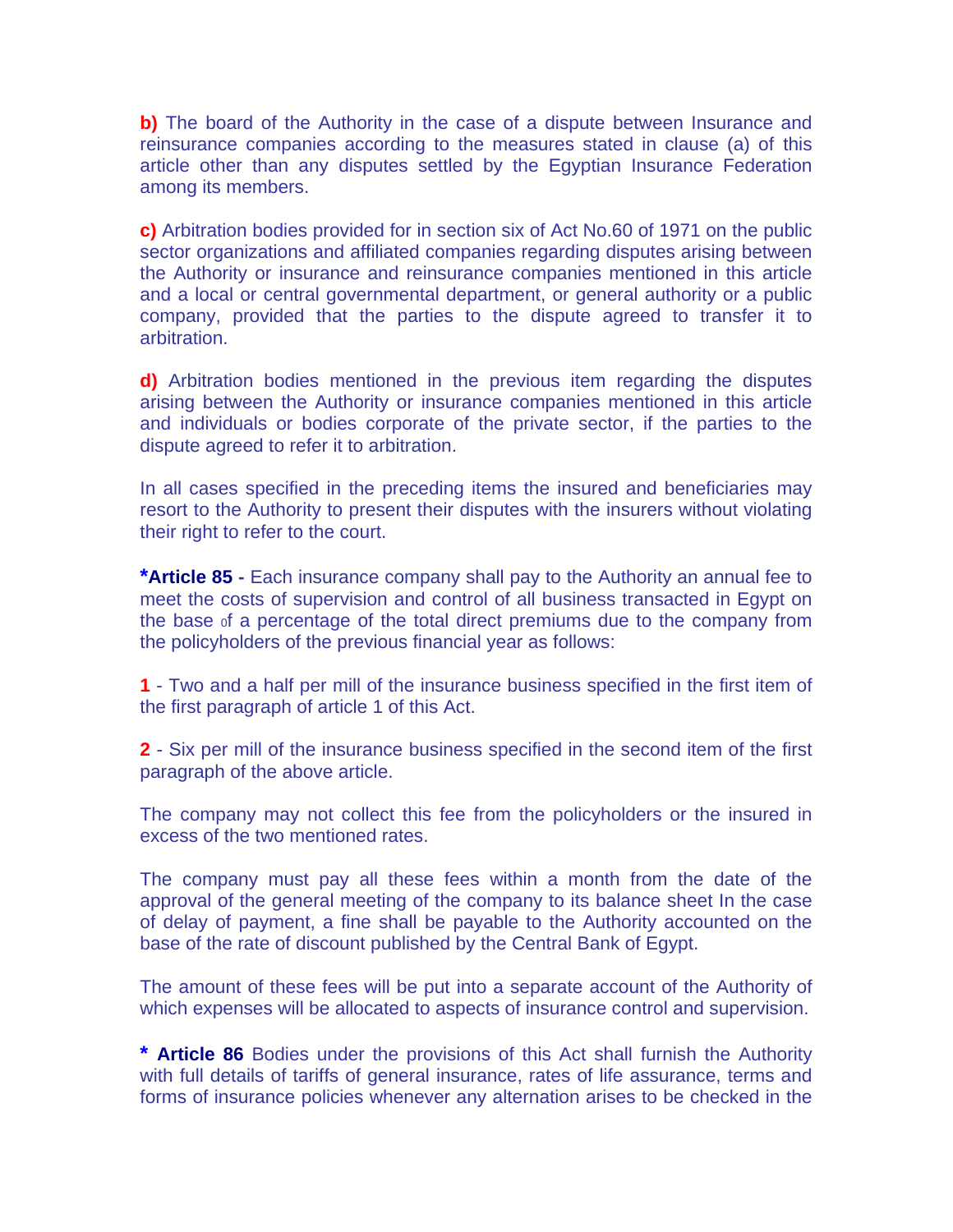light of the necessary studies to ensure the fair rate. These tariffs, rates, terms or forms shall not be valid unless approved by the Authority. Lapse of thirty days as from informing the Authority without being decided on shall be considered as an approval decision.

The Authority shall periodically monitor the tariffs and rates applied to the companies in the light of the actual results to ensure the satisfaction of the fair rate and the companies shall be subject to the alterations of the Authority in this regard.

In respect or the insurance classes specified in article 1, second item (2,3,4,6,7,8) of this Act, their tariffs and rates need not the Authority's approval to be in force, but only it shall be sufficient to notify the Authority. The provision of the above paragraph shall be applied to all other classes of insurance after the lapse of five years from the date of this Act being in force.

**Article 87** The company may not publish any of the data it should present according to the Provisions of the Act unless they are identical to the data presented to the Authority. Identical copies of the original data may be published.

**Article 88** The owner of any interest approved by the Authority may sight the documents and data presented according to the Act or to obtain copies, certificates, extracts of them or of the decisions made by the Authority or the registers specified in the Act except the technical bases of the Insurance rates after paying the due fee.

Insurance companies shall allow the policyholders to sight the data pertaining to their policies, or give them at their request a copy of it, after payment of the due fee.

The amount of fees payable in accordance with this article will be fixed by the attached schedule.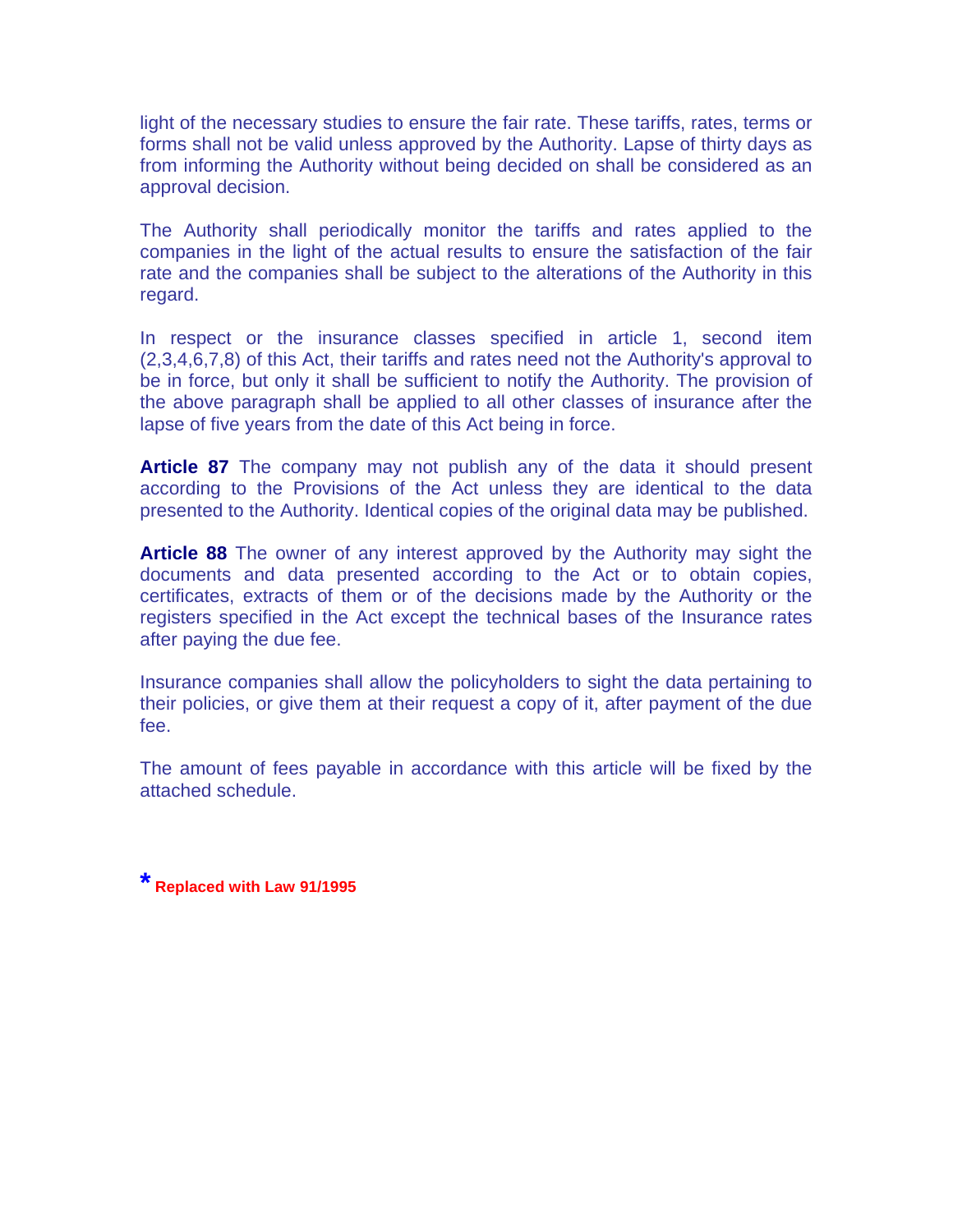### *Concluding Rules*

**Article 89** - The term the competent minister in the provisions of this Act means the Minister of Economy.**(1)**

**Article 90** -The Egyptian Insurance Supervisory Authority replaces the Egyptian General Insurance Authority in relation to its rights and liabilities with the exception of the capitals of public insurance and reinsurance companies, whose, ownership belongs to the public treasury according to the Act No. 111 of 1975 **(2)** on some rules relating to the public companies.

The employees of the Egyptian General insurance Authority shall be automatically transferred to the Egyptian Insurance Supervisory Authority by their same status without taking any other procedure.

**Article 91**- With the exception of the provisions of the laws, regulations and the decrees organizing importation, the Authority, public insurance and reinsurance companies shall be allowed to import without license, directly or indirectly, the machines, apparatuses, equipment and the electronic computers equipped for their purposes. These transactions shall not be viewed by the deciding committees.

**Article 92** The decisions taken by the board of the Authority, insurance and reinsurance companies subordinated to the public sector and the decisions of their chairmen are to be valid without being approved by a higher authority in the cases of appointment, promotion, secondment, delegation, transference missions, internal and external tasks and the penalties without contravention of the jurisdiction of the disciplinary court.

**Article 93** -Insurance and reinsurance companies have the right to open foreign currency accounts abroad to meet their obligations which are due abroad.

The competent minister may issue a decree on the rules he considers suitable for this purpose.

**Article 94**- The Egyptian insurance companies registered in the prescribed register at the Authority according to the valid laws at the time of issuing this Act comes into force shall be considered authorized to carry on business under this Act.